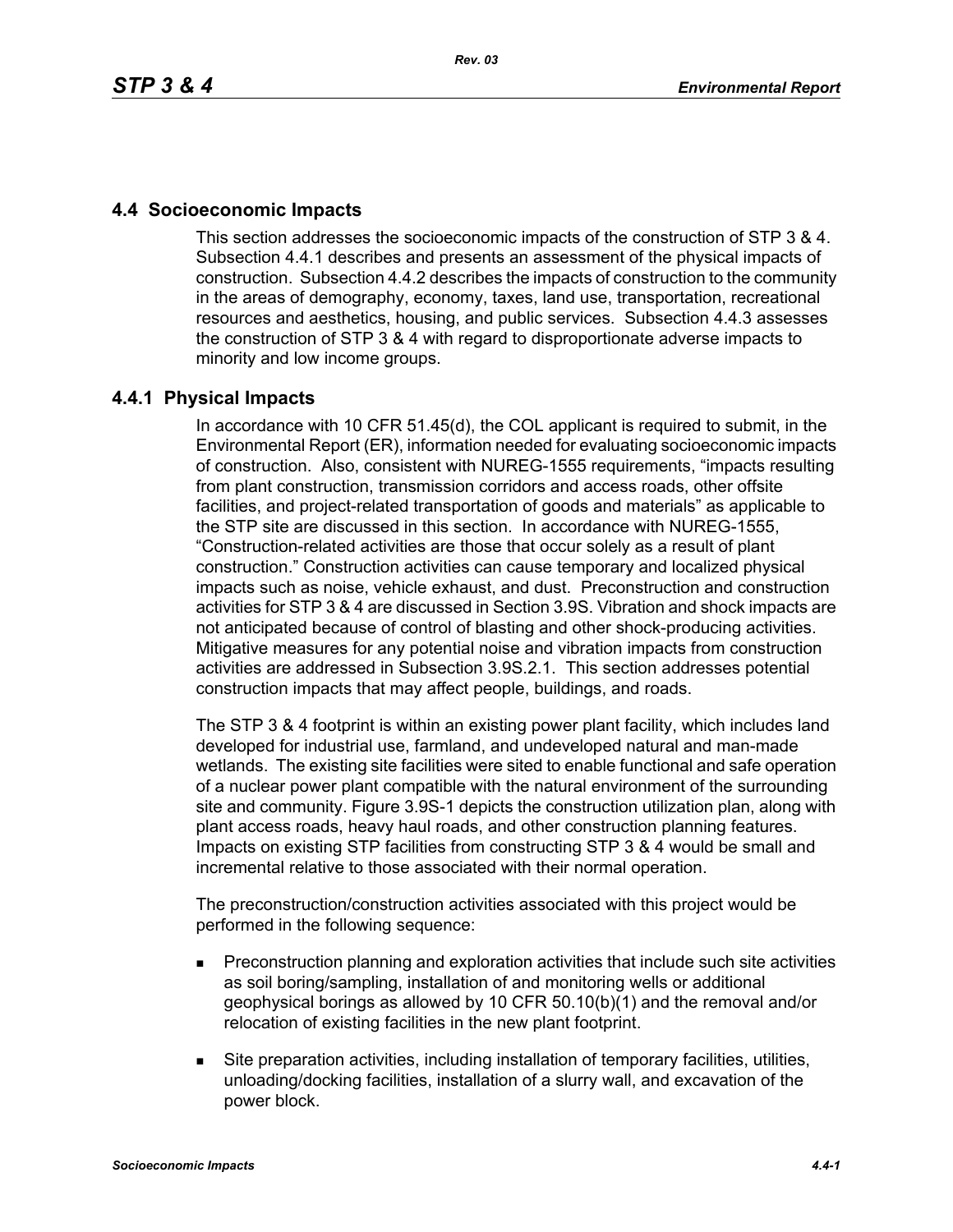■ Construction activities, including the major power plant construction activities included in the COL (Section 3.9S).

## **4.4.1.1 Groups or Physical Features Vulnerable to Physical Impacts**

## **4.4.1.1.1 People**

According to 2005 census data, approximately 5170 people live within 10 miles of STP (Table 2.5-2). Population distribution details are given in Subsection 2.5.1. The nearest full-time residence is approximately 1.5 miles (west-southwest) from the Exclusion Area Boundary (EAB). There are 10 residences within a 5-mile radius of STP 1 & 2 (Reference 4.4-1). The Lower Colorado River Authority (LCRA) Park (FM 521 River Park) is approximately 6 miles east of the STP site. Road systems in the vicinity of the site are discussed in Subsection 2.2.1. The vicinity is predominantly rural and characterized by farmland with occasional wooded tracts. There are three offsite industrial facilities within the 10-mile radius.

People who could be vulnerable to noise, fugitive dust, and gaseous emissions resulting from construction activities are listed below in order of most vulnerable to least vulnerable:

- *(1)* Construction workers and personnel working on site
- *(2)* People working or living immediately adjacent to the site
- *(3)* Transient populations (i.e., temporary employees, recreational visitors, tourists)

Construction workers would have required training and would don personal protective equipment to minimize the risk of potentially harmful exposures. As presented in Subsection 3.9S.2.1, procedures related to mitigating noise and vibration impacts from construction activities may include measures such as restricting noise and vibration generating activities to daylight hours, prohibiting construction traffic from driving on specific roads and through specific neighborhoods, use of less vibration producing equipment and/or methods (e.g., dampeners, staggering activities), and verifying that noise control equipment on vehicles and equipment is in proper working order. Notifications to regulatory agencies (e.g., Texas Commission on Environmental Quality [TCEQ]) and nearby residents regarding atypical noise and vibration events (e.g., pile driving, steam/air blows) may also be performed.

Emergency first-aid care would be available at the construction site, and regular health and safety monitoring would be conducted during construction. Also, in an effort to minimize traffic congestion and any potential accidents resulting from STP 3 & 4 construction-related activities, the construction labor force would use the existing south extension from Farm-to-Market (FM) 521 to access STP 3 & 4 (see Figure 3.9S-1). The construction labor force would avoid the existing East Site Access Road to minimize disruption of traffic patterns to STP 1 & 2 (Subsection 3.9S.3.2).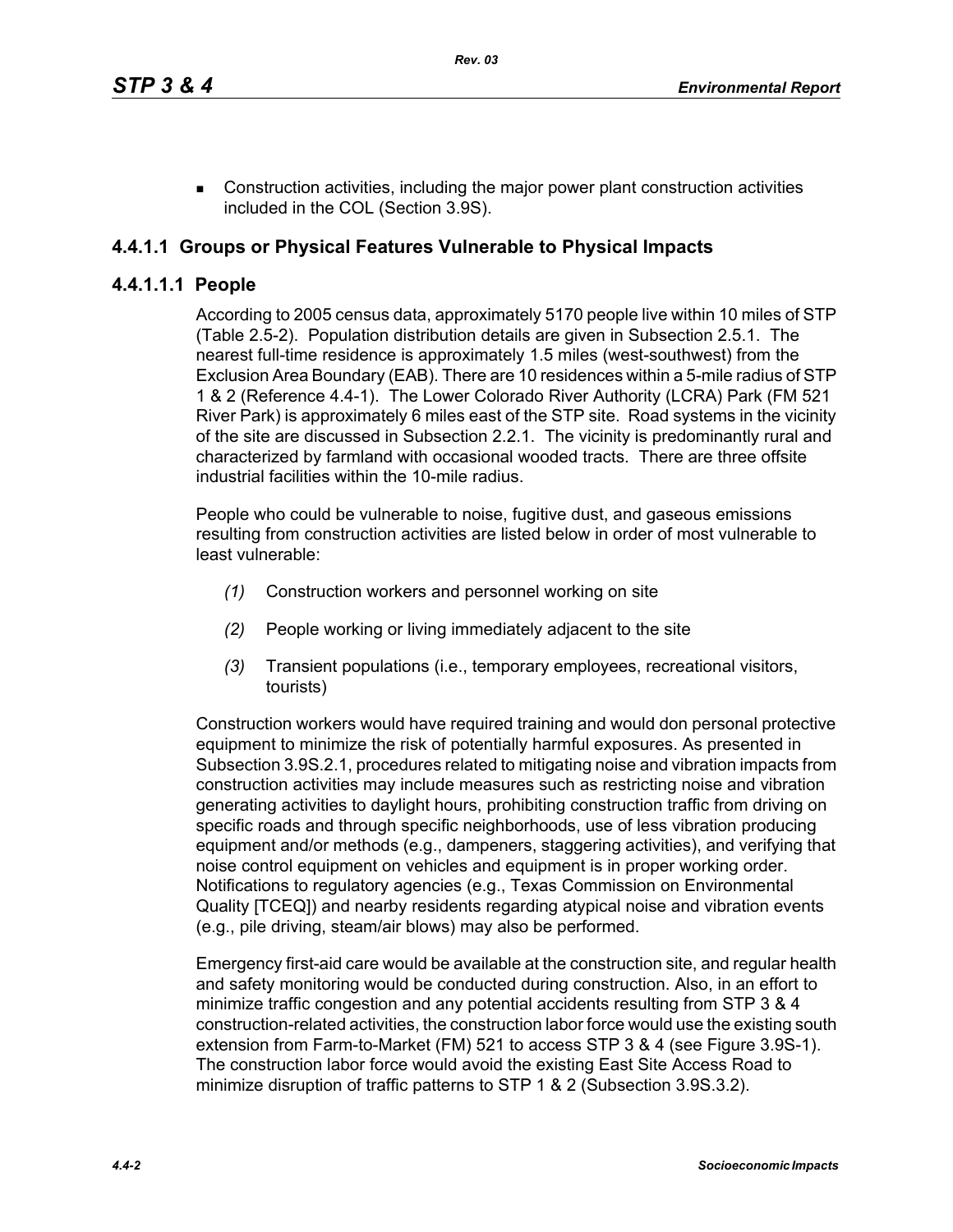People working on site or living near the STP site would not experience any physical impacts greater than those that would be considered an annoyance or nuisance. In the event that atypical or noisy construction activities would be necessary, public announcements or notifications may be provided. These construction activities would be performed in compliance with local, state, and federal regulations, and site-specific permit conditions.

Fugitive dust and odors could be generated as a result of normal construction activities. Odors could result from exhaust emissions and would dissipate on site.

Mitigation measures to minimize fugitive and vehicular emissions (including paving disturbed areas, water suppression, covering truck loads and debris stockpiles, reduced material handling, limiting vehicle speed, and visual inspection of emission control equipment) would be instituted. Additional mitigation control measures would address any nuisance issues case by case.

All equipment would be serviced regularly and operated in accordance with local, state, and federal emission requirements discussed in detail in Subsection 4.4.1.3. Given the fugitive/exhaust emission control measures discussed above, it is anticipated that no discernible impact on the local air quality would be realized.

As discussed in Subsections 2.2.2 and 4.1.2, no new transmission corridors would be constructed for STP 3 & 4; however, some upgrading of transmission line conductors and replacement of towers would be necessary in the STP to Hillje transmission line corridor. This kind of work normally involves a crew with several flatbed "conductor trucks" (carrying large cable spools) and large bucket trucks. There would be a small impact associated with noise/movement of construction equipment and workers involved in changing out conductors.

Any effects of physical impacts to people from construction activities would be SMALL and would not warrant mitigation other than that discussed above.

#### **4.4.1.1.2 Buildings**

Construction activities would not impact any offsite buildings because of distance to any such structures. The nearest full-time residence is approximately 1.5 miles from the EAB (Figure 2.1-1). In the event that pile-driving is necessary, the building(s) most vulnerable to shock and vibration would be those within the STP site boundary. Onsite buildings have been constructed to safely withstand possible impacts, including shock and vibration, from construction activities associated with the proposed activity.

Table 3.9S-2 presents data on attenuated noise levels expected from operation of construction equipment. Applying the Inverse-Square Law to the highest level listed in Table 3.9S-2 (84 dBA) at 400 feet), a decrease in noise levels of over 20 decibels would be expected at the EAB, with even greater decreases occurring at the site boundary.

Although there are cultural resources located within the 10-mile radius of the site (see Subsection 2.5.3), none are located adjacent to the STP site. The closest historical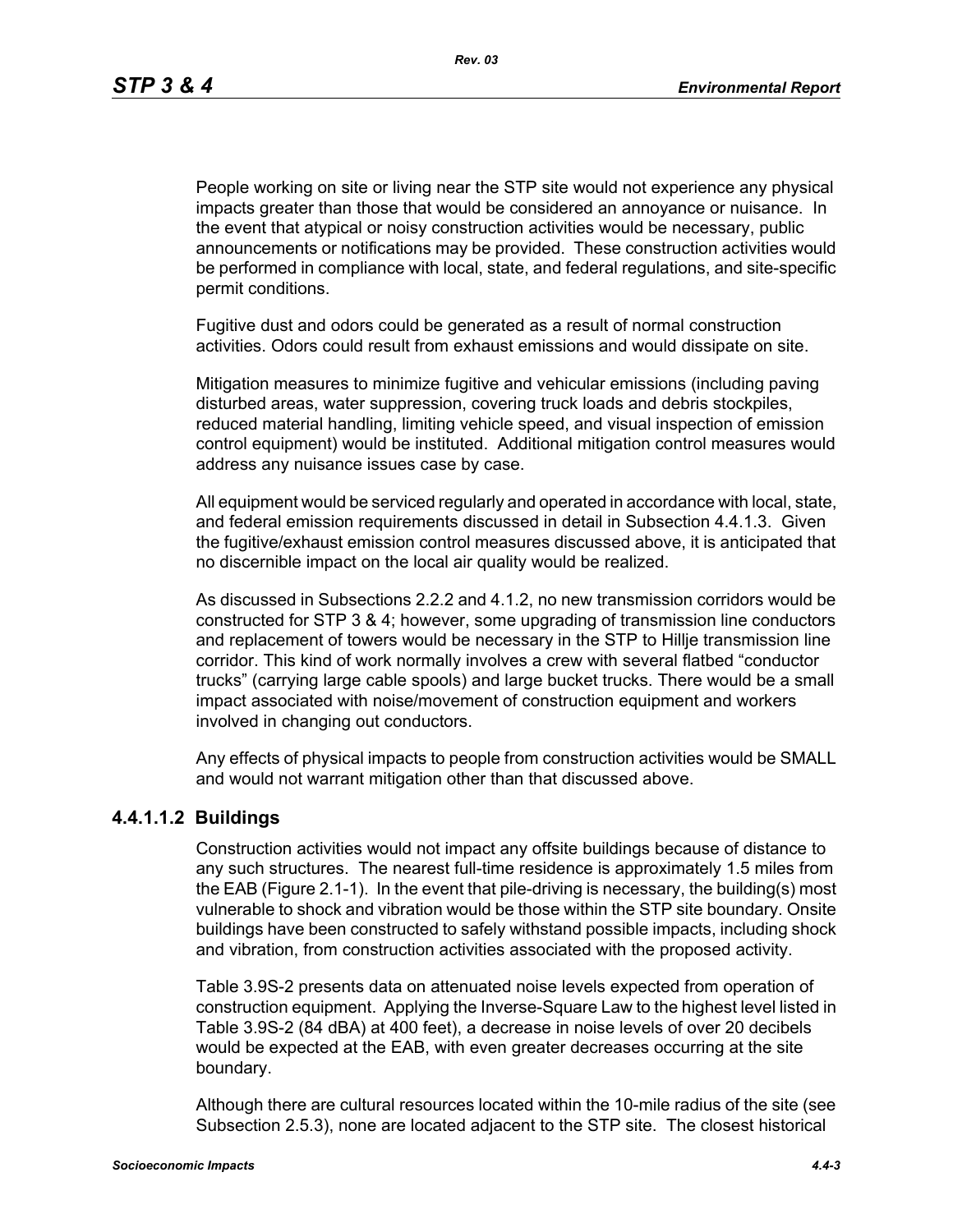landmark is the St. Francis Catholic Church, which is located 6 miles to the east of the site. No impacts due to vibration or shocks from construction activities would be expected.

Any effects of physical impacts to buildings from construction activities would be SMALL and would not warrant mitigation.

## **4.4.1.1.3 Transportation Routes**

The transportation network in Matagorda and Brazoria counties is rural, fed by traffic from urban roadways. Material transportation routes (haul routes) would be selected based on equipment accessibility, existing traffic patterns, and noise restrictions, logistics, distance, and costs. Methods to mitigate potential impacts include: (1) avoiding routes that could adversely affect sensitive areas (e.g., housing, hospitals, schools, retirement communities, businesses) to the extent possible, and (2) restricting activities and delivery times to daylight hours.

As discussed in Subsection 4.4.2.2.4, it has been determined that construction workers would have a MODERATE to LARGE impact on the two-lane roadways in Matagorda County, particularly FM 521 and its feeder roads. Mitigation may be necessary to accommodate the additional vehicles on Matagorda County roads, particularly FM 521.

Mitigation measures would be included in a construction management traffic plan developed before the start of construction. Potential mitigation measures could include installing turn lanes at the construction entrance, establishing a centralized parking area away from the site and shuttling construction workers to the site in buses or vans, encouraging carpools, and staggering construction shifts so they do not coincide with operational shifts. STPNOC could also establish a shuttle service from the Bay City area, where many of the construction labor force is likely to reside. The operations work force would continue to enter the plant at the current entrance on FM 521 (Subsection 3.9S.3.2).

No new public roads would be required as a result of construction activities. Public roads may be altered (e.g., widened, turn lanes installed) as a result of construction activities. Minor road repairs and improvements in the vicinity of STP (e.g., patching cracks and potholes, adding turn lanes, reinforcing soft shoulders) may be necessary to enable equipment accessibility and reduce safety risks. Any damage to public roads, markings, or signs caused by construction activities would be repaired to preexisting conditions or better. The construction site exit onto FM 521 would be marked clearly with signs maintained such that they are clear of debris and markings are visible.

A heavy haul route from the barge facility on the Colorado River would support construction activities (Figure 3.9S-1). This road would be private and fully contained within the existing site boundary. If barge shipments of Nuclear Steam Supply System heavy components are consistent with STP 1 & 2 levels (approximately 10 shipments), impacts on river traffic would be minimal (Reference 4.4-2). Refurbishment of the rail spur would result in minimal impacts.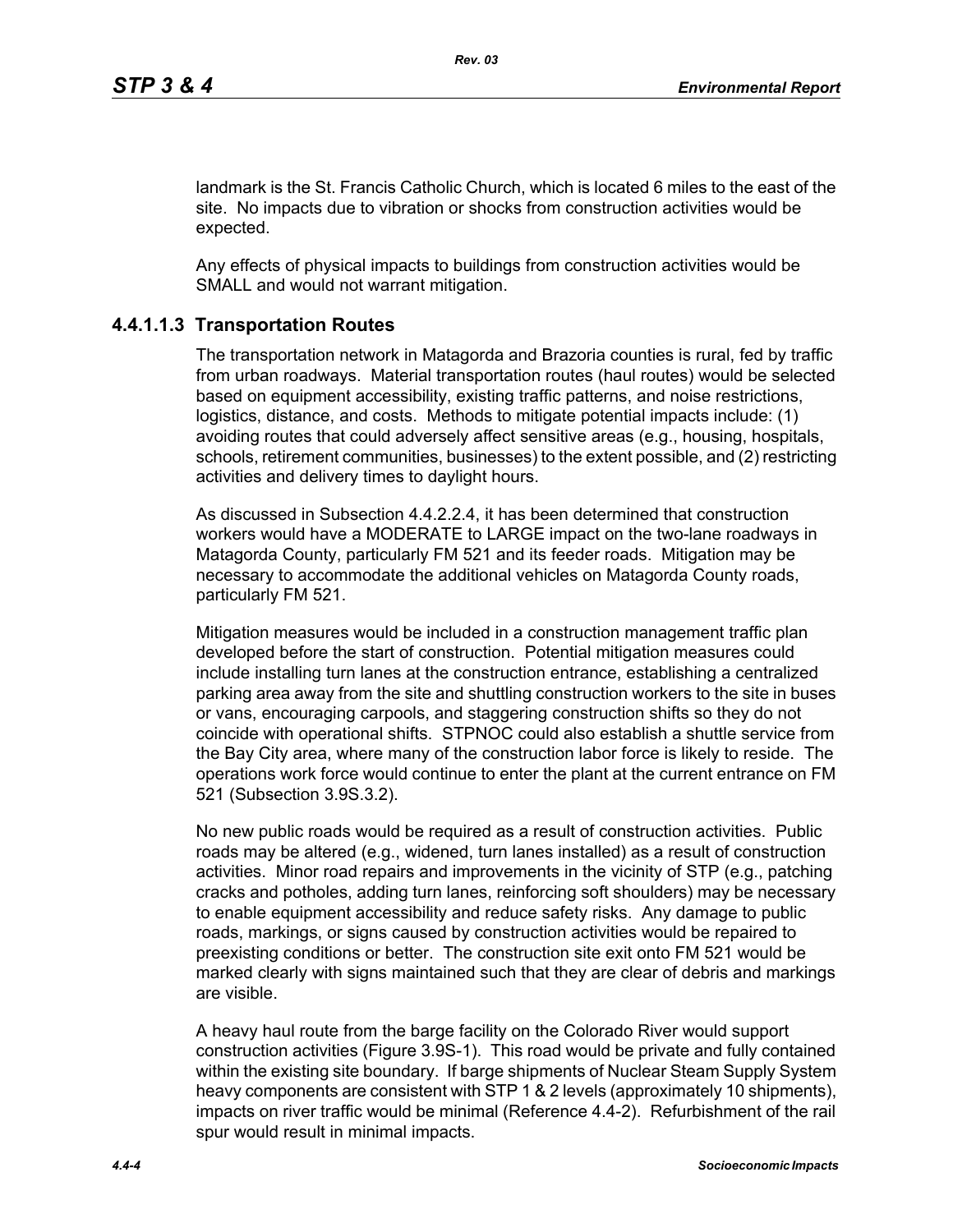As stated above, the impact construction workers would have on the two-lane roadways in Matagorda County, particularly FM 521 and feeder roads, would be a MODERATE to LARGE impact and mitigation would be required. The effects of physical impacts from other transportation routes would be SMALL and would not warrant mitigation.

## **4.4.1.2 Predicted Noise Levels**

As presented in Section 2.2, Matagorda and Brazoria counties are predominantly rural and characterized by farmland with occasional wooded tracts. Areas that are subject to farming are prone to seasonal noise-related events such as planting and harvesting. Wooded areas provide natural noise control to reduce noise propagation. Table 4.4.1 identifies expected noise levels in the immediate vicinity (less than 10 feet) of a variety of construction tools that might be used (Reference 4.4-3).

Noise level attenuates with distance. A 3-decibel (dBA) decrease is perceived as roughly halving loudness; a 3 dBA increase doubles the loudness. The noise from an earthmover can be as high as 94 dBA from 10 feet away, and 82 dBA from 70 feet away. A crane lifting a load can make 96 dBA of noise; when idling, it may make less than 80 dBA. Moderate auto traffic at a distance of 100 feet (30 m) rates about 50 dBA. To a driver with a car window open or a pedestrian on the sidewalk, the same traffic rates about 70 dBA (Reference 4.4-3); that is, it sounds four times louder. The level of normal conversation is about 50 to 60 dBA.

Section 3.9S discusses noise levels during construction, which could be as high as 113 dBA in the immediate area of the equipment listed. Construction workers would use hearing protection in accordance with good construction practices. Noise attenuates quickly with distance (see Table 3.9S-2) so that the loudest construction noise would register 55–85 dBA 400 feet from the source, and would continue to attenuate with distance.

The EAB is greater than 1,000 feet in all directions from the STP 3 & 4 footprint. No major roads, public buildings, or residences are located within the exclusion area. Attenuation of noise, through distance, associated with STP 3 & 4 construction activities is expected to result in noise levels less than 65 dBA to the EAB. As reported in NUREG-1437 (Reference 4.4-4), and referenced in NUREG-1555 (Reference 4.4- 5), noise levels below 65 dBA are considered of small significance.

The following controls or similar ones could be incorporated into activity planning to further minimize noise and associated impacts:

- Regularly inspecting and maintaining equipment to include noise aspects (e.g., mufflers)
- Restricting noise-related activities (e.g., pile-driving) to daylight hours
- **Restricting delivery times to daylight hours**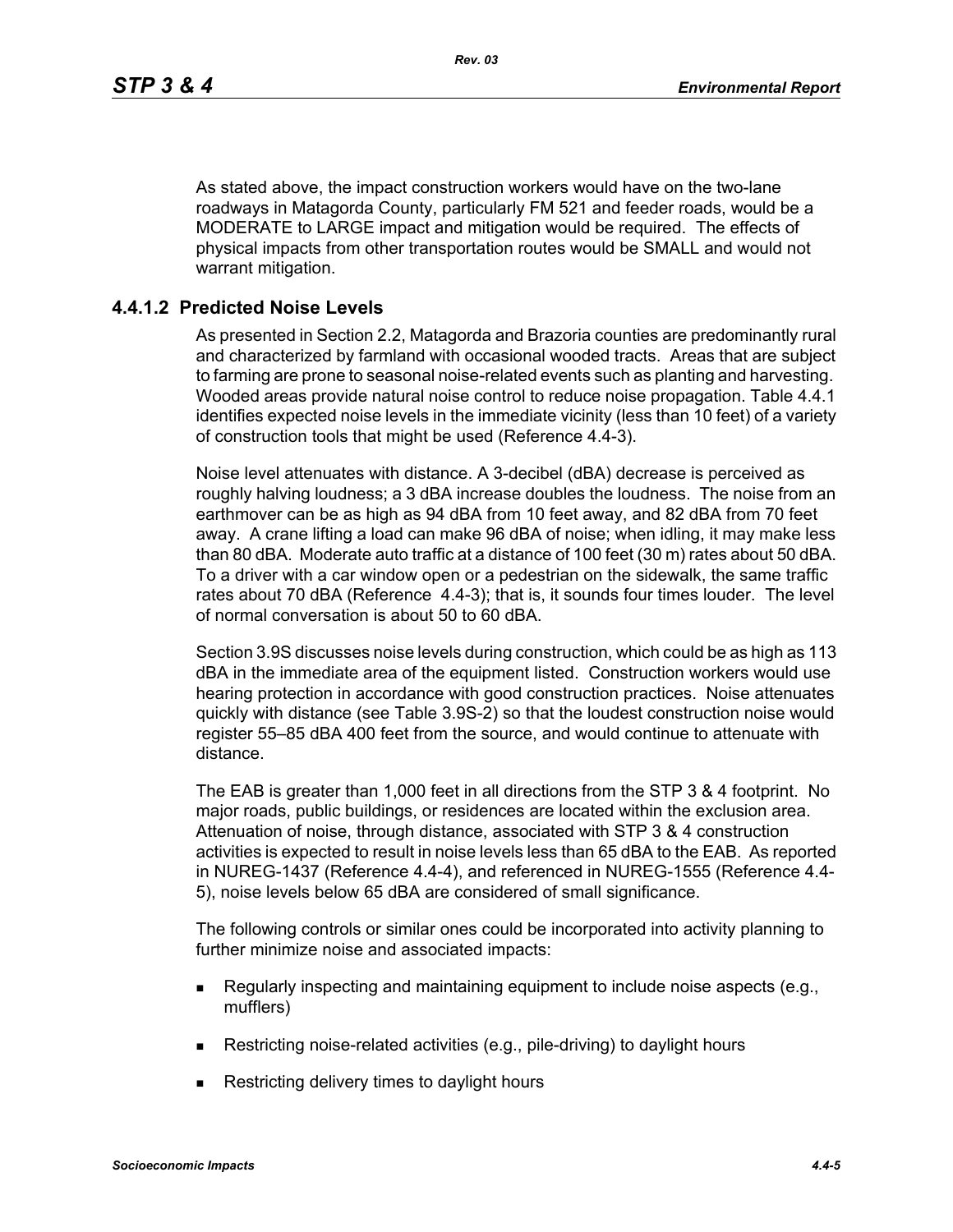Impacts from the noise of construction activities would be SMALL and temporary and would not require mitigation.

## **4.4.1.3 Air Quality**

Matagorda and Brazoria Counties are part of the Metropolitan Houston-Galveston Intrastate Air Quality Control Region (AQCR) (Reference 4.4-6). All areas within the Metropolitan Houston-Galveston AQCR are classified as achieving attainment with the National Ambient Air Quality Standards (NAAQS), with the exception of the Houston-Galveston-Brazoria 8-Hour Ozone Non-attainment Area (Reference 4.4-7). A discussion of current and projected regional air quality conditions is contained in Subsection 2.7.2.

The NAAQS define ambient concentration criteria for sulfur dioxide  $(SO<sub>2</sub>)$ , particulate matter with aerodynamic diameters of 10 microns or less ( $PM_{10}$ ), particulate matter with aerodynamic diameters of 2.5 microns or less (PM<sub>2.5</sub>), carbon monoxide (CO), nitrogen dioxide (NO<sub>2</sub>), ozone (O<sub>3</sub>), and lead (Pb). These pollutants are generally referred to as "criteria pollutants." Areas of the United States having air quality as good as, or better than, the NAAQS are designated by the U.S. Environmental Protection Agency (EPA) as attainment areas. Areas having air quality that is worse than the NAAQS are designated by EPA as non-attainment areas (Reference 4.4-8). The Houston-Galveston-Brazoria area holds non-attainment status for ground-level ozone under the 8-hour standard, which became effective June 15, 2005. Counties affected under this status are Brazoria, Chambers, Fort Bend, Galveston, Harris, Liberty, Montgomery, and Waller. The region was classified as being in "moderate" nonattainment of the 8-hour standard and was given a maximum attainment date of June 15, 2010.

Temporary and minor impacts to local ambient air quality could occur as a result of normal construction activities. Fugitive dust and fine particulate matter emissions– including those less than 10 microns ( $PM_{10}$ ) in size, would be generated during earthmoving and material-handling activities. Construction equipment and offsite vehicles used for hauling debris, equipment, and supplies also produce emissions. The pollutants of primary concern include  $PM_{10}$  fugitive dust, reactive organic gases, oxides of nitrogen, carbon monoxide, and, to a lesser extent, sulfur dioxides. Variables affecting construction emissions (e.g. type of construction vehicles, timing and phasing of construction activities, and haul routes) cannot be accurately determined until the project is initiated. Actual construction-related emissions cannot be effectively quantified before the project begins. General estimates are available and the impacts on air quality can be minimized by compliance with all federal, state, and local regulations that govern construction activities and emissions from construction vehicles.

Specific mitigation measures to control fugitive dust would be identified in the Construction Environmental Controls Plan, which implements TCEQ requirements and would be prepared before project construction. Mitigation measures could include any or all of the following:

Stabilize construction roads and spoil piles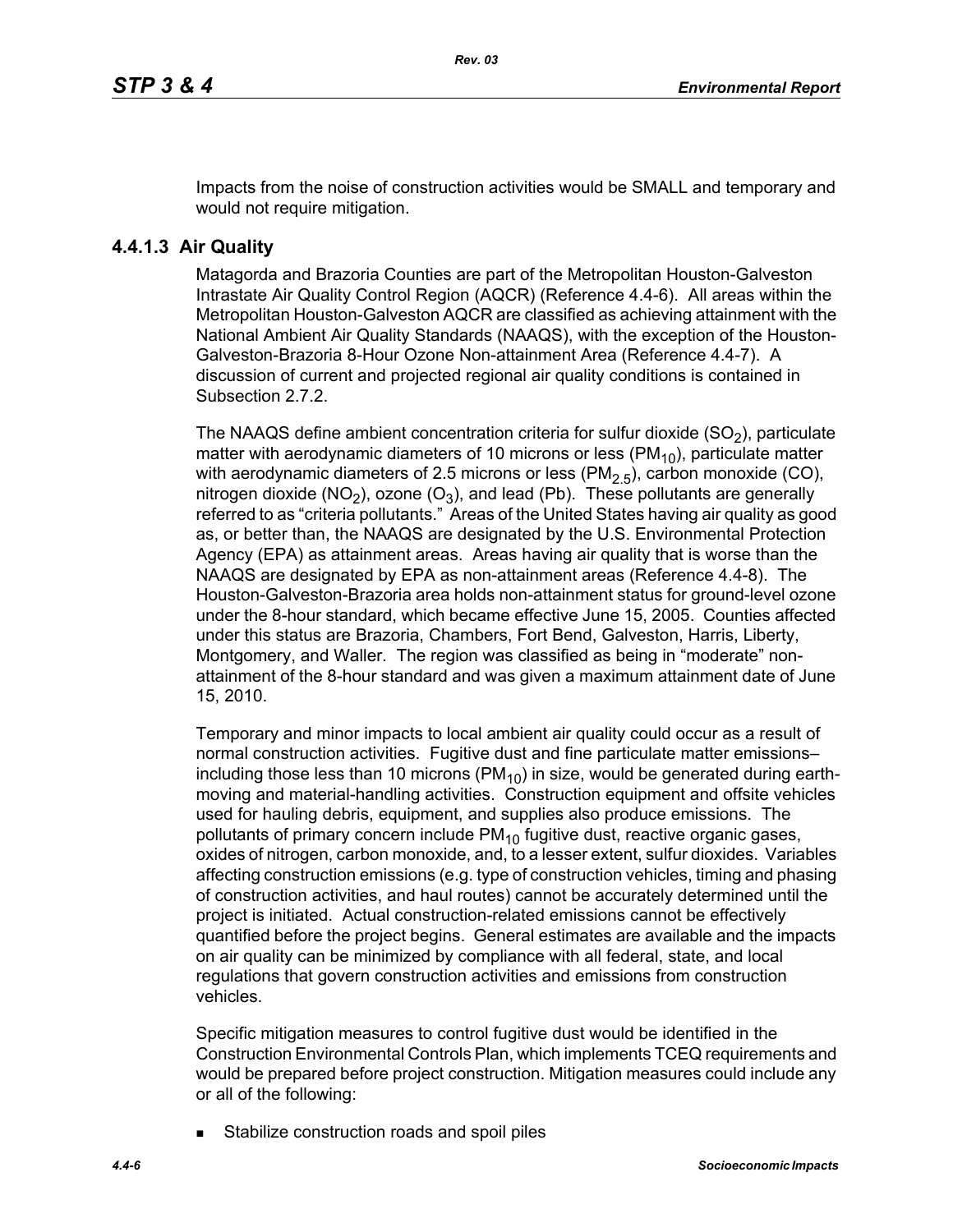- **EXECUTE:** Limit speeds on unpaved construction roads
- Periodically water unpaved construction roads to control dust
- **IMPLEMENT USE OF SOIL ADDES** (i.e., soil cement) to stabilize loose dirt surfaces
- **Perform housekeeping (e.g., remove dirt spilled onto paved roads)**
- Cover haul trucks when loaded or unloaded
- Minimize material handling (e.g., drop heights, double-handling)
- Cease grading and excavation activities during high winds and during extreme air pollution episodes
- Phase grading to minimize the area of disturbed soils
- Revegetate road medians and slopes

While emissions from construction activities and equipment would be unavoidable, some methods, such as those mentioned above, could minimize impacts to local air quality and the nuisance impacts to the public in proximity to the project. To this effect, the Construction Environmental Controls Plan would contain environmental management controls strategy including:

- **Phase construction to minimize daily emissions**
- **Performance of proper maintenance of construction vehicles to maximize** efficiency and minimize emissions

[Given the control measures discussed above, impacts to air quality from construction](http://factfinder.census.gov/)  would be SMALL and would not warrant mitigation.

## **4.4.2 Social and Economic Impacts**

This section evaluates the demographic, economic, infrastructure, and community impacts to the region as a result of constructing STP 3 & 4. The evaluation assesses impacts of construction-related activities and of the construction labor force on the region.

The assumed construction schedule projects a construction start date in 2009, and commercial operation dates of 2015 and 2016 for STP 3 & 4, respectively. STPNOC anticipates employing 5950 construction workers at peak construction activity with a 79% to 21% proportion of manual labor to non-manual labor (Table 3.10-2). Figure 3.10-1 illustrates the distribution of the construction labor force over the anticipated construction period.

[Major factors in determining socioeconomic impacts are the number of workers that](http://factfinder.census.gov/)  [relocate into the area and where they settle. In determining a methodology to use to](http://factfinder.census.gov/)  [determine this information for construction of STP 3 & 4, STPNOC evaluated related](http://factfinder.census.gov/)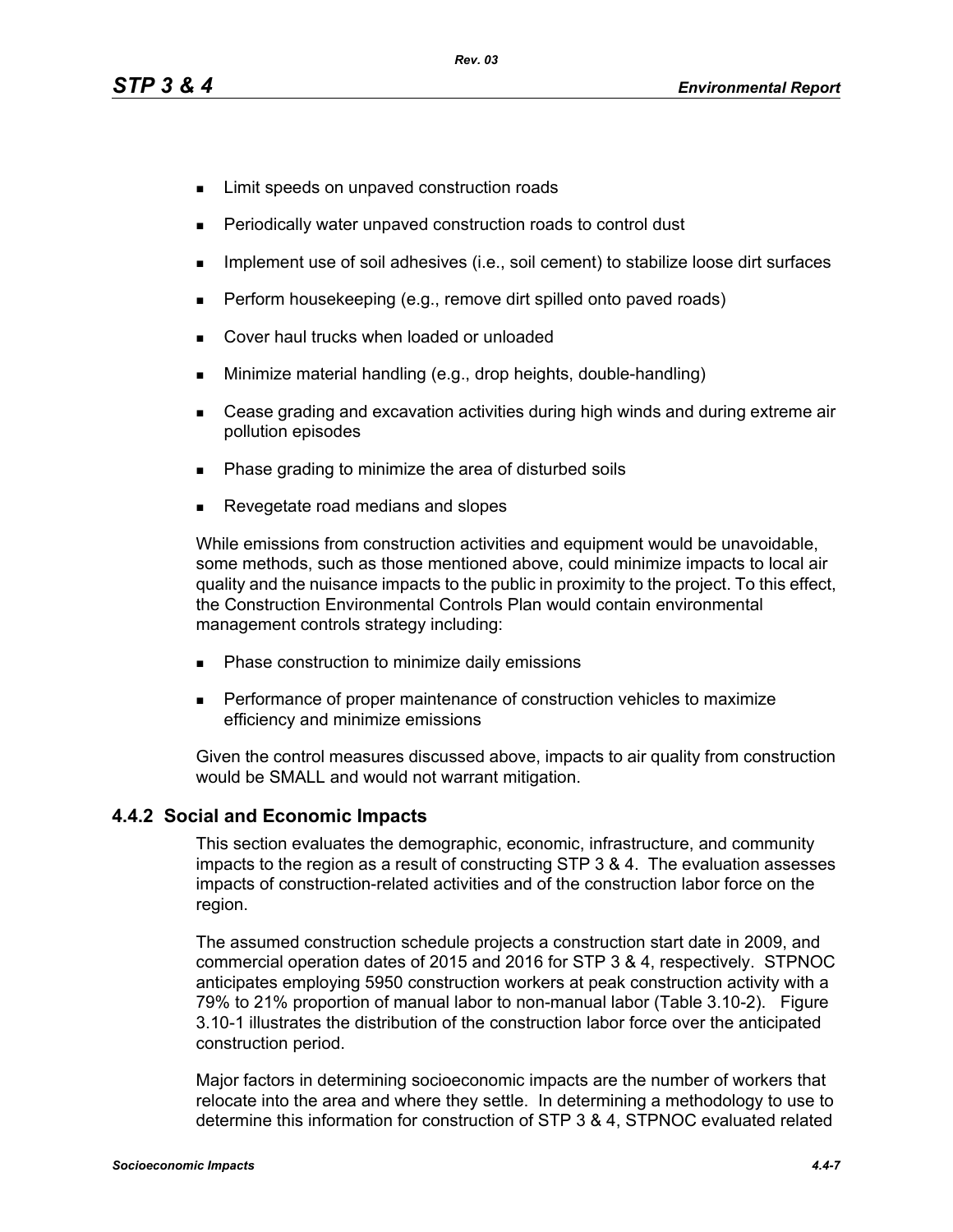NRC studies for other sites: Malhotra (Reference 4.4-9), Mountain West (References 4.4-10, 4.4-11, 4.4-12, 4.4-13, and 4.4-14), and the Generic Environmental Impact [Statement \(GEIS\) for License Renewal \(References 4.4-15 and 4.4-16\). The Malhotra](http://factfinder.census.gov/)  study was based on 28 surveys of 49,000 workers during construction at 13 sites. The Mountain West study was based on post-licensing data from 12 sites. The GEIS study was prepared in support of rulemaking for license renewal and analyzed impacts of constructing and operating the existing fleet and used several case studies in its socioeconomic analysis.

STPNOC has determined that changes in the industry since publication of the studies may call into question the applicability of study results to future plant construction. Principal among these changes are new licensing procedures (10 CFR 52) and improved construction technologies such as prefabrication, preassembly, modularization, and offsite assembly, which may affect the number of workers and skills mix needed. The changes dictate caution in applying the results of the studies to STP 3 & 4. However, the studies provide insights from at least 30 sites representing a broad sampling of socioeconomic conditions and therefore warrant consideration. STPNOC has used study input, together with site-specific information, in predicting worker relocations and settlement patterns.

The studies showed that usually less than 50% of the labor force relocated to work on the job sites, with sites located in denser population areas having the least inmigration. The remaining workers already lived within daily commuting distance. STPNOC chose to use the 50% value as a reasonable estimate to avoid underestimating impacts caused by in-migration and because the STP site is located in a less-dense population area. Malhotra evaluated settlement patterns within a specified distance to sites (e.g., highway miles or radius), whereas Mountain West and the GEIS focused on geopolitical boundaries (e.g., counties). STPNOC evaluated both approaches and found them to reasonably approximate the residential locations of the workers at STP 1 & 2. For this reason, STPNOC used the residential locations of the existing workers to predict the settlement patterns for the new workers. Based on these data and considerations, STPNOC has made the assumptions presented in Table 4.4-2 for construction labor force migration and residential distribution patterns at STP.

Please note the following:

*(1)* For all socioeconomic analyses, a "mover" is defined by NRC (Reference 4.4- 9) as a worker who changes residence to work at the construction site. Workers who do not change residence to work at the site are classified as "nonmovers." This definition is sufficiently broad to include the small percentage who would move from one place within the 50-mile radius to another place within the 50-mile radius, possibly to improve their access to the site. However, in an effort to be conservative, STPNOC has assumed that all movers would be migrating into the 50-mile region.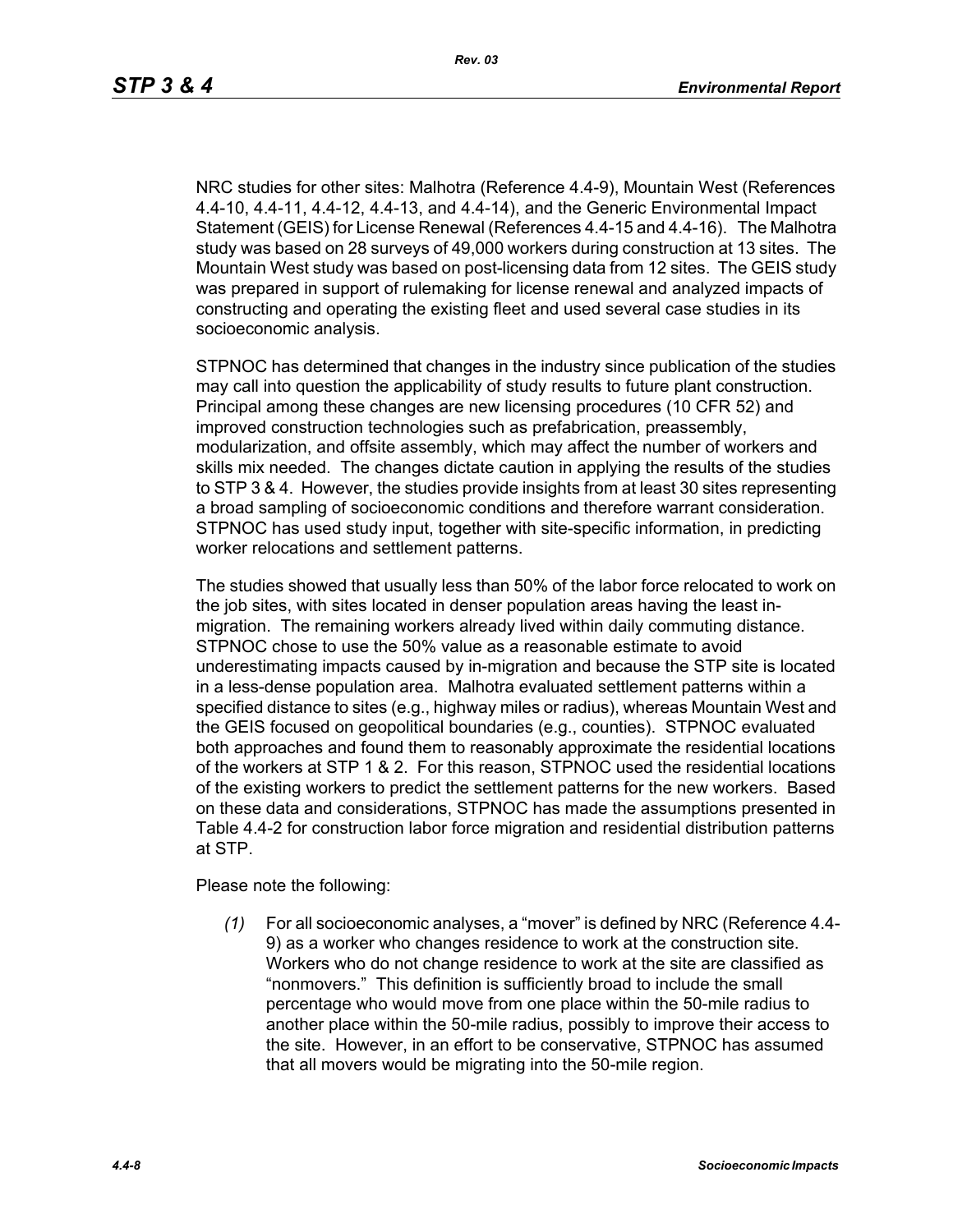*(2)* In Subsection 4.4.2, STPNOC has identified the significance of the impacts as either small, moderate, or large, consistent with the criteria that NRC established in 10 CFR 51, Appendix B, Table B-1, Footnote 3, as follows:

SMALL — Environmental effects are not detectable or are so minor that they will neither destabilize nor noticeably alter any important attribute of the resource. For the purposes of assessing radiological impacts, NRC has concluded that those impacts that do not exceed permissible levels in the NRC's regulations are considered small.

MODERATE — Environmental effects are sufficient to alter noticeably, but not to destabilize, any important attribute of the resource.

LARGE — Environmental effects are clearly noticeable and are sufficient to destabilize any important attributes of the resource.

## **4.4.2.1 Demography**

STPNOC based this analysis on the estimated peak construction labor force. STPNOC assumed that approximately 50% of the construction labor force would change their residence to work at the STP site (movers), and that they would relocate to approximately the same areas and in the same proportion as the existing operations labor force. Therefore, this analysis is restricted to the two counties expected to be most affected by the construction labor force, Matagorda and Brazoria Counties.

STPNOC estimates that the construction of both units would be completed by 2016. The 2000 population within the 50-mile radius was approximately 258,960 and is projected to grow to approximately 321,809 by 2020, for an average annual growth rate during the construction period of 1.1% (see Table 2.5-2). STPNOC anticipates employing 5950 construction workers at peak construction activity (Table 3.10-2). STPNOC anticipates that approximately 2975 workers (movers) would relocate to the same areas and in the same proportion as the existing operations labor force: 60.7% (or 1806 workers) in Matagorda County, 22.4% (or 666 workers) in Brazoria County, and the remainder would locate to one of the other counties within the 50-mile radius.

The in-migration of approximately 2975 movers would create new indirect jobs in the area because of the multiplier effect. In the multiplier effect, each dollar spent on goods and services by a mover becomes income to the recipient who saves some but re-spends the rest. In turn, this re-spending becomes income to someone else, who in turn saves part and re-spends the rest. The number of times the final increase in consumption exceeds the initial dollar spent is called the "multiplier." The U.S. Department of Commerce Bureau of Economic Analysis, Economics and Statistics Division provides multipliers for industry jobs and earnings (Reference 4.4-17). The economic model, RIMS II, incorporates buying and selling linkages among regional industries and was used to estimate the impact of new nuclear plant-related expenditure of money in the two-county region of interest. For every mover, an estimated additional 0.61 jobs would be created in the two-county area (Table 4.4-4 and Reference 4.4-17). For every dollar spent by a mover, an estimated additional 0.50 dollars would be injected into the regional economy (Reference 4.4-17).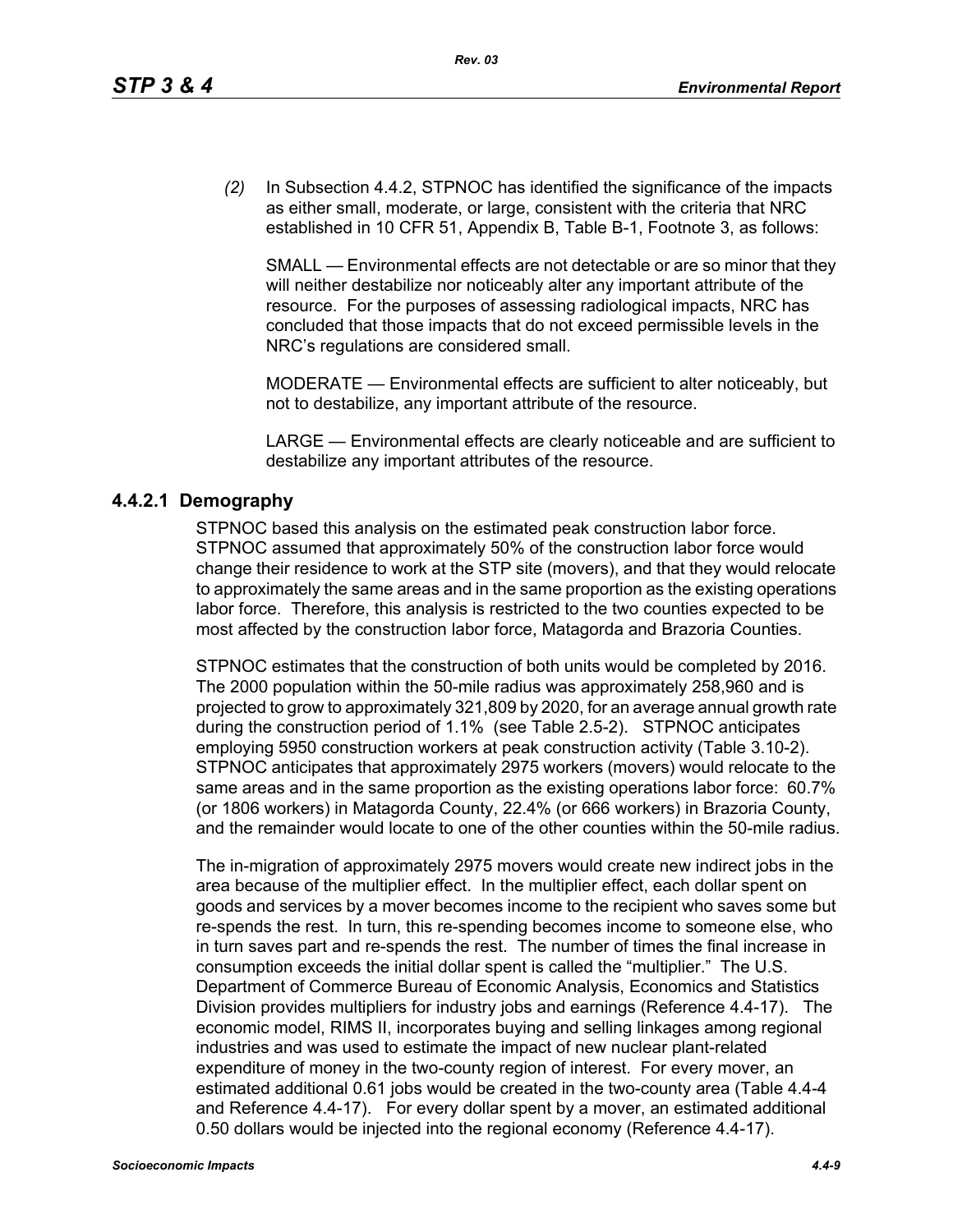Construction would create approximately 4790 permanent (direct + indirect) jobs in the 50-mile region.

Most indirect jobs are service-related and not highly specialized, so, for this analysis, STPNOC has assumed that most indirect jobs would be filled by the existing labor force within the 50-mile region, particularly the two-county area, because 83% of the labor force is expected to settle there. Using the Bureau of Economic Analysis employment multiplier would produce a total number of indirect jobs generated by construction of 1815 (2,975 × 0.61). This number represents approximately 20% of the unemployed persons in the two-county region in 2005 (Table 4.4-4).

According to the Malhotra study (Reference 4.4-9), approximately 80% of nuclear plant construction workers are likely to bring families. Therefore, of 2975 movers, 2380 would bring families into the 50-mile region and 595 movers would not. Assuming that the workers would relocate in approximately that same proportion as the existing operations labor force, approximately 1445 (60.7% of 2380) of those would locate to Matagorda County and 533 (22.4% of 2380) would locate to Brazoria County (Table 4.4-2). Approximately 361 of the workers without families (60.7% of 595) would locate to Matagorda County and 133 (22.4% of 595) would locate to Brazoria County.

According to the Malhotra study, the average household size of a nuclear plant construction worker is 3.25 people. Therefore, construction would increase the population in the 50-mile region by 8330 people  $((2,380 \times 3.25) + (595$  construction workers without families)). Of those, 5056 people (60.7% of 8330) would locate to Matagorda County and 1866 (22.4% of 8330) people would locate to Brazoria County (Table 4.4-2). These numbers constitute 13.3% and 0.8% of the 2000 Census populations of Matagorda and Brazoria Counties, respectively. They constitute 11.3% and 0.6% of the projected 2020 populations of Matagorda and Brazoria Counties, respectively.

The movers and their families would represent a moderate increase in Matagorda County's total population, a small increase in Brazoria County's total population, and smaller increases in the total populations of the other counties in the 50-mile region.

Based on the Malhotra study, STPNOC estimates that 50% of the movers (1488) would remain in the 50-mile region and the remainder would migrate back out of the 50-mile region after construction is complete. Including families, the number of people remaining in the 50-mile radius would be 4165. Applying the same percentage to the movers residing in Matagorda County and Brazoria Counties, STPNOC estimates that 903 and 333 movers, respectively, would remain in these counties. In Matagorda and Brazoria Counties, the remaining workers and their families plus workers without families would number 2528 and 933, respectively.

## **4.4.2.2 Impacts to the Community**

This section evaluates the social, economic, infrastructure, and community impacts to the two-county area and 50-mile region as a result of constructing STP 3 & 4. It is expected that site preparation and construction activities would continue for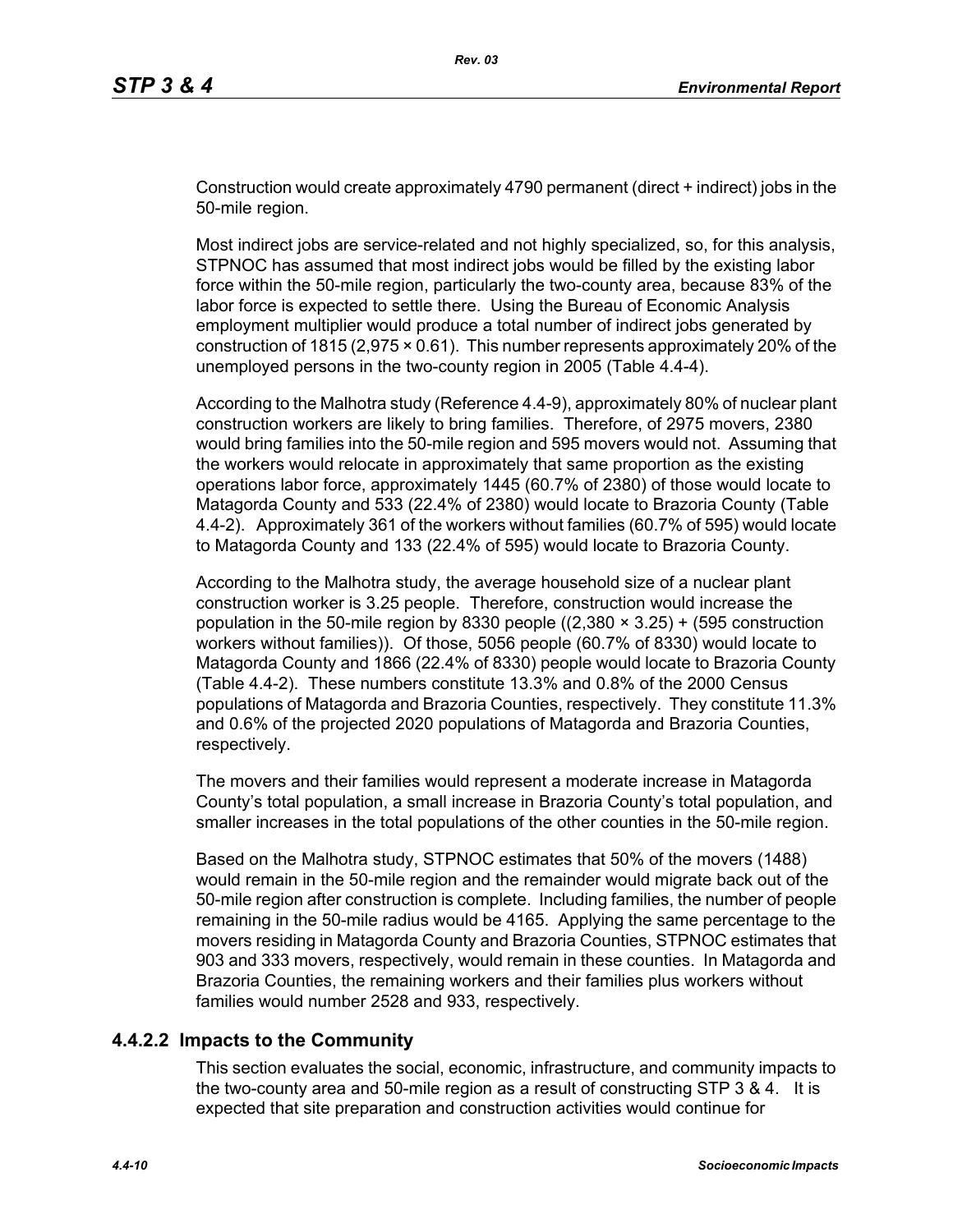approximately 7 to 8 years, be completed by 2016, and employ as many as 5950 construction workers at peak employment.

## **4.4.2.2.1 Economy**

The impacts of construction on the local and regional economy depend on the region's current and projected economy and population.

As stated earlier in Subsection 4.4.2, approximately 2975 construction workers (50% of the peak construction labor force) would already reside within a 50-mile radius of the STP site. STPNOC believes that the regional construction labor force can support this estimate, based on the size of the construction labor force in the area. In 2005, there were 16,718 construction workers in Matagorda and Brazoria Counties (Table 2.5-7). Including the construction labor forces from the other counties within a 50-mile radius, the peak number of movers—2975—would represent less than 18% of the pool of construction workers within the 50-mile radius.

As stated in Subsection 4.4.2, 2975 construction workers would be considered movers who would migrate into the 50-mile radius. This in-migrating labor force would create additional direct jobs in the region. The expenditures of the construction labor force in the region for shelter, food, and services would, through the multiplier effect of expenditures, also create a number of new indirect jobs. An influx of 2975 movers would create 1815 indirect jobs, for a total of 4790 jobs (Table 4.4-4).

The employment of up to 2975 movers over a 7- to 8-year period could have SMALL to LARGE economic impacts on the surrounding region. The creation of these jobs could inject between \$67.6 and \$676\$100.3 and \$1,003.3 million dollars into the regional economy during the life of the construction project, reduce unemployment by up to 20%, and create business opportunities for housing and service-related industries. However, after construction completion, a total of 50% of the movers would be expected to migrate back out of the 50-mile region, and the income associated with construction of Units 3 & 4 would cease. The estimated economic impact of this outmigration could be as high as  $$6,691,519$ \$9,930,175 per month (during peak). These estimates are analyzed below.

Table 4.4-5 lists the estimated number of movers on site, by month, during construction. The number of movers is 50% of the total labor force on site per month. STPNOC obtained construction worker wage data for Matagorda and Brazoria Counties from the Department of the Interior's Bureau of Labor Statistics. In 2005, the average annual pay for a construction worker in Matagorda County was \$35,988, and, in Brazoria County, \$40,640 (Subsection 2.5.2.1). In 2006, the average annual for a heavy and civil engineering construction worker in Matagorda County was \$43,639, and in Brazoria \$53,746. To be conservative, STPNOC used the weighted average annual wage of a construction worker in Matagorda County—\$35,988—in itsanalysis.heavy and civil engineering construction worker in the two counties (weighted based on the number of heavy and civil engineering construction workers in each county) \$53,406 in its analysis. In Table 4.4-5, the average annual wage was divided by 12 to calculate an average monthly wage—\$2999\$4,450. The monthly wage was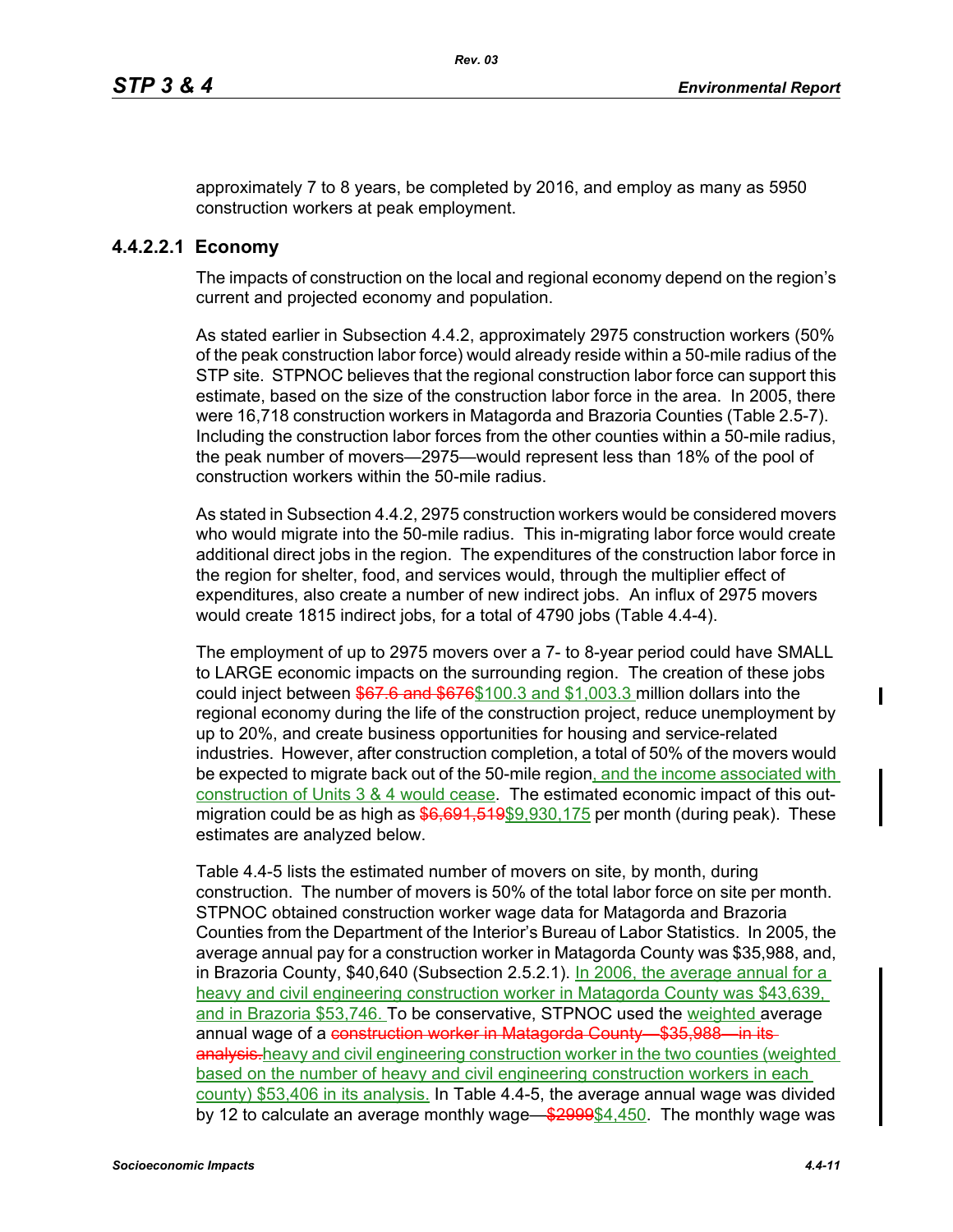multiplied by the number of movers each month and then summed to calculate total dollars earned by the movers.

A sensitivity analysis, as shown in Table 4.4-5, was performed to further assess the impacts of the mover wages on the region. Because of uncertainty surrounding the amount of mover wages that would be spent in the 50-mile region, STPNOC provided a table depicting the dollar impact on the 50-mile region by percentage of the wages spent within the region. Additionally, an earnings multiplier for the construction industry in the two-county region was applied to the wages. According to these calculations, the total economic impact of mover wages on the 50-mile region would be between \$67.6\$100.3 million and \$676\$1,003.3 million dollars over the life of the construction project. (Note: STPNOC acknowledges that, although this earnings multiplier is for the two-county region, it reasonably represents the balance of counties within the 50-mile radius.) At construction peak, wages would total \$8,922,025\$13,240,233 dollars per month. Multiplying \$8,922,025\$13,240,233 by the earnings multiplier (1.5) would generate a monthly economic impact during peak construction activity of \$13,383,038\$19,860,350 (if 100% of the earnings were spent within the region). This would be considered a positive impact.

After construction is completed, approximately 50% of the movers would remain in the 50-mile radius and the remainder would migrate out. Assuming a 50% decrease in the mover labor force, there would be a corresponding decrease in the economic impact to the 50-mile region. Any movers remaining in the ROI would continue to contribute to economic impacts in the ROI, but these impacts would not be associated with STP 3 & 4 construction. As noted above, monthly earnings during construction peak total \$13,240,233 per month. With the earnings multiplier applied, impacts could be as high as \$19,860,350 in the unlikely case that all earnings were spent within the ROIA 50% decrease in the mover labor force would reduce the monthly economic impact to the region by up to \$6,691,519, half of the monthly economic impact of the mover labor force during peak construction (if 100% of the earnings were spent within the region) (Table 4.4-5). This out-migration would be considered a negative impact. However, Figure 3.10-1 indicates that the out-migration would occur gradually over a 2-year period. The gradual reduction in the construction labor force and the in-migration of operations workers during the construction period, would assist in mitigating the impact to the community from the destabilizing effects of a sudden decrease in households. In addition to the gradual nature of the decline in the construction workforce, the incoming operations workers and their families would help to mitigate the negative impacts of the decreasing construction workforce. Another mitigating factor would be the substantially higher average annual wages expected for the operations workers. These higher wages, combined with larger multipliers for both earnings and employment, suggest that each operations worker would have a greater impact on the ROI economy than each construction worker.

Because of the estimated distribution of the movers, Brazoria County would experience approximately 22.4% of this economic activity and Matagorda County would experience 60.7% of the activity. Matagorda County would be the most affected. Beyond Matagorda County, the impacts would become more diffuse as a result of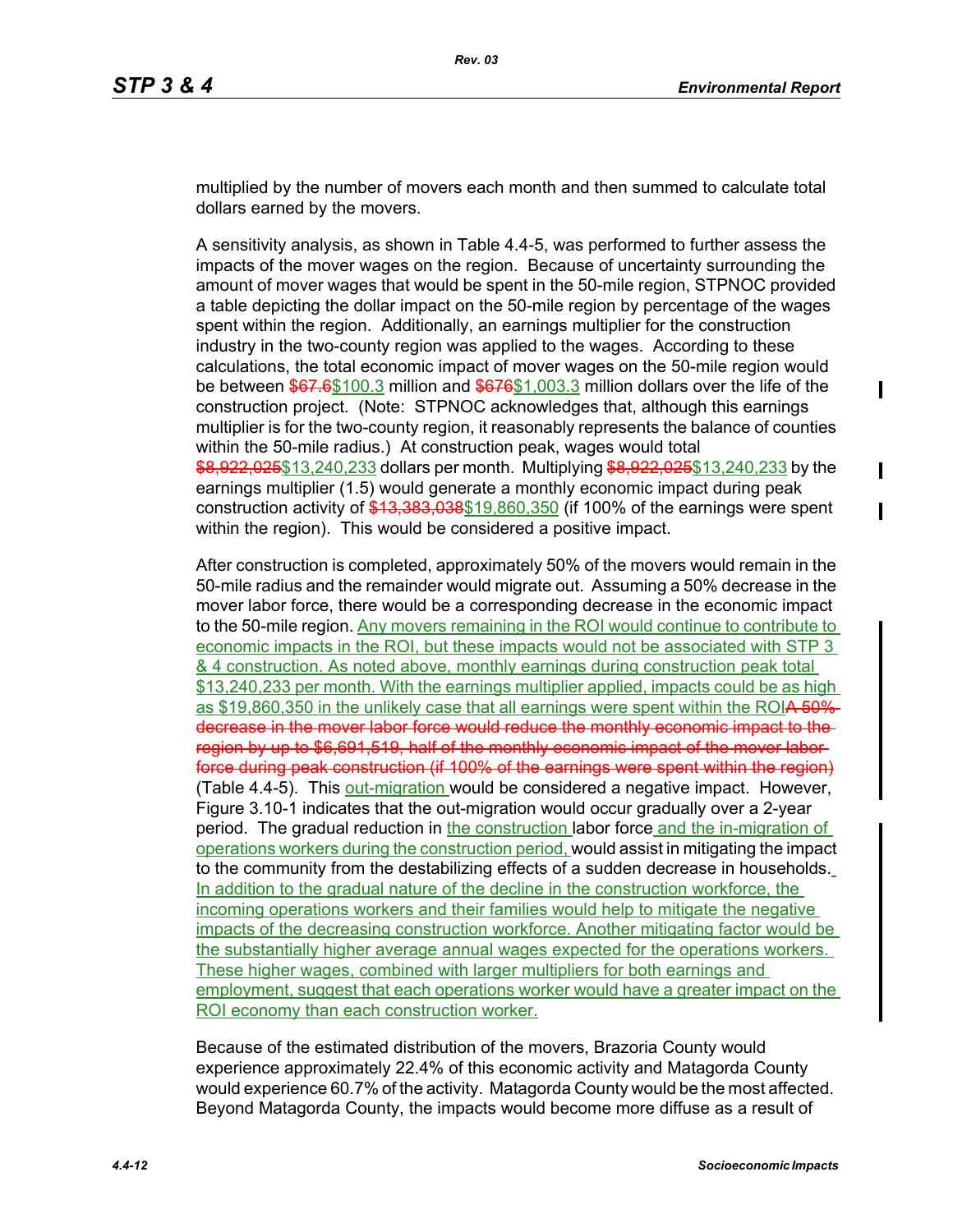interacting with the larger economic base of other counties, particularly Brazoria County, which contains a portion of the outskirts of Houston.

The magnitude of the positive economic impacts would be less discernible, diffused in the larger economic base of Brazoria County. Matagorda County, as the site of the construction and the county where most of the construction labor force would reside, would be affected more than Brazoria County. STPNOC concludes that the impacts of construction on the economy of the region would be SMALL everywhere in the region, except Matagorda County, where the positive impacts of an in-migrating construction labor force and the negative impacts of the departing labor force (upon construction completion) could be MODERATE to LARGE. Mitigation would be warranted. To mitigate these impacts, STPNOC would maintain communication with local and regional government authorities including the Matagorda County Commissioners Court, County Judge and nongovernmental organizations to disseminate project information that could have socioeconomic impacts in the community in a timely manner. These organizations would be given the opportunity to perform their decision-making regarding economic choices with the understanding that approximately half of the positive economic impacts of the construction project would be temporary and could disappear when the construction project is complete.

## **4.4.2.2.2 Taxes**

Construction-related activities, purchases, and labor force expenditures would generate several types of taxes, including corporate franchise taxes, sales and use taxes, and property taxes. Increased taxes collected are viewed as a benefit to the state of Texas and to the local jurisdictions in the region.

In the GEIS for License Renewal of Nuclear Plants (NUREG-1437), the NRC presents its method for defining the impact significance of tax revenue impacts during refurbishment (i.e. large construction activities). STPNOC reviewed this methodology and determined that the significance levels were appropriate to apply to an assessment of tax impacts as a result of new construction.

In NUREG-1437, the NRC concluded that changes in tax revenues (during refurbishment) at nuclear plants would be:

- SMALL When new tax payments by the nuclear plant constitute less than 10% of total revenues for local taxing jurisdictions. The additional revenues provided by direct and indirect plant payments on refurbishment-related improvements result in little or no change in local property tax rates and the provision of public services.
- MODERATE When new tax payments by the nuclear plant constitute 10% to 20% of total revenues for local taxing jurisdictions. The additional revenues provided by direct and indirect plant payments on refurbishment-related improvements result in lower property tax levies and increased services by local municipalities.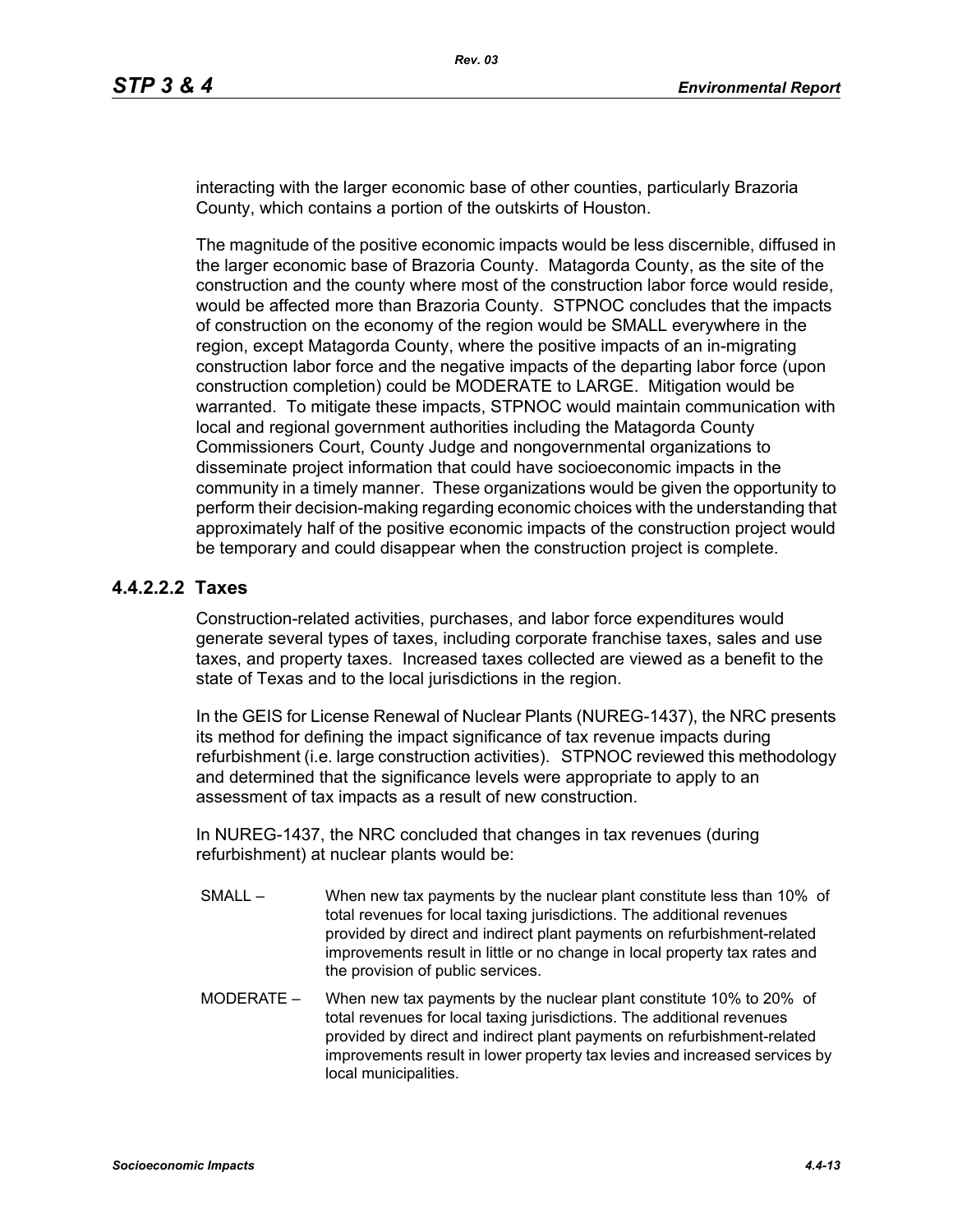LARGE – When new tax payments by the nuclear plant represent more than 20% of total revenues for local taxing jurisdictions. Local property tax levies can be lowered substantially, the payment of debt for any substantial infrastructure improvements made in the past can easily be made, and future improvements can continue.

## **Personal Income and Corporate Franchise Taxes**

As noted in Subsection 2.5.2.3, Texas has no personal income tax, but recently amended the law to extend coverage of the franchise tax on corporations; the changes take effect January 1, 2008.

The franchise tax is a gross margin tax, meaning that it is calculated on revenues less allowable operating costs. Therefore, no franchise taxes would be assessed during the construction period for STP 3 & 4 because there would be no revenues during that time. In addition to direct taxes from the private owners of STP, local construction expenditures and purchases by the construction labor force would have a multiplier effect in the local economy, where money would be spent and re-spent within the region. Because of this multiplier effect, businesses in Matagorda County and adjacent areas, particularly retail and service sector firms, could experience revenue increases, and there could be prospects for new startup firms and additional job opportunities for local workers. Existing and new firms would generate additional profits, which would further contribute to increased franchise taxes, although the exact amount is unknown. Impacts would be positive and SMALL.

#### **Sales and Use Taxes**

## **Expenditures by Construction Labor force**

STPNOC estimates a peak construction labor force of 5950 workers, and further estimates that 5056 workers and family members would settle in Matagorda County during the construction period (Subsection 4.4.2 and Table 4.4-2). Their retail expenditures (restaurants, hotels, merchant sales, and other items) would yield an increase in sales and use tax revenues. As an indirect impact, the multiplier effect of the new jobs in the area (see Subsection 4.4.2.1) would also result in higher personal income for current residents in the region, more disposable income, and greater expenditures by individuals and families for items subject to sales or use taxes.

Taxable goods or services purchased anywhere within the state of Texas are subject to the current state sales tax of 6.25%. These revenues are remitted to the state of Texas, which received \$18.3 billion in sales tax revenues (accounting for 25% of state tax collections) in 2006 (Reference 4.4-18). Direct and indirect taxable purchases associated with the construction labor force would yield a relatively SMALL but beneficial impact to the state as a whole. Although sales tax revenues are not returned directly to the counties where the tax was collected, the state uses the sales tax revenues, along with other revenues, to fund numerous services within counties (as discussed in Subsection 2.5.2.3.2), and thus Matagorda County (and other Texas counties) would receive a SMALL positive indirect impact from the expected increase in taxable expenditures by construction workers.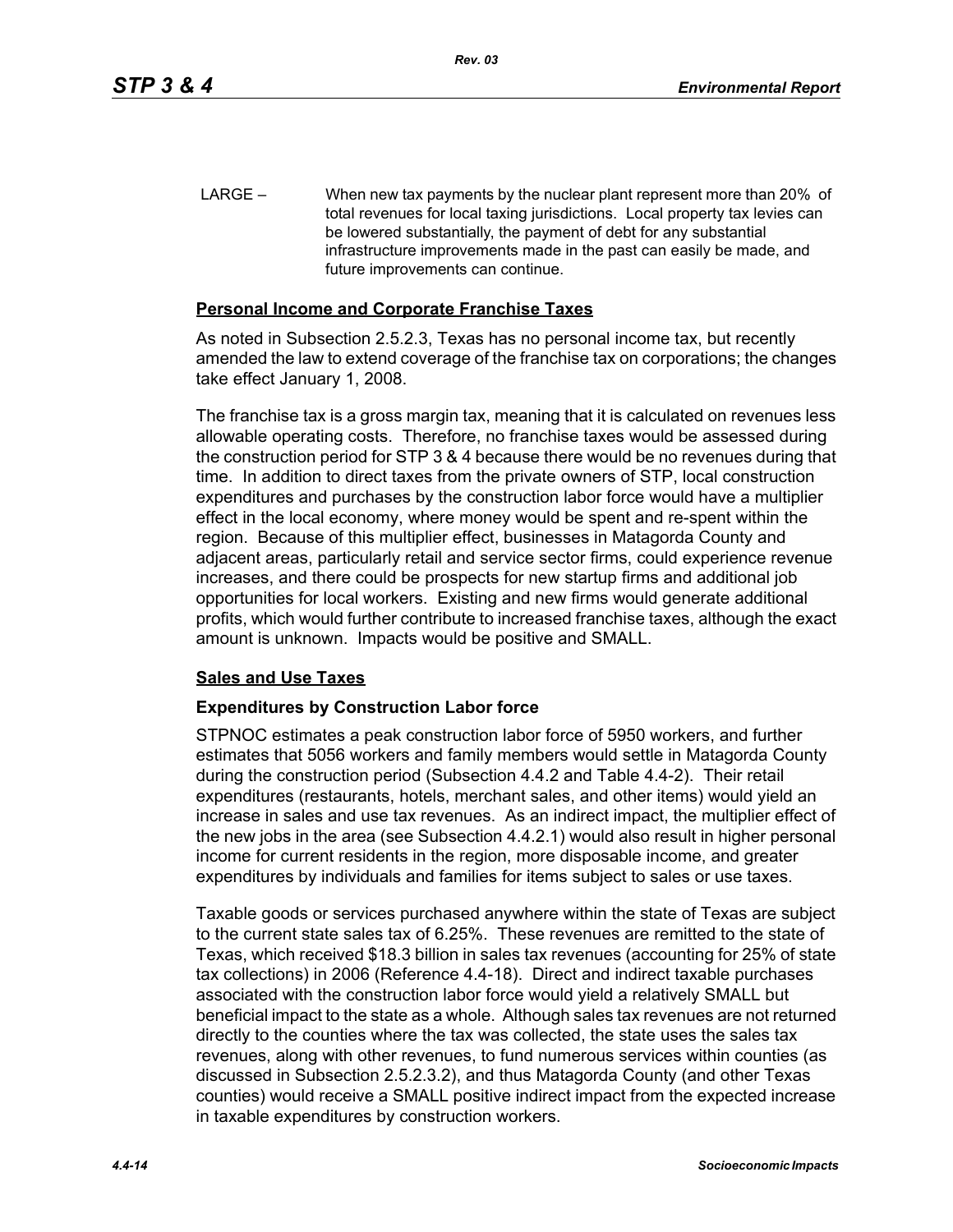*Rev. 03*

Purchases made within Bay City and Palacios are currently subject to a 2% sales tax above the state's rate of 6.25%; these revenues are returned to the respective cities and are used to fund a variety of city services (see Subsection 2.5.2.3.2). Because of the small populations of these cities, revenues from worker purchases would provide a SMALL to MODERATE positive impact to these jurisdictions.

Purchases within cities outside of Matagorda County that impose an additional sales tax would also yield relatively SMALL to MODERATE beneficial impacts to those cities, with the magnitude depending on the size of the jurisdiction, the amount and variety of goods and services available for purchase, and the actual amount of purchases made within the jurisdiction.

## **Expenditures for Construction Goods and Services**

In addition to sales taxes paid by construction workers and families, the region would also experience an increase in the sales and use taxes collected from project expenditures for construction materials, supplies, and services. To the extent possible, STPNOC obtains goods and services from the local economy, including Bay City. Project expenditures are subject to sales tax in proportion to the percent of investor ownership (e.g., for STP 1 & 2, 44% of STPNOC's taxable purchases are currently subject to sales tax).

According to "Texas Sales Tax Frequently Asked Questions," (Reference 4.4-19), "manufacturers may claim a Texas sales tax exemption for tangible personal property directly used or consumed in or during the actual manufacturing, processing, or fabrication of tangible personal property for ultimate sale if the use or consumption of the property is necessary or essential to the manufacturing, processing, or fabrication operation and directly makes or causes a chemical or physical change to the product being manufactured, processed, or fabricated for ultimate sale."

This exemption applies to the production of electric power and would exempt approximately 90% of the materials used to construct STP 3 & 4, leaving approximately 10% of the construction costs subject to sales tax (6.25% to the state of Texas and 2.0% to Bay City). The owners of STP 3 & 4 have projected the sales tax payments on these expenditures at an estimated \$23.9 million per unit, with \$5.8 million due to Bay City and \$18.1 million to the state of Texas over the construction period. These payments would provide a total of \$11.6 million to Bay City over the 7-year construction period.

To determine the impact of these tax payments, Bay City sales taxes were projected from 2006 to 2015 based on the average annual growth rate of 2.2% between 1996 and 2005. The projected rate of increase in Bay City sales tax is conservative in that it does not take into account likely increases in population or business activity that could occur as a result of STP construction.

For the purpose of this analysis, it was assumed that taxable expenditures would occur evenly during the 6-year construction period for each unit, with construction on STP 3 beginning in 2009 and construction on STP 4 concluding in 2015. As Table 4.4-3 shows, Bay City sales tax collections would be 21% of the total Bay City sales tax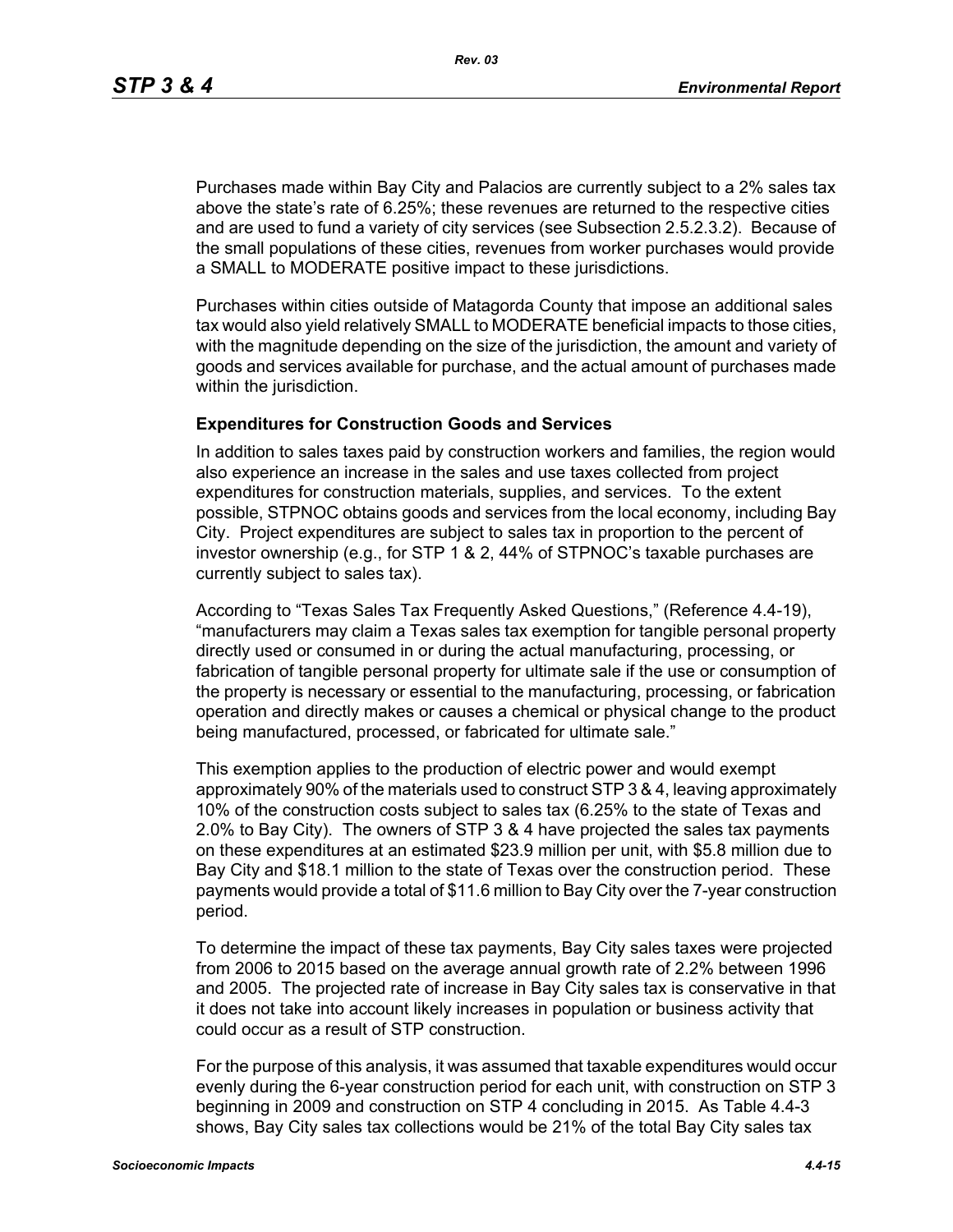revenue collected in 2009. STPNOC tax payments between 2010 and 2014, while both units are under construction, would increase from 38% to 41% of Bay City sales tax revenue. In 2015, the final year of construction for STP 4, the STPNOC sales tax payments would be only 18% of Bay City sales tax revenue. Therefore, the positive impacts to Bay City sales tax revenues would be positive and MODERATE during 2009 and 2015, the first and last years of construction, and positive and LARGE between 2010 and 2014, and the city would be able to provide a higher level of services to its citizens and visitors.

Purchases made in Matagorda County outside of Bay City and Palacios would provide sales tax revenues to the state of Texas, and would constitute a relatively SMALL but beneficial impact. Purchases from taxing jurisdictions outside Matagorda County would yield relatively SMALL to MODERATE beneficial impacts, depending on the overall size of such jurisdictions. In more heavily populated nearby jurisdictions such as Brazoria County, the positive impacts would be relatively SMALL. It is not possible to assess which counties and local jurisdictions would be most affected, but all taxing entities would receive a SMALL to MODERATE positive impact.

In addition to the construction expenditures noted above, STPNOC has estimated expenditures for goods and services during the construction period, at \$212.7 million for construction-related items and \$13.4 million for office or administrative items. To approximate the impact on state and local sales tax revenues, the total of \$226.1 million was divided by 7 (years in construction period) to obtain an average annual expenditure amount (\$32.3 million), which was then taken as a percentage of increase over the latest year for which actual sales tax revenues were available. It was assumed that none of the items is exempt from sales tax, and that all are subject to Texas sales or use tax. Because of the limited retail opportunities in Bay City and Palacios, a sensitivity analysis was performed to assess the range of impacts from spending 10% to 100% in each jurisdiction. The analysis also addressed the uncertainty regarding private/public ownership of STP 3 & 4 (as noted above, STP 1 & 2 are currently 44% investor-owned and 56% publicly-owned). Only the privately-owned segment is subject to sales tax. Therefore, scenarios for 44%, 60%, 80%, and 100% private ownership were assessed. The analysis is presented in Table 4.4-8.

Depending on the ownership scenario, annual Texas sales tax revenues would range from \$888,230 to \$2.0 million, representing an increase over 2006 sales tax revenues from 0.005% to 0.011%, a SMALL and positive impact.

Annual impacts to Bay City or Palacios tax revenues were estimated to range from a low of \$28,423 (44% private ownership with only 10% subject to local taxation) to \$645,986 (100% private ownership and 100% spent in either city). (Both cities impose a 2% sales tax, so the potential sales tax revenues are identical.) The associated increases over Bay City's 2005 sales tax revenues (\$3.7 million) range from 0.8% to 17.5%, while the increases over Palacios' 2006 sales tax revenues (\$219,500) could range from 12.9% to 294.3%. However, because of the limited availability of goods and services, it is unlikely that a major proportion of expenditures would occur in Bay City. At the present time, it is not possible that more than a small proportion of purchases would occur in Palacios, whose population is roughly one-fourth of Bay City's. Based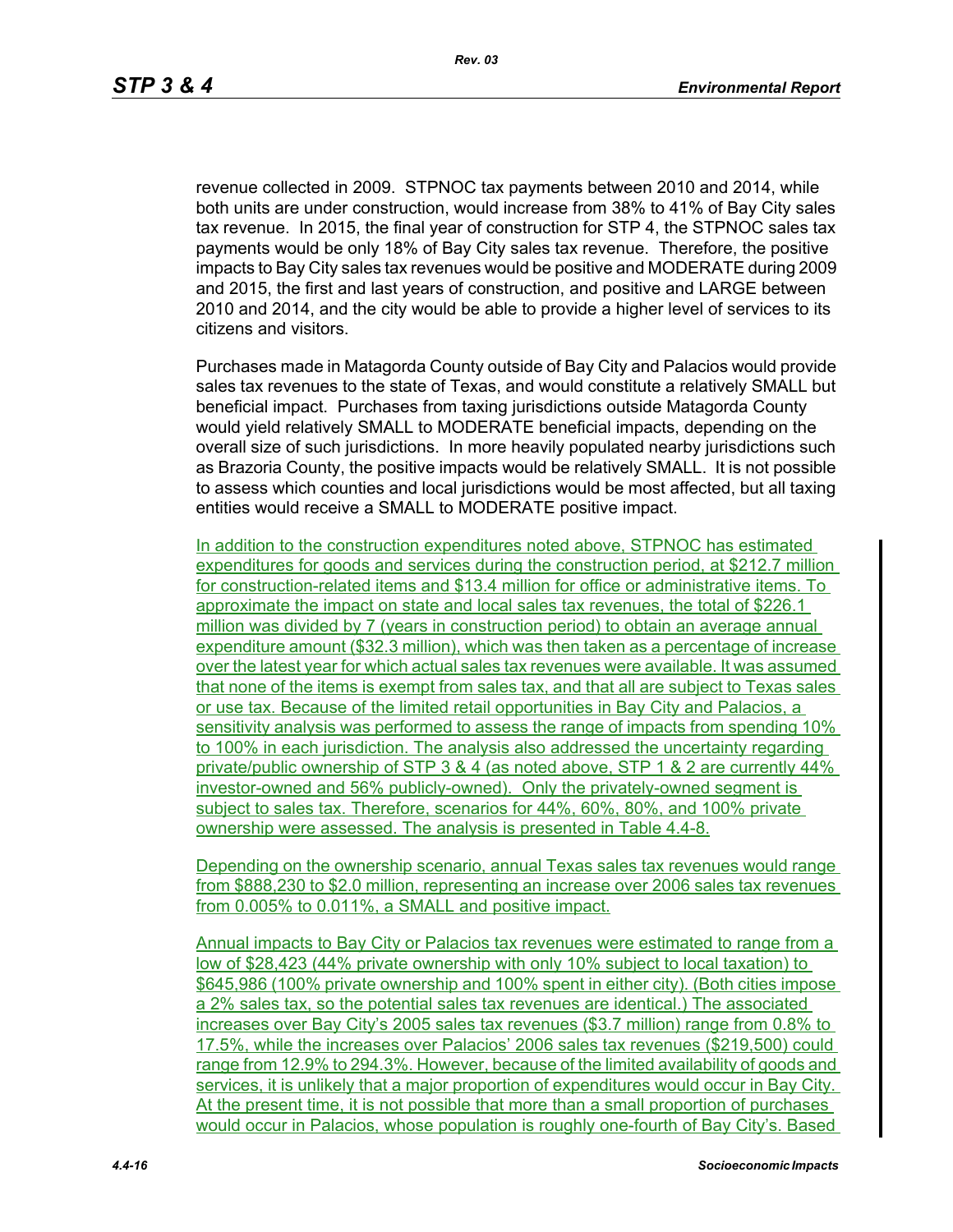on current retail opportunities, it is likely that impacts to either locale would be positive and SMALL to MODERATE. However, if additional STP suppliers were to locate within either city, sales tax revenue impacts could range from SMALL to LARGE.

## **Other Sales- and Use-Related Taxes**

Matagorda County imposes a hotel occupancy tax of 6% on the cost of each room. The revenues from this tax benefit tourism and convention marketing, programs to enhance the arts, and historic preservation projects that benefit tourism. Visitors during the construction period, as well as many construction workers themselves, would use local hotels and pay this tax. Although the exact number of visitors and workers who would use hotels is unknown, it is expected to be large during the construction period. Because of Matagorda County's small population, MODERATE positive benefits to the county would result from these tax collections.

The cities of Bay City and Palacios also tax telecommunications services; calls within Texas are subject to a 2% city tax in these locations, while the state sales tax applies to all calls. Both cities also impose their 2% sales tax on the residential use of gas and electricity. These cities would receive positive impacts from increased collections during an influx of construction workers and their families residing in those communities, with the actual impacts dependent on residence choices and usage patterns for telephone, gas, and electricity. The amounts are unknown at this time but are expected to be relatively SMALL and positive.

## **Property Taxes — Counties and Special Districts**

As discussed in Subsection 2.5.2.3, Texas property tax assessments are made by the county appraisal district, which bases its appraisal on a consideration of cost, income, and market value. This appraisal is used by all taxing jurisdictions within the county, including special districts and independent school districts (ISDs), which apply their individual mileage rates to determine the taxes owed.

In addition to Matagorda County itself, the special districts who receive property taxes from NRG for STP include the Matagorda County Hospital District, Navigation District #1, Drainage District #3, the Palacios Seawall District, and the Palacios ISD (see Subsection 2.5.2.3).

During construction of STP 3 & 4, STP's additional tax valuation would be based on the cost of construction, and determined in accordance with state law and appraisal formulas or some mutually agreed-upon valuation. Some inputs to the formulas would be discussed or negotiated between the appraisal district and the owners who participate in STP 3 & 4 (municipal utilities do not pay property taxes).

Matagorda County's status as a federal Historically Underutilized Business Zone (HUBZone) and Texas Strategic Investment Area makes tax abatements available for qualifying new businesses or expansions. Nuclear electric power generating facilities are now eligible for this abatement. To receive this abatement, NRG (as the only current owner subject to property tax) would apply to the Matagorda County Commissioners Court, the county governing body. NRG's eligibility and the terms of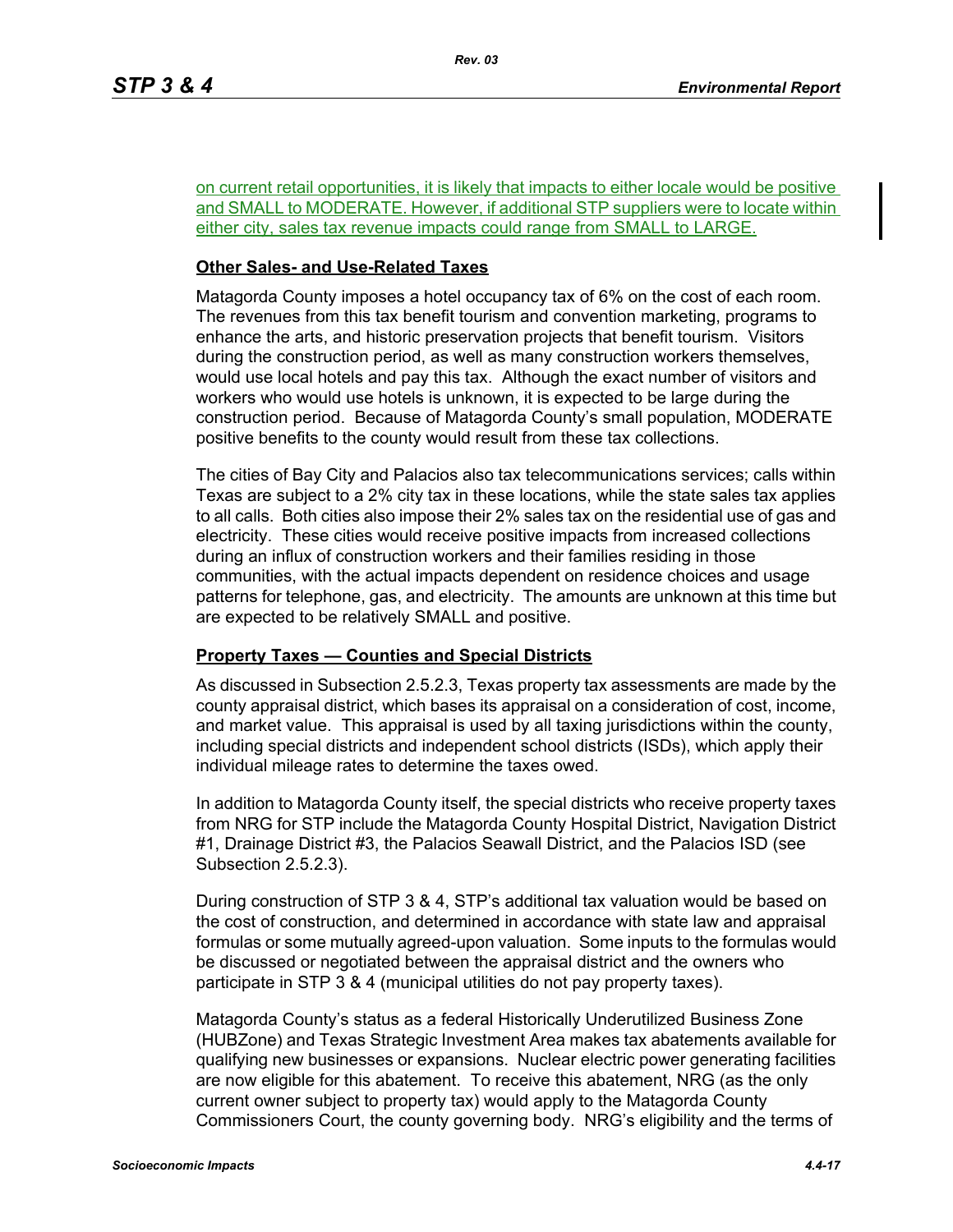the abatement would be determined by the Commissioners Court. The amount of any such abatement, the likelihood of NRG's applying for it, and the abatement's possible impact to the affected taxing jurisdictions are not known at this time.

Property tax payments to Matagorda County for STP 1 & 2 represented approximately 75% of the total county property tax revenues between 2000 and 2005. During the 7 year construction period for STP 3 & 4, NRG would likely pay additional property taxes to the taxing districts listed above. Although the amount of these payments is unknown at this time, it is likely that such payments would represent an increase over current payments, resulting in a MODERATE to LARGE positive impact to those taxing jurisdictions and a SMALL to MODERATE positive impact on the local economy.

A second source of revenue would be from property taxes resulting from housing purchases by the construction labor force. Developers would construct new housing or there would be an increase in the demand for existing housing, which would likely drive housing prices up, thus increasing values, assessments, and property taxes levied and collected. The change in tax revenues is not known at this time and would depend on worker choices regarding home location and home value. The increased housing demand would have relatively SMALL impacts on tax revenues in more heavily populated jurisdictions such as Brazoria County, but in Matagorda County, with a much smaller population, the relative impacts would be SMALL to MODERATE.

#### **Property Taxes — Independent School Districts**

The Palacios ISD encompasses the southwestern portion of Matagorda County and a small portion to the west in Jackson County. It is a largely rural district, containing the town of Palacios, a few smaller communities, and the STP site (see Figure 2.5-8 for a map of the school districts in Matagorda County).

School districts in Texas may tax only entities within their borders, so the owners of the STP facility pays school-related property taxes only to the Palacios ISD, and is the ISD's largest taxpayer. Between 2000 and 2005, between 71% and 99% of the ISD's property tax revenues (see Table 2.5-16) was attributable to STP 1 & 2. As noted in Subsection 2.5.2.3.3, the Palacios ISD received approximately 60% of its revenue from local property taxes for the 2004–2005 school year. The expected increases in the appraised valuation of the STP facility during the construction of STP 3 & 4 would result in larger tax payments to the taxing jurisdictions listed above and in Table 2.5-15.

The state of Texas has established funding guidelines to equalize wealth across school districts, and sets a statewide wealth limit per student each year (\$319,500 in 2006). This limit is multiplied by an ISD's weighted average daily attendance to obtain the total wealth limit for that district. If the ISD's property tax revenues exceed that amount, the district is considered "property-rich"; if revenues are below that amount, it is considered "property-poor." Revenues in excess of the wealth limit are returned to the State for redistribution to property-poor districts (see also Subsection 2.5.2.3.3).

Under the wealth equalization guidelines, additional revenues paid to Palacios ISD would not directly benefit the ISD, since their level of funding is based on a fixed perpupil amount; therefore, the ISD's property tax revenues that remain in the district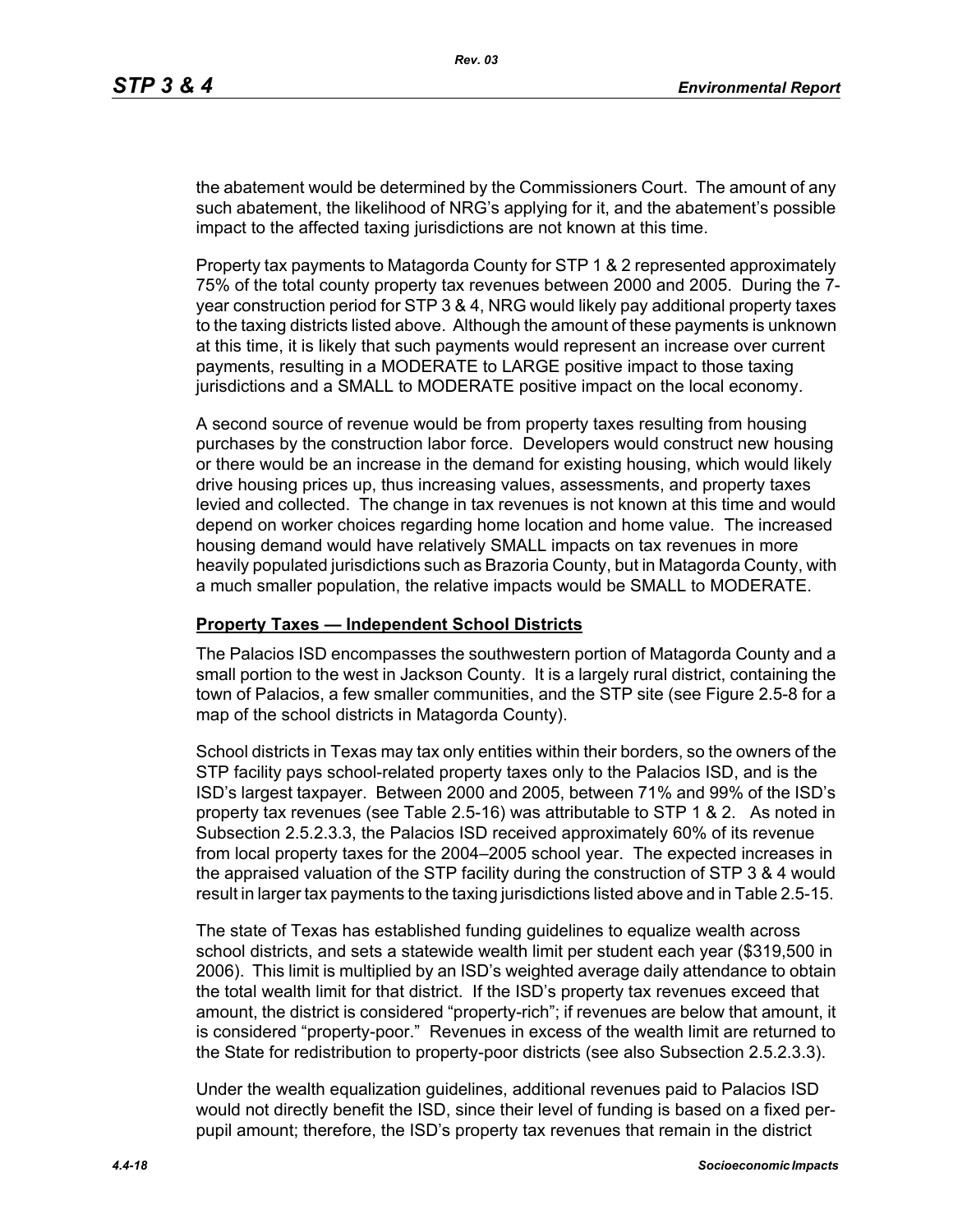would increase only if its attendance increased. Property tax revenues exceeding that year's wealth limit would flow to the state of Texas for redistribution to property-poor school districts. Although the amount of the increased tax payments is unknown at this time, the larger payments, while MODERATE to LARGE in absolute terms, would provide a relatively SMALL positive impact to the state of Texas as a whole and to those property-poor districts receiving the reallocated funds.

The influx of construction workers and their families could result in larger enrollments in Palacios schools (see Subsection 4.2.2.8). As explained in Subsection 2.5.2.3.3, the Texas school funding formula is based on weighted average daily attendance. While increases in the number of students could result in additional expenses, the ISD would receive increased revenues, and fiscal impacts to the Palacios ISD would be SMALL.

Other school districts in the area do not receive property tax revenues from STP, but could experience larger enrollments during the construction period. Fiscal impacts to these districts would vary from SMALL to MODERATE, depending on the size of their existing enrollment, the amount of enrollment increases, their existing property tax revenues, and their status as a property-rich or property-poor school district under Texas school funding wealth equalization guidelines (discussed in Subsection 2.5.2.3.3). The possible impacts to other school districts in the area are addressed in Subsection 4.2.2.2.8.

In its 2007 session, the Texas Legislature enacted legislation (House Bill 2994) that would expand the existing tax abatement laws (the "Property Redevelopment and Tax Abatement Act" and the "Texas Economic Development Act") to include nuclear electric power generation facilities (Reference 4.4-20). The legislation was signed into law by the Governor of Texas on June 15, 2007 (Reference 4.4-21), and essentially will allow school districts to reduce the taxable value of new construction of nuclear plants, and allow the plants to defer the effective date of an abatement agreement for up to 7 years after the date the agreement was made. Negotiations for this abatement between the owners of STP 3 & 4 and the Palacios ISD are underway. The law would also allow STP's investor-owned participant, NRG, to enter into a payment agreement with the Palacios ISD, whereby NRG could "share" some of its tax savings with the Palacios ISD. This payment would not be considered ISD tax revenue and would not be subject to recapture by the state of Texas (Reference 4.4-22). Passage of this bill may decrease NRG's tax obligations to the Palacios ISD for its share of the STP 3 & 4. Under current state funding formulas to maintain wealth equalization (described above and in Subsection 2.5.3.3.3), the Palacios ISD's overall revenues would not decline (Reference 4.4-23). The amount of any tax reduction and of any "sharing" payment on STP 1 & 2 from NRG to the Palacios ISD are unknown at this time, as are any tax arrangements between the Palacios ISD and the investor-owned operators of STP 3 & 4. However, any additional funds received by the Palacios ISD that would not be subject to wealth-equalization limits (and could thus remain within the ISD) would have a SMALL to MODERATE beneficial impact on the school district.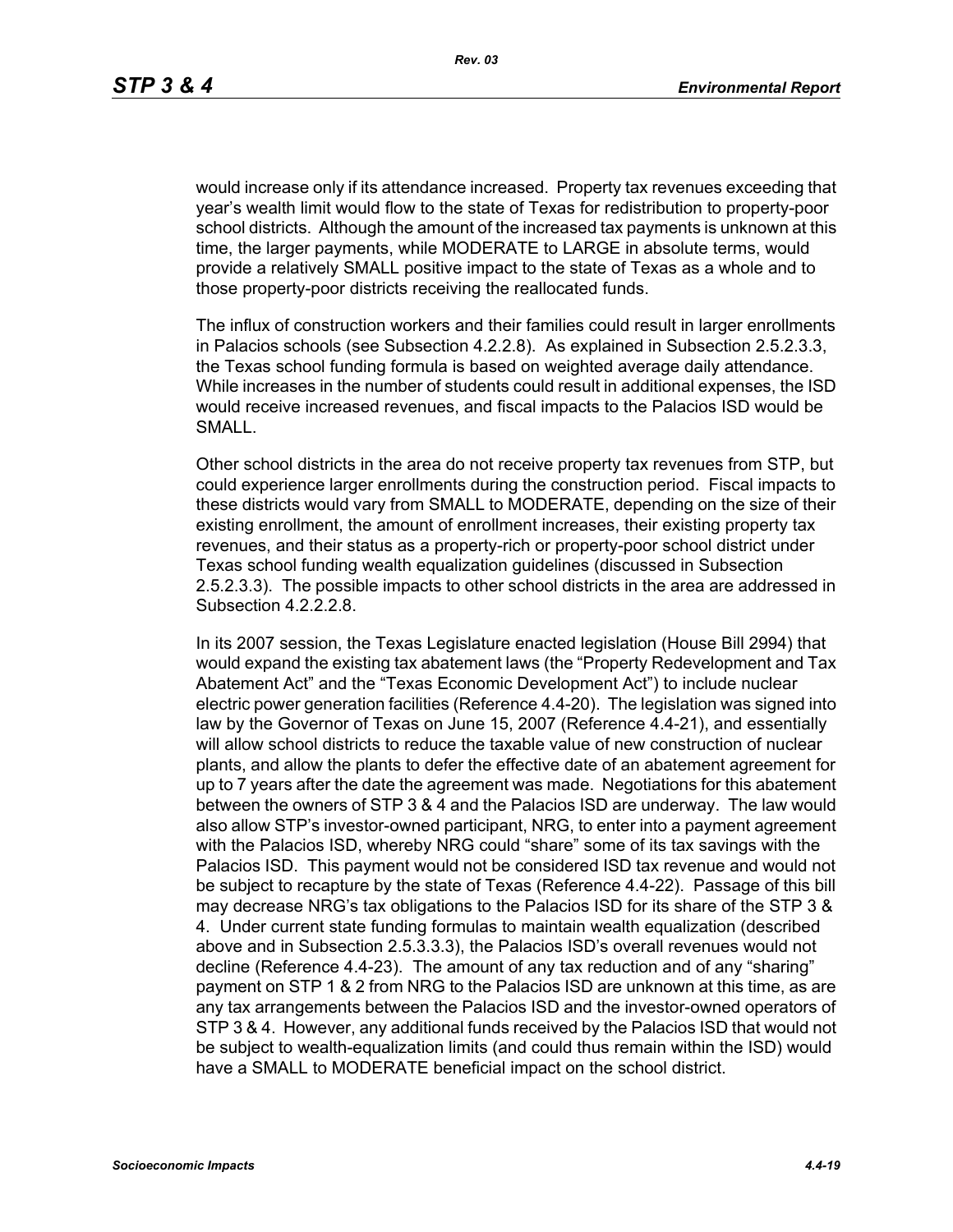## **Summary of Tax Impacts**

In summary, the state of Texas would not collect franchise taxes from the privatelyowned investors in STP 3 & 4 during the construction period for those units.

In absolute terms, the amount of state sales and use taxes collected over a potential 7-year construction period could be LARGE, but SMALL when compared to the total amount of sales and use taxes collected by Texas (\$18.3 billion in 2006). However, because of their small populations, sales taxes collected by the cities of Bay City and Palacios would have a MODERATE to LARGE positive impact.

The construction site-related property taxes collected and distributed to Matagorda County would be LARGE when compared to the total amount of taxes Matagorda County currently collects. In addition, Matagorda County would benefit from an increase in housing values and inventory caused by the influx of the permanent construction labor force, thereby further increasing property tax revenues for the county and special taxing districts.

If the valuation of the STP site increases during the construction period, any increased property taxes collected by the Palacios ISD for the STP site, its largest taxpayer, would have little effect on the ISD due to Texas school funding formulas (see discussion above and in Subsection 2.5.2.3.3). Increased property tax revenues would likely be a LARGE absolute amount, but relative to total property tax collections by the state of Texas, it would yield a SMALL positive impact overall.

Therefore, the potential beneficial impacts of taxes collected during construction would be MODERATE to LARGE in Matagorda County and to entities within the county, SMALL to MODERATE to the Palacios ISD, and SMALL in surrounding areas and in the state of Texas. Mitigation would not be warranted because all impacts are positive.

## **4.4.2.2.3 Land Use**

In the GEIS (NUREG-1437) (Reference 4.4-4), the NRC presents their method for defining the impact significance of offsite land use during refurbishment (i.e., large construction activities). STPNOC reviewed this methodology and determined that the significance levels were appropriate to apply to an assessment of offsite land use impacts as a result of new construction. Matagorda and Brazoria Counties are the focus of the land use analysis because the new units would be built in Matagorda County and most of the construction labor force would reside in one of the two counties.

In NUREG-1437, the NRC concluded that land use changes during refurbishment at nuclear plants would be: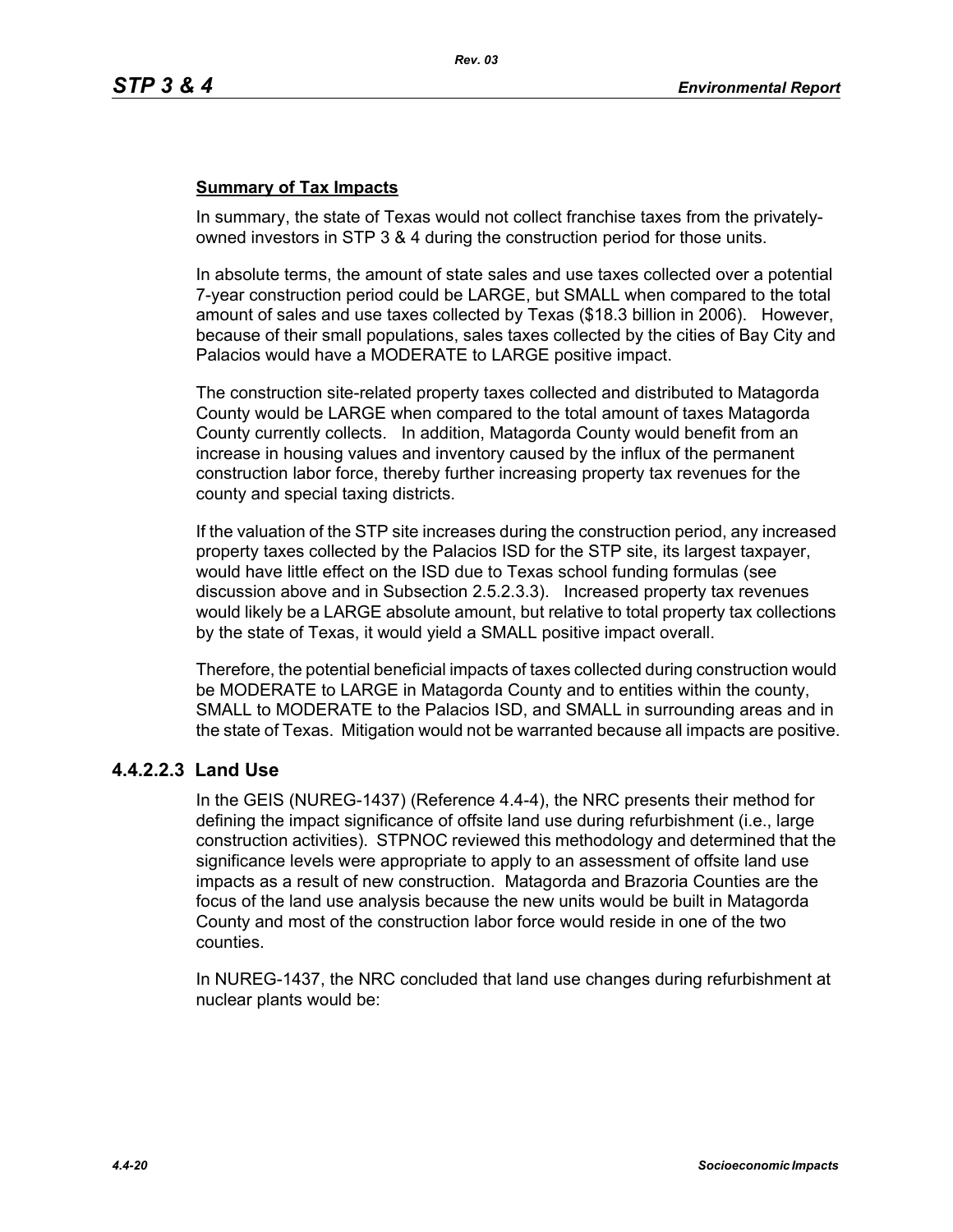| $Small -$ | If population growth results in very little new residential or commercial |
|-----------|---------------------------------------------------------------------------|
|           | development compared with existing conditions and if the limited          |
|           | development results only in minimal changes in the area's basic land use  |
|           | pattern.                                                                  |

- Moderate If plant-related population growth results in considerable new residential and commercial development and the development results in some changes to an area's basic land use pattern.
- Large If population growth results in large-scale new residential or commercial development and the development results in major changes in an area's basic land-use pattern.

Further, NRC defined the magnitude of population changes as follows:

- Small If plant-related population growth is less than 5% of the study area's total population, especially if the study area has established patterns of residential and commercial development, a population density of at least 60 people per square mile, and at least one urban area with a population of 100,000 or more within 50 miles.
- Moderate If plant-related growth is between 5% and 20% of the study area's total population, especially if the study area has established patterns of residential and commercial development, a population density of 30 to 60 people per square mile, and one urban area within 50 miles.
- Large If plant-related population growth is greater than 20% of the area's total population and density is less than 30 people per square mile.

## **Land Use**

All or parts of nine Texas counties are located within the 50-mile radius of the STP site: Brazoria, Calhoun, Colorado, Fort Bend, Jackson, Lavaca, Matagorda, Victoria and Wharton. The 50-mile radius encompasses over 4873 square miles. Land use types (Figure 2.2-4 and Table 2.2-5) in the region consist of 61.3% agricultural, 18.3% forest, 10.1% rangeland, 5.3% wetland, 2.5% urban or built-up, 1.8% water, and 0.6% barren land (Subsection 2.2.3).

Matagorda County covers an area of 1114 square miles (Subsection 2.5.2.4.1). In 2002, approximately 70% of the land area of Matagorda County consisted of farms and ranches (Subsection 2.2.3). The chief agricultural products of Matagorda County are livestock, sorghum, corn, rice, cotton and hay. The chief agricultural products have not changed since the 1992 Census of Agriculture Summary (Reference 4.4-25).

There are only two incorporated cities in Matagorda County—Bay City, the county's seat, and the city of Palacios. These cities have the two largest concentrations of population.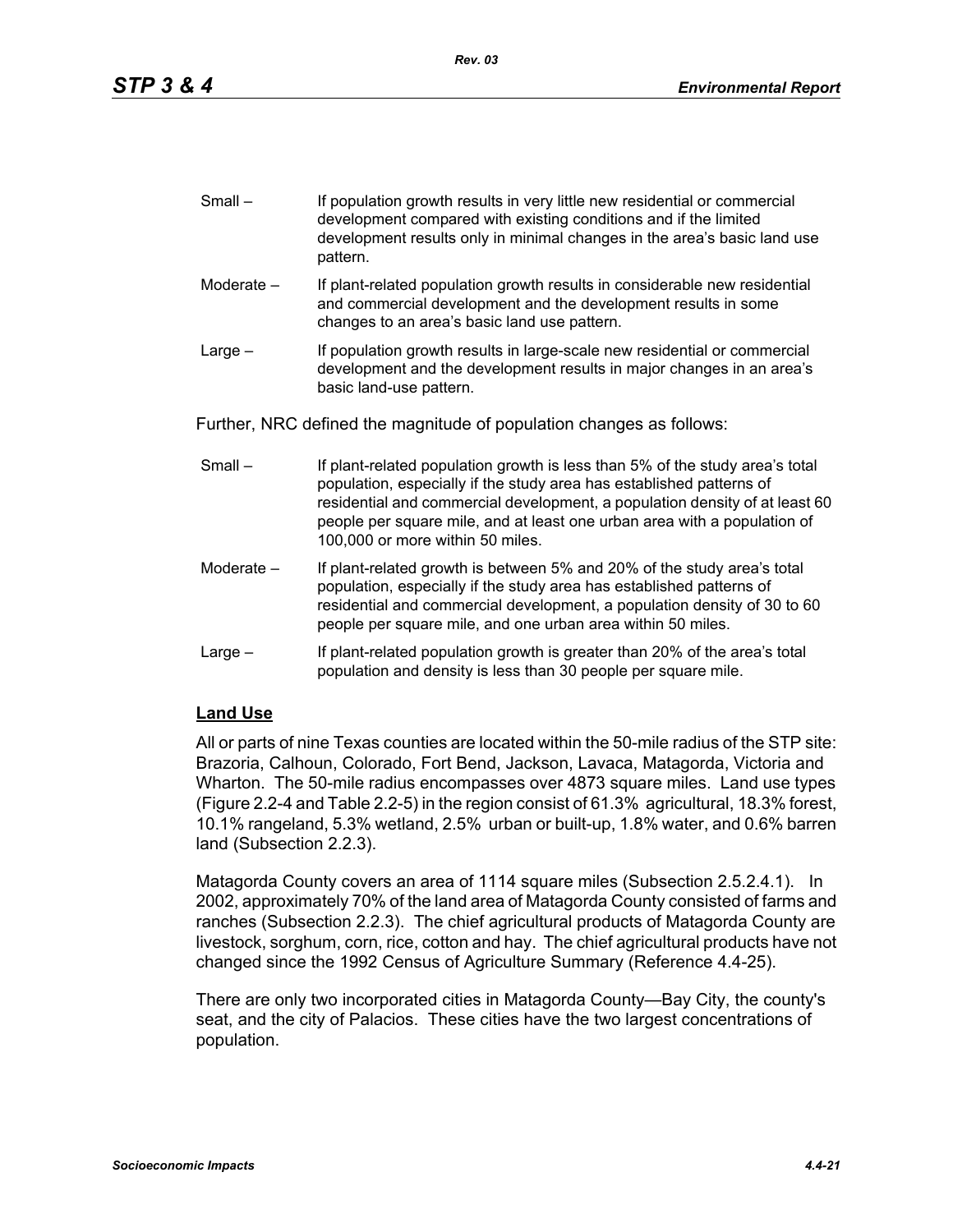There is currently no formal land use planning or zoning at the county, city, or town level in Matagorda County (Subsection 2.5.2.4.1); however, the city of Bay City is in the process of developing a planning committee and hopes to have it operating in the next several years (Subsection 2.5.2.4.1).

Brazoria County covers an area of 1386 square miles (Subsection 2.5.2.4.2). In 2002, approximately 70% of the land was used in farming and ranching (Subsection 2.2.3). Cattle, hay, rice, sorghum, corn, and cotton are the primary agricultural products. Since 1992, there has been a steady increase of cattle ranches and sorghum farms, while the amount of corn for grain and cotton farms has remained relatively unchanged. Rice production has been steadily declining from 1992 to 2002.

The principal urban centers in Brazoria County are: Angleton (the county seat), Alvin, Amsterdam, Brazoria, Damon, Pearland, Rosharon, West Columbia, Holiday Lake, Old Ocean, Bailey's Prairie, Iowa Colony, Bonney, Hillcrest Village, Brookside Village, Danbury, Liverpool, Manvel, Sweeny, and the towns that constitute Brazosport including Clute, Freeport, Quintana, Oyster Creek, Jones Creek, Lake Jackson, Richwood, and Surfside Beach.

While there is no formal land use planning or zoning at the county level in Brazoria County, there are subdivision ordinances for areas outside of the city limits. However, Angleton, Alvin, Pearland, Manvel, Lake Jackson, and Richwood have land use planning and/or zoning and subdivision Code of Ordinances to guide development (Reference 4.4-25).

#### **Construction-Related Population Growth**

The construction of STP 1 & 2 began in the summer of 1975 and had large indirect impacts on the economy in the region, especially Matagorda County, as evidenced by an upswing in residential and commercial activity, but those were temporary, and the economy returned to preconstruction impacts levels when construction was completed.

The 2000 population of Matagorda County was 37,957 with a population density of 34.1 people per square mile (Reference 4.4-26). At its peak, construction-related population growth in Matagorda County would reach 5056 people (workers and families) (Subsection 4.4.2.1). According to NRC guidelines (Reference 4.4-5), construction-related population changes would be considered MODERATE to LARGE since the plant-related population growth would be 13.3% of Matagorda County's total 2000 population and 12.2% of Matagorda County's projected 2010 population (Subsection 2.5.1); Matagorda County has some established pattern of residential and commercial development, and the outskirts of the city of Houston are within 50 miles.

The 2000 population of Brazoria County was 241,767 with a population density of 174.4 people per square mile (Reference 4.4-26). At its peak, construction-related population growth in Brazoria County would reach 1866 people (workers and families) (Subsection 4.4.2.1). According to NRC guidelines (NUREG-1555), constructionrelated population changes would be considered SMALL since plant-related population growth would be 0.8% of Brazoria County's total 2000 population and 0.7%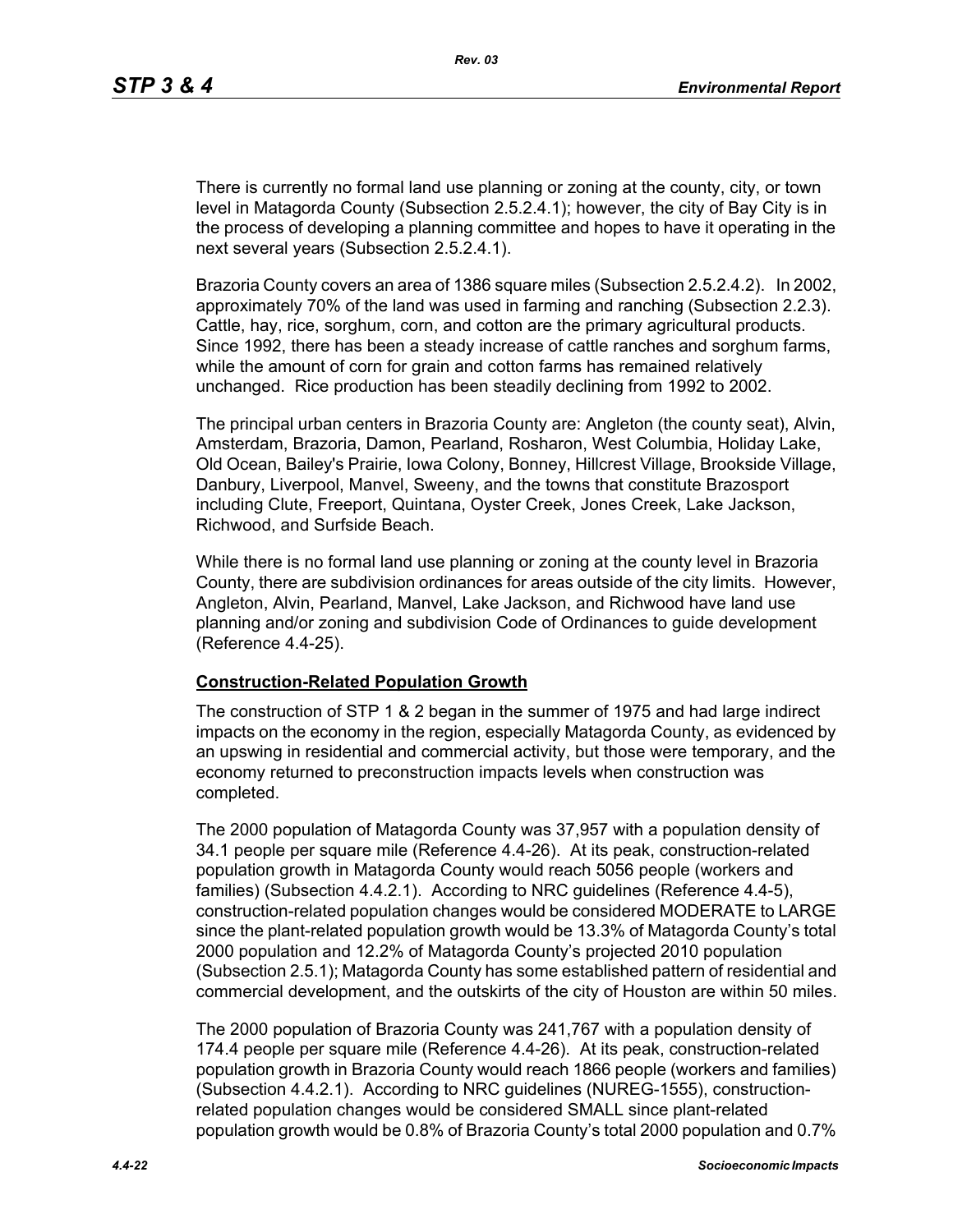of Brazoria County's projected 2010 population (Subsection 2.5.1); Brazoria County has established some patterns of residential and commercial development, and the outskirts of the city of Houston are within 50 miles.

Upon construction completion, STPNOC estimates that approximately 50% of the movers would migrate back out of the 50-mile region; the remaining 4165 (movers and families) would become permanent residents of the region; and 3461 of those would become permanent residents of Matagorda and Brazoria Counties (Table 2.5-2).

## **Conclusion**

From a land-use perspective, Matagorda and Brazoria Counties are still predominantly rural, and most of the land in both counties, especially Matagorda County, would likely continue to be used for agriculture into the foreseeable future. In Matagorda County, commercial and residential development is minimal and has experienced little change. In Brazoria County, there has been more development in its eastern half due to the expansion of the outskirts of Houston. Similar to the construction of STP 1 & 2, the construction of STP 3 & 4 would create an upswing in residential and commercial activity, possibly converting some land to other uses such as trailer parks, convenience stores, hotel/motel property, etc. In Matagorda County, because of its rural nature and the fact that most of the labor force would live there, these land use conversions would be more noticeable. In Brazoria County, the impacts would be smaller and more readily absorbed into the land conversion activities already taking place there.

Upon construction completion, approximately 50% of the movers would migrate back out of the 50-mile region and 50% would become permanent residents. Residential and commercial activity would continue at a higher-than-preconstruction level. Approximately 50% of the converted land could remain converted and the balance of the converted land could return to its preconstruction use. Land that could readily be converted back to its original land use could include, for example, open areas used to park mobile homes, RVs, campers, or similar vehicles used as temporary housing by some workers during construction. Therefore, employing NRC criteria (NUREG-1555), offsite land use changes would be considered SMALL in all surrounding counties with the exception of Matagorda County, where impacts could be MODERATE to LARGE. To mitigate these impacts, STPNOC would maintain communication with local and regional governmental and nongovernmental organizations, including but not limited to the Department of Housing and Community Affairs and the Matagorda County Economic Development Corporation, to disseminate project information such as housing, business development, and economic growth and stabilization, in a timely manner. These organizations would be given the opportunity to perform their decisionmaking with the understanding that, (1) a percentage of the land converted for this construction project could be permanently dedicated to its new use and, (2) other converted land could become available for other uses upon construction completion.

## **4.4.2.2.4 Transportation**

Impacts of the proposed construction on transportation and traffic would be most visible in Matagorda County, particularly Farm-to-Market (FM) 521, a two-lane farm-to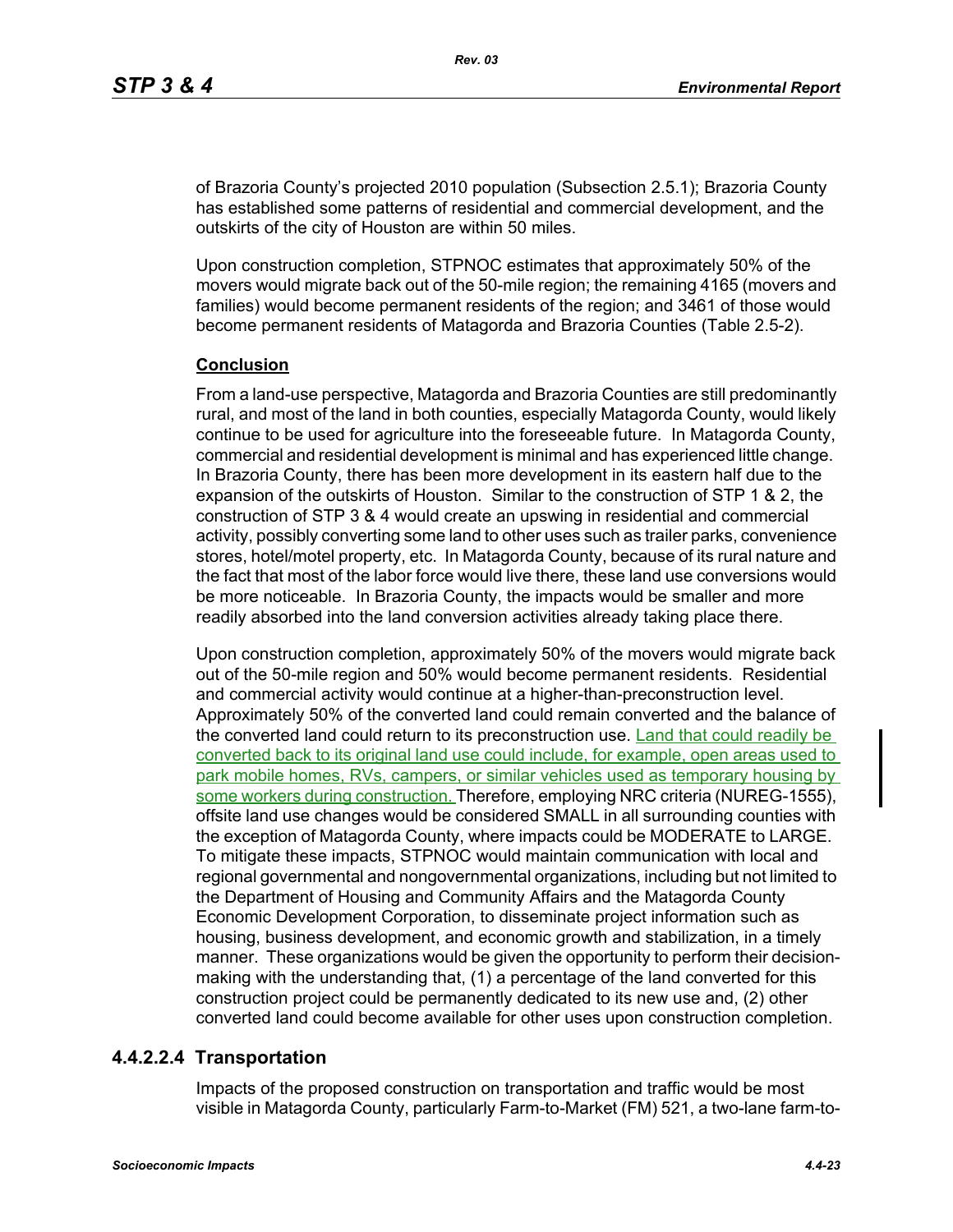market roadway which provides the only direct access to the STP site. Impacts of construction on traffic are determined by five elements:

- (1) The capacity of the roads
- (2) The projected population growth rate in Matagorda County, the county most affected by the construction (Table 2.5-2)
- (3) The number of construction workers and vehicles on the roads
- (4) The number of truck deliveries to the construction site
- (5) The number of shift changes for the construction labor force

For this analysis, STPNOC has assumed that there would be three construction shifts. The first shift would include 70% of the total construction labor force, the second shift would include 25%, and the third shift would include 5%. Analysis conservatively assumes one worker per vehicle (Section 2.5).

## **Roads**

Construction workers would travel daily to the STP site, and truck deliveries would be made daily to the construction site. Truck deliveries and construction worker vehicles would enter the site via the north entrance where FM 1468 meets FM 521. The STP 1 & 2 labor force (and STP 1 & 2 outage labor forces) would all access the STP site via FM 521 (Subsection 3.9S.3.2 and Figure 2.5-5).

## **Public Transportation**

Public transportation in Matagorda County is provided by RTransit. RTransit provides services by appointment to the rural general public, elderly, and people with disabilities (Subsection 2.5.2.2). The increase in population of 60.7% (or approximately 5056 workers and family members) (Subsection 4.4.2.1), due to the construction of STP 3 & 4, could increase public transportation usage in the area as family members and workers would use these services.

## **Traffic Conditions**

Vehicle volume on the roads within a 24-hour period, as measured by Average Annual Daily Traffic (AADT) counts and load zones as measured by esalsa "Functional Class" system (Texas Department of Transportation [TXDOT] does not use "Level of Service" [LOS] determinations for Texas roadways), reflect the urban and rural character of the counties.

The 2000 Matagorda County population was 37,957. It is expected to increase 9% by 2010 and 18% by 2020 (Table 2.5-5); however, because most of the traffic on FM 521 in the vicinity of the STP site is related to STP 1 & 2 and because of the conservative assumptions STPNOC has made regarding the timing of plant traffic on FM 521, local traffic was not factored into the analysis.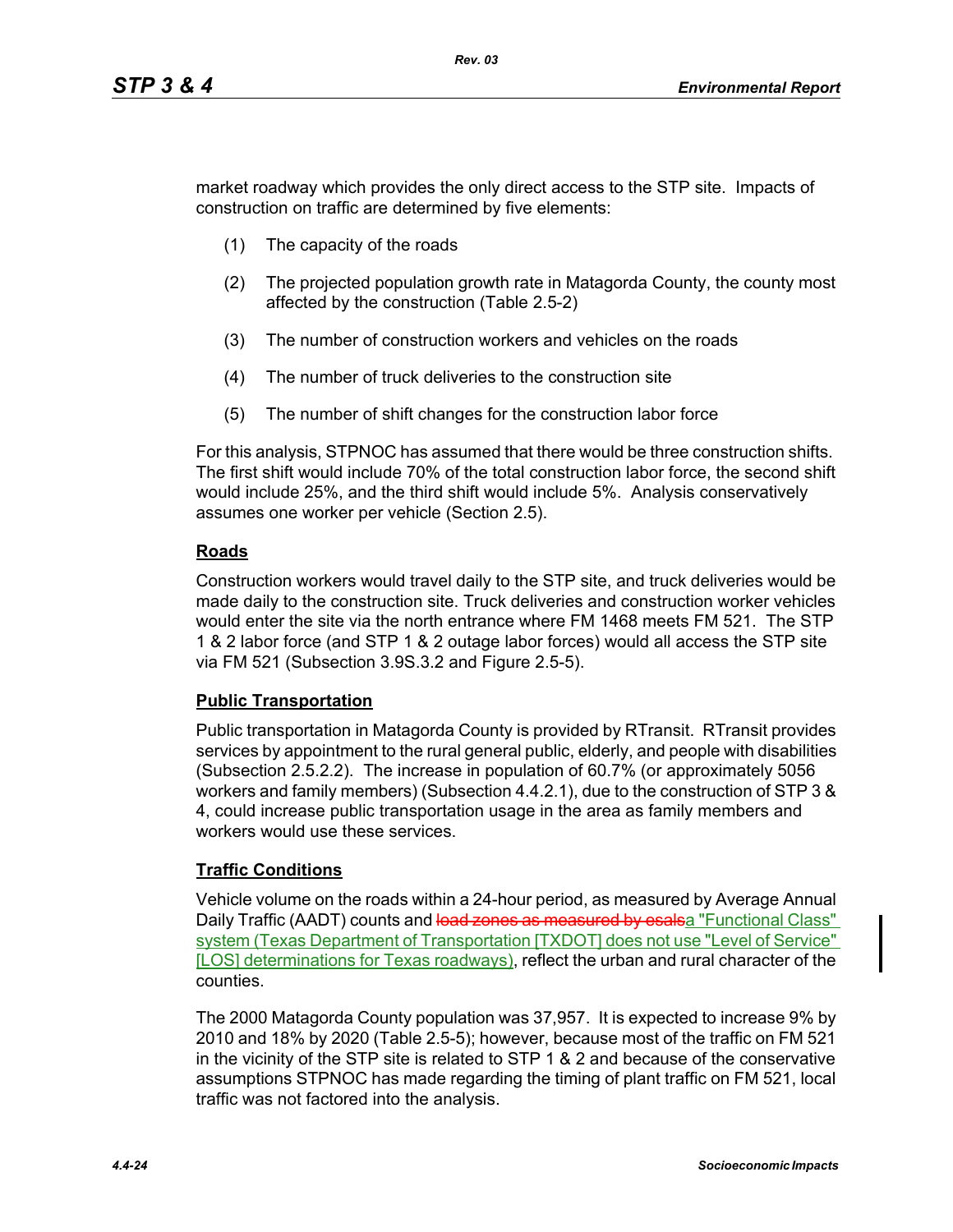Texas Department of Transportation (TXDOT) considers 9600 passenger vehicles to equal one esal (the esal is currently the method used to compare axle weights of varying loads), or one 18,000 pound tractor trailer (Reference 4.4-27). FM 521 is load zoned for 58,420 pounds equaling 3.25 tractor trailers, or 31,200 passenger vehicles (Reference 4.4-28). Load zone limits for roadways in Texas are calculated taking fatigue cracking, rutting, pavement thickness, and soil composition into consideration. TXDOT considers FM 521 to have a Functional Class of two-lane, undivided, rural major collector with a threshold capacity of 55,200 vehicles per day (Table 2.5-12) (Reference 4.4-28). The daily traffic on FM 521 north of STP, as measured by the 2005 AADT count, was 2530 vehicles in the westerly direction and 1543 in the easterly direction in a single 24-hour period (Reference 2.5-29) (see Table 2.5-12). Most trafficon FM 521 is related to STP, although there is a minimal amount of local traffic.

The 2005 AADT unidirectional count on FM 521 was totaled to arrive at an estimate of 4073 vehicles on FM 521 north of the STP site in a single 24-hour period. For purposes of analysis, it was assumed that 400%67% of the 4073 vehicles were attributable to the current STP labor force. After conservatively assuming that all traffic would be dueto STP workers, it is assumed that all traffic on FM 521 would occur during shift change or operating hours. STP makes up 2730 vehicles (1365 vehicles traveling FM 521 twice daily) of the AADT count, representing 67% of the total 4073 vehicles counted in a 24-hour period, while non-plant related local traffic makes up the remaining 33%. With the addition of 5950 construction workers (Table 4.4-4) at peak construction, to the current 1365 employees total for three shifts in a 24-hour period (a total of 7315 workers), it is assumed that the afternoon shift change would result in the highest hourly traffic count as approximately 5120 day shift workers (70% of 7,315) leave and 1829 night shift workers (25% of 7315) arrive and 134 non-plant related vehicles would travel FM 521.

The capacity of FM 521 is  $31,20055,200$  passenger vehicles in a 24-hour period,  $5,520$ during peak travel hours. During day/night shift change, peak travel hour, capacity will be reached as 7,083 workers (134 [non-plant related traffic] + 5120 + 1829) travel on FM 521. As a measure to alleviate traffic congestion construction workers will enter the site from the north vial the intersection of FM 1468 and FM 521, or the west entrance of FM 521. The current STP workforce will enter from the east entrance of FM 521. After factoring traffic from shift change and traffic as measured by the AADT, there is sufficient capacity for an additional 20,178 (4,073 + 5,120 + 1,829) passenger vehicles in a 24-hour period or an additional 840 vehicles per hour. For the proposed construction schedule, road capacity could be reached during months 26 through 35. Traffic is expected to begin to abate during month 36 as fewer construction workers would be required for the remainder of construction (Figure 3.10-1).

In addition to the operations and construction work force analyzed above, an average outage work force of approximately 1500 to 2000 workers per unit would use FM 521 for approximately 17–35 days during each refueling outage scheduled for each reactor every 18 months.

Construction workers would have a MODERATE to LARGE impact on the two-lane roadways in Matagorda County, particularly FM 521 and its feeder roads. Mitigation,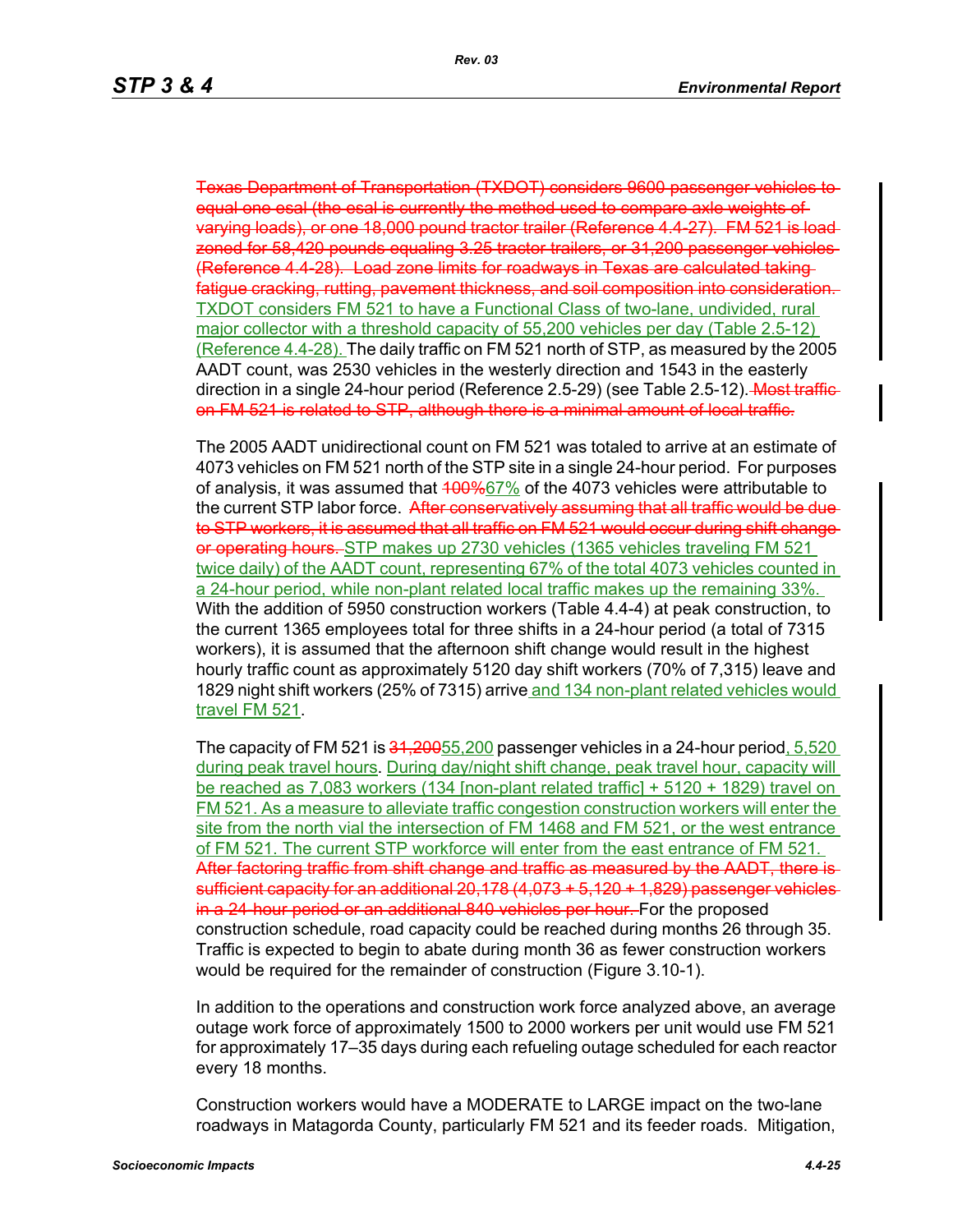including but not limited to, widening the roadway and reinforcing/repaving the current roadway, may be necessary to accommodate the additional vehicles on Matagorda County roads, particularly FM 521. These measures are discussed below.

Mitigation measures could be included in a construction management traffic plan developed by STPNOC before the start of construction. Potential mitigation measures could include installing turn lanes at the construction entrance, establishing a centralized parking area away from the site and shuttling construction workers to the site in buses or vans, encouraging carpools, and staggering construction shifts so they do not coincide with operational shifts. STPNOC could also establish a shuttle service from the Bay City area, where many of the construction labor force is likely to reside. The operations work force would continue to enter the plant at the current entrance on FM 521 (Subsection 3.9S.3.2).

## **Hurricane Evacuation Routes**

The designated Hurricane Evacuation Routes for Matagorda County are Highway 60, Highway 35, Highway 71, and FM 1095 (Figure 2.5-4) FM 521 and FM 1468 seeing transitional traffic in route to designated evacuation routes). In Brazoria County, the designated evacuation routes are State Highway 36 and State Highway 288 (Figure 2.5-4 and Subsection 2.5.2.2) (with Hwy 332 seeing transitional traffic in route to designated evacuation routes). The addition of 5950 construction workers at peak construction would result in an increase in traffic, should the need to evacuate arise, of an additional 1,143 vehicles per route for Matagorda County and an additional 844 vehicles per route for Brazoria County. Staggered departure times and counterflow on major roadways are commonly used during evacuations to alleviate traffic congestion.

## **Rail**

Some heavy modules, components, and oversized equipment would be delivered by rail, entering the STP site via a 9-mile railroad spur north of the plant (Figure 2.5-1 and Subsection 3.9S.3.2). The use of this rail spur, which is not currently in use, is not expected to impact alternate transportation systems used by the local communities.

#### **Waterways**

Some large components would be delivered by barge and received at the STP barge slip along the lower Colorado River, 3.5 miles southeast of the STP site. To accommodate the increased usage of the barge slip, heavy equipment would be offloaded onto trucks and brought to the construction site via a heavy haul route (approximately 2-1/2 miles in length) that would be built from the barge slip to the construction area (Subsection 3.9S.3.2). The barge slip (Subsection 2.5.2.2) is in the U.S. Army Corps of Engineers'(USACE) Galveston District. The Texas Parks & Wildlife Department patrols the area and enforces boating and navigation safety regulations, while the LCRA manages the water quality and supply (Reference 4.4-30). STPNOC would use U.S. Coast Guard-licensed barge transport contractors for deliveries and coordinate with the appropriate authorities including the U.S. Coast Guard, Texas Parks and Wildlife Department, and the USACE (Subsection 2.5.2.2) to make arrangements for the increased barge traffic, as necessary.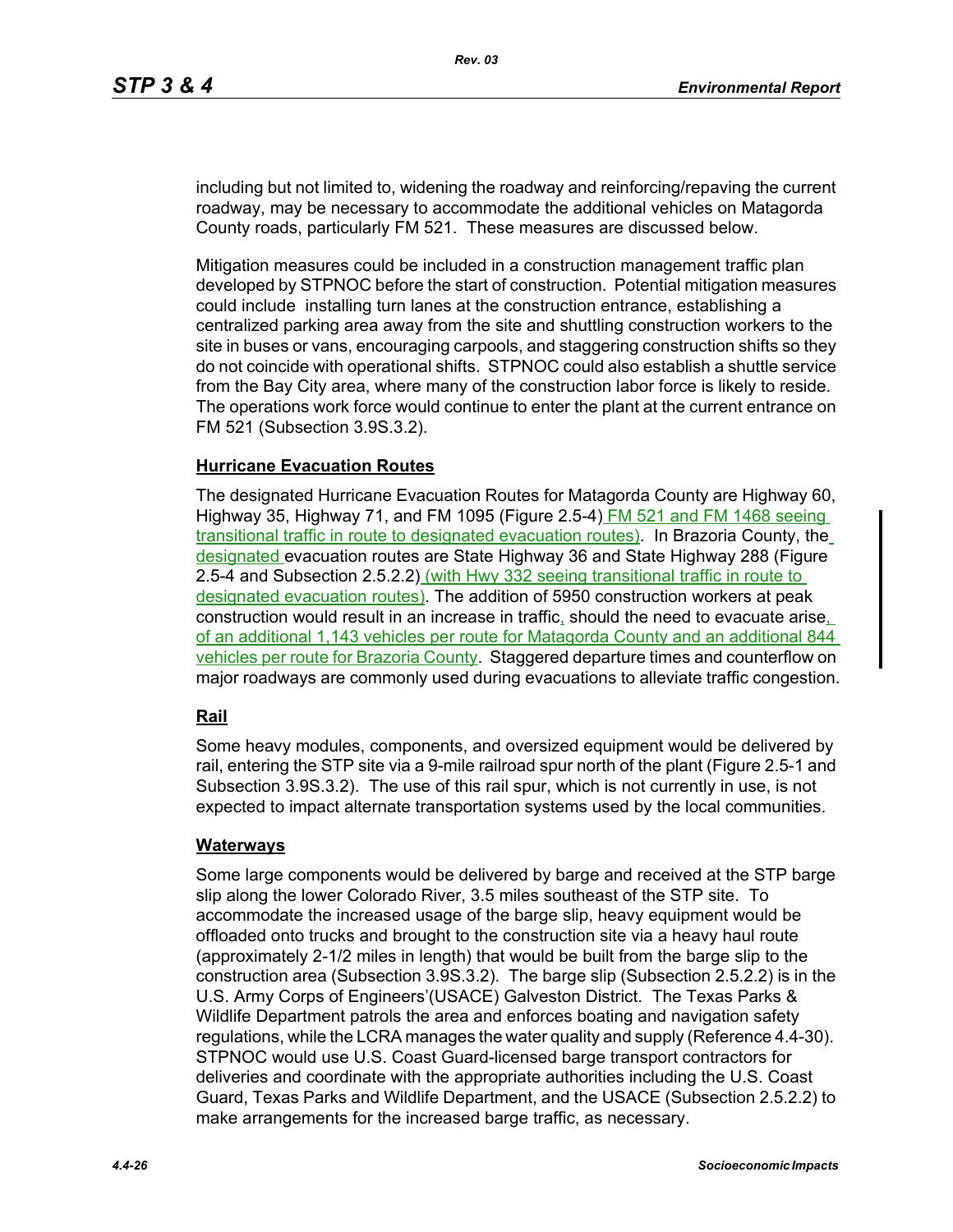$\mathbf I$ 

## **4.4.2.2.5 Aesthetics and Recreation**

As part of construction, a total of  $770540$  acres would be cleared for the construction of STP 3 & 4 (Figure 3.9S-1). Most of the land clearing would be in the area of STP 3 & 4, and all clearing would be located within the existing STP site. The clearing and excavation for STP 3 & 4 and adjacent support facilities may be visible from offsite roads, depending on the activities being performed. The riverfront along the Colorado River would be a laydown area for heavy haul equipment. Additionally, the construction equipment could be visible from both FM 521 and the Colorado River. Because aesthetic impacts of construction would be primarily concentrated in the north portion of the STP site, away from the river, and the portion of the Lower Colorado River flowing near the STP site is primarily used for recreational boating by fishermen and seasonal residents, STPNOC has determined that impacts would be SMALL and not warrant mitigation.

The increased activity from the additional construction workers and equipment is not expected to impact the annual North American Audubon Christmas Bird Count, which draws approximately 100 visitors to Matagorda County from Texas and surrounding states, nor is it expected to impact the STP stop along the Great Texas Coastal Birding Trail. This trail runs through several areas within 50 miles of the STP site. With 110 acres of non-jurisdictional man-made prairie wetlands consisting of three seasonally flooded wetlands, the STP site hosts many species of wintering ducks and roosting geese.

The influx of additional construction workers could impact the FM 521 River Park, 4 miles west of the town of Wadsworth on FM 521 at the bank of the Colorado River (Figure 2.2-1). The FM 521 River Park has a boat landing, trails, and picnic areas scattered throughout the park on the Colorado River upstream of the STP property. The FM 521 River Park is used by visitors and the boat landing is used by fishermen and water recreationists during the appropriate seasons. Day use of the park/boat landing is seasonal and it would be unlikely that visitors and fishermen would be on FM 521 at the same time as the construction shifts (Subsection 2.5.2.5).

Construction impacts such as noise and air pollutants would be limited to the STP site and would not be noticeable from offsite. Construction would not affect any other recreational facilities in the 50-mile region. Impacts would be SMALL and would not warrant mitigation.

## **4.4.2.2.6 Housing**

Rental property and mobile home facilities are scarce in the rural counties within the 50-mile radius, but are more plentiful in the larger municipalities such as Bay City, Palacios, the Brazosport area, and Angleton. Generally, Brazoria County, the county with the larger population, has more available vacant housing. Subsection 2.5.2.6 details housing in Matagorda and Brazoria Counties.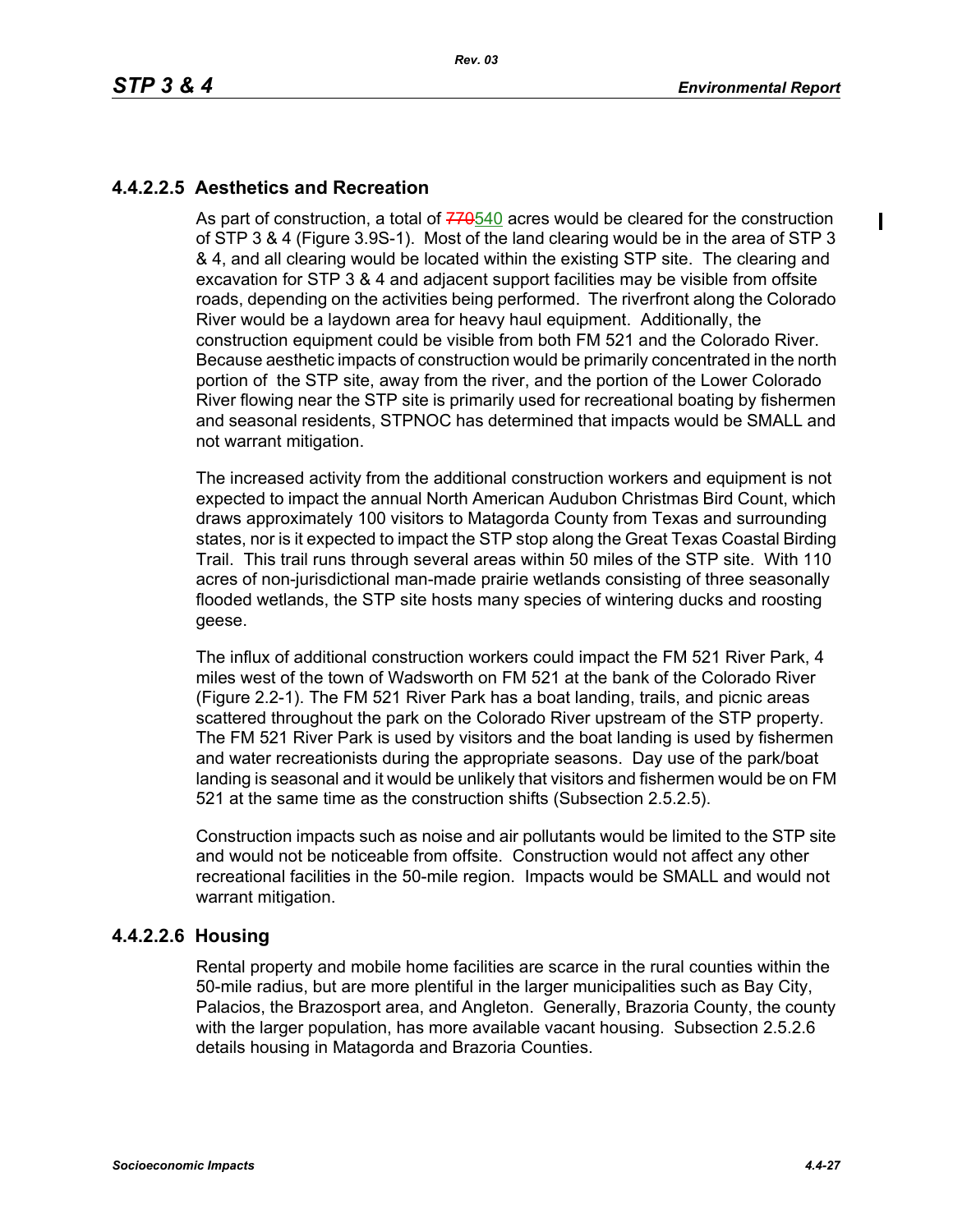## **Construction**

Impacts on housing from the construction labor force depend on the number of workers already residing within the 50-mile region and the number that would relocate and require housing.

Based on the assumptions presented in Table 4.4-2, approximately 2975 construction workers would migrate into to the 50-mile region (movers). Of these, approximately 1806 movers would settle in Matagorda County and 666 would settle in Brazoria County.

In 2000, 5081 vacant housing units were available for sale or rent in Matagorda and Brazoria Counties—3853 were vacant rental units and 1228 were vacant housing units available for sale (Subsection 2.5.2.6.1). The 2000 Census provides the latest housing data that are consistent across areas, objective, and sufficiently detailed for this analysis. In absolute numbers, the available housing would be sufficient to house the mover labor force. However, there may not be enough housing of the type desired by the movers in either of the two counties, especially Matagorda County. The median price of housing in Matagorda County in 2000 was \$61,500. The median price of housing in Brazoria County was \$88,500 for the same year (Reference 4.4-31). In this event, workers would relocate to other areas within the 50-mile region, have new homes constructed, bring their own housing, or live in hotels and motels. Given this increased demand for housing, prices of existing housing and rental rates could rise. Matagorda County (and other counties to a lesser extent) would benefit from increased property values and the addition of new houses to the tax rolls. However, increasing the demand for homes could increase rental rates and housing prices. It is possible that some low-income populations could be priced out of the housing market because of upward pressure on housing prices and rents. The increased demand for housing could increase the rate of new home and temporary housing construction. With time, market forces would increase the housing supply to meet this demand. Construction employment would increase gradually, reaching the peak of 5950 (2975 movers) after four years (Table 3.10-2), allowing time for market forces to accommodate the influx and allowing housing prices and rental rates to stabilize.

As noted above, some construction workers would elect to bring their own housing, such as RVs, mobile homes, campers, or other types of portable housing. These housing choice decisions would be influenced by workers' expected length of time at the work site, whether they are accompanied by household members, the cost. availability, and condition of local housing, and the distance from the family home. In turn, additional factors such as the capacity and quality of local schools and the cost of vehicle fuel could influence a worker family's decision regarding accompanying the worker to the construction site. Due to the multitude of factors, it is not possible to predict the proportion of workers who would choose portable housing over local housing units. However, to the extent that workers do bring mobile housing, the demand for local permanent housing units would be reduced, and there would be less upward pressure on home prices and rent that could adversely affect residents of the ROI. With a greater number of workers bringing their own housing, impacts to the local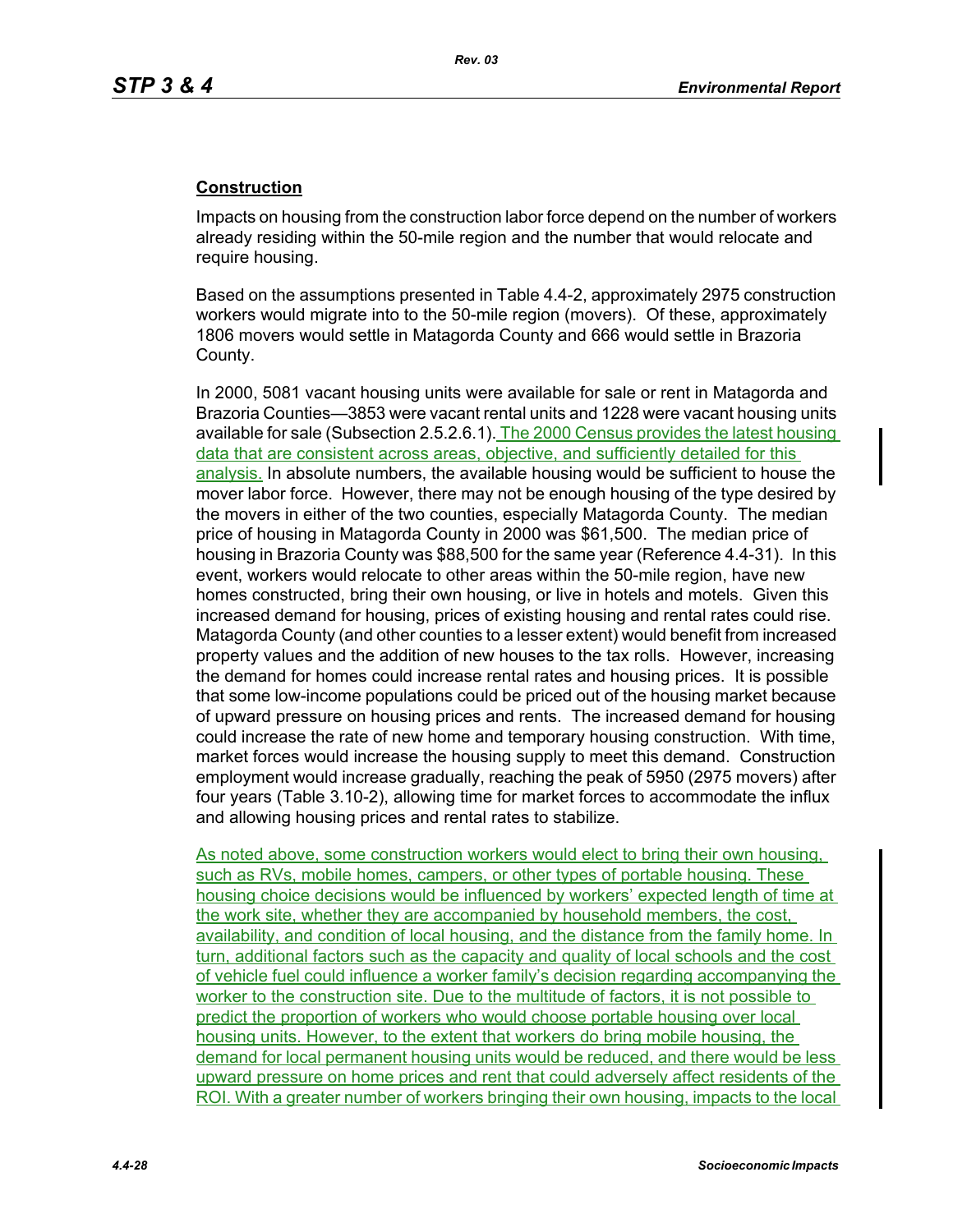housing market, both owner-occupied homes and rentals, would be less noticeable both during and after the construction period.

There are a number of RV parks already operating in the region. New RV parks could be situated at various locations in STP's vicinity. Few permitting or environmental constraints exist regarding the placement or abandonment of such facilities. RV parks may not be placed in a floodway (as defined by FEMA) but can be placed in a floodplain, and must have a septic system. The county must approve the RV park design and septic system; the approval process generally takes less than one month and no additional state approval is needed. Good quality drinking water is readily available from wells and no water rights issues are involved. According a local source, several developers have acquired land for expanding RV parks and permanent housing, although these locations are not known at this time. The developers plan to begin development shortly before the construction workers arrive. In summary, the short response time and minimal location and permitting constraints ensure that local landowners would be able to respond quickly to demand for RV parks for construction workers.

## **Post-Construction**

Upon construction completion, STPNOC estimates that approximately 50% of the 1488 movers would migrate back out of the 50-mile region. Of the 1488 movers that would migrate back out of the 50-mile region, approximately 903 movers would leave Matagorda County and 333 would leave Brazoria County. Some percentage of the 1236 vacated housing units would be housing units that would have been constructed as a result of the influx of construction workers for STP 3 & 4. This constructed housing would be vacated, potentially leaving the area with excess housing.

## **Conclusion**

Because Matagorda County contains the proposed construction site, has a small population, and has a relatively small economy, its housing market would likely be the most impacted. Brazoria County's housing markets would also experience an impact, though not as large.

The greatest shortage of housing would be in Matagorda County, and there could be upward pressure on rents and housing prices. Brazoria County would experience a similar impact, though to a lesser extent. Also, the post-construction exodus of workers could leave both counties with excess housing.

In Brazoria County, because there is a larger population and housing market, the upward pressure on rents and housing prices and excess housing would be absorbed into the housing market under normal market forces. In Matagorda County, the upward pressure on rents and housing and excess housing could take longer to be absorbed. However, the excess housing could also serve to reduce the rents and housing prices that would have been caused by the initial shortage in housing at the start of construction.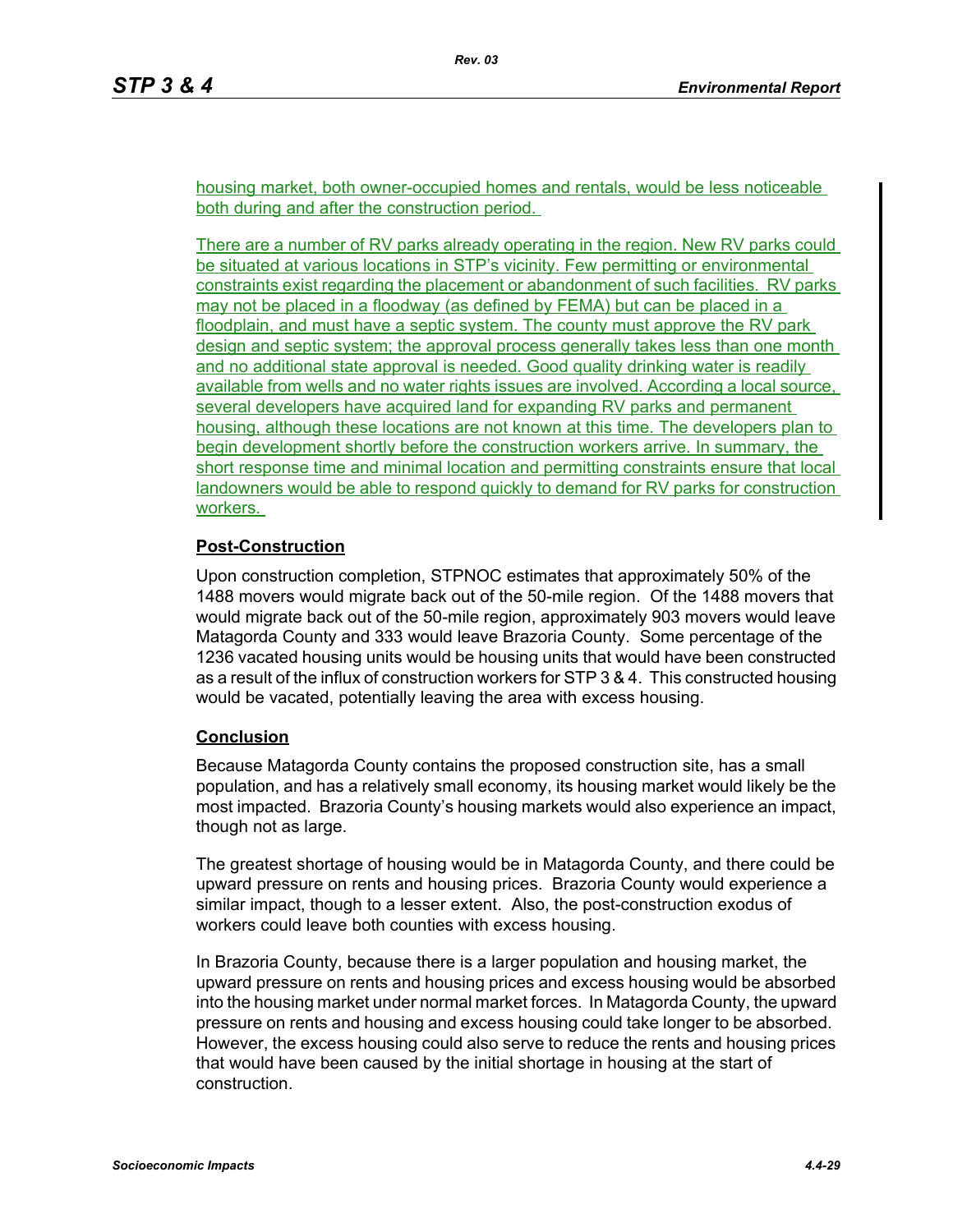Therefore, the potential impacts on housing would be SMALL in Brazoria County and MODERATE to LARGE in Matagorda County. Mitigation would not be warranted in Brazoria County where the impacts would be small. Mitigation of the moderate impacts in Matagorda County would most likely be market-driven, but may take some time. To assist in mitigating these impacts, STPNOC would formally and informally maintain communication with local and regional governmental organizations, including the Matagorda County Commissioners Court, County Judge and local and regional economic development agencies, to disseminate project information in a timely manner. These organizations, and, ultimately, developers and real estate agencies, would be given the opportunity to perform their decision-making and plan accordingly, with the understanding that a percentage of the housing developed for this construction project could be difficult to absorb at construction completion.

## **4.4.2.2.7 Public Services**

## **Water Supply Facilities**

STPNOC considered the impacts of both construction demand and population increases on local water resources. Construction could bring as many as 8330 people (construction workers and their families) to the region. Peak onsite construction labor force could be as high as 5950 workers. The average per capita water usage in the U.S. is 90 gallons per day (gpd) per person. Of that, 26 gallons is used for personal use (Reference 4.4-32). The balance is used for bathing, laundry, and other household uses.

STP does not use water from a municipal system. Therefore, water usage by the labor force, while onsite, would not impact municipal water suppliers. Five active onsite wells provide makeup water, process water, potable water, and supply for the fire protection system for STP 1 & 2. These wells would provide potable water for the construction project as well. The wells extend into the Chicot Aquifer, range in depth from 600 to 700 feet, and have design yields of 200 to 500 gpm. Current permitted total withdrawal rates are 3,000 acre-feet per year (approximately 2.7 million gallons per day). Average daily usage for STP 1 & 2 from 2001 through 2006 was approximately 1.1 million gallons per day (763 gpm), for all purposes (Subsection 4.2.2).

During peak construction, an additional 5950 people on site could increase potable consumption by a maximum of 154,700 gpd for personal use. Estimated maximum construction use, including personal use (potable), concrete batch plant operation, concrete curing, cleanup activities, dust suppression, placement of engineered backfill, and piping hydrotests and flushing operations is approximately 1.7 million gallons per day (1200 gpm) (Subsection 4.2.2). Therefore, STPNOC conservatively estimates that total daily groundwater usage during peak construction activities, including usage by STP 1 & 2, would be approximately 2.8 million gallons per day, which, at a sustained level, could push total annual groundwater usage above the current permitted limit. Therefore, construction impacts to groundwater use during peak construction activities (if peak groundwater usage were sustained) could be MODERATE and would warrant mitigation. To mitigate this shortage of capacity, STPNOC would implement water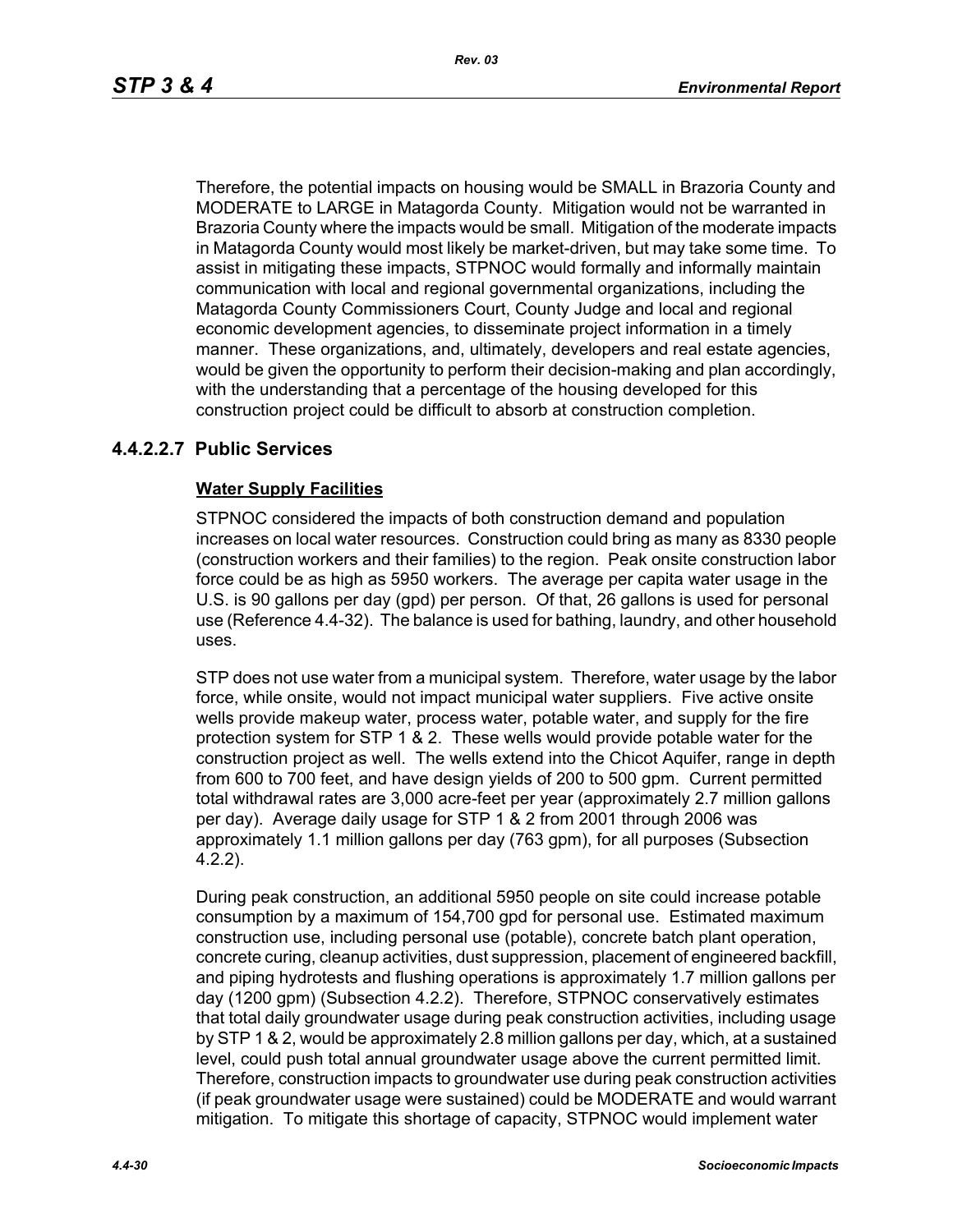conservation strategies for STP 3 & 4 construction activities. Conservation strategies for STP 3 & 4 construction activities could include such measures as stand-alone drinking water stations and portable toilets, optimizing the scheduling of water intensive operations, and reusing water from dewatering operations for functions such as dust control.

Municipal water suppliers in the region have excess capacity (see Table 2.5-17). The impact to the local water supply systems from construction-related population growth can be estimated by calculating the amount of water that would be required by the total population increase. The average person in the U.S. uses about 90 gpd (Reference 4.4-32). A construction-related population increase of 8330 people (5056 in Matagorda County; 1866 in Brazoria County; and 1408 in the remainder of the 50-mile radius) could increase consumption by 749,700 gpd. As discussed in Subsection 2.5.2.7.1.1, there is currently excess capacity in every major public water supply system in Matagorda and Brazoria Counties. The total increase in population would not stress these municipal water supplies or the infrastructure.

However, regional water planning groups (see Subsection 2.5.2.7.1.1) predict that there would be water supply (and, possibly, infrastructure) issues in both Regions K (which includes Matagorda County) and H (which includes Brazoria County) some time after 2010. As shown in Tables 2.5-24 and 2.5-26 for Region K and Tables 2.5-27 and 2.5-29 for Region H, demand is nearly equal to supply in 2010 and, by 2060, demand exceeds supply. Both regions are in the process of analyzing and implementing strategies to mitigate predicted water shortages. As stated previously, construction would increase the population in the 50-mile region by 8330 people. Of those, 5056 people (60.7% of 8330) would locate to Matagorda County and 1866 (22.4% of 8330) people would locate to Brazoria County. These numbers constitute 13.3% and 0.8% of the 2000 Census populations of Matagorda and Brazoria Counties, respectively, and 11.3% and 0.6% of the 2020 population projections of Matagorda and Brazoria Counties, respectively. Additionally, between 2000 and 2020, the in-migrations represent a 75% and 2% increase in the projected additional population for Matagorda and Brazoria Counties, respectively.

Based on current population growth trends, the incremental increase in population resulting from construction of STP 3 & 4 would represent a very small percentage of the Brazoria County's 2000 (0.8%) and 2010 population (0.6%) (see Table 2.5-2). The Region H planning group has already identified water shortage issues for the region and is planning and implementing strategies to mitigate these issues (Subsection 2.5.2.7.1.1). Based on the incremental increase in population of less than 1%, the addition of the construction-related population would not perceptibly add to current stresses experienced by Region H, and therefore, impacts of the in-migrating construction labor force on municipal water supplies in Brazoria County would be characterized as SMALL and would not warrant mitigation implemented by STPNOC.

Impacts of the in-migrating construction labor force on municipal water supplies in Matagorda County (Region K) could be MODERATE to LARGE. The incremental increase in population resulting from STP 3 & 4 construction would represent 13.3% and 11.3% increases in the County's 2000 and projected 2010 populations. This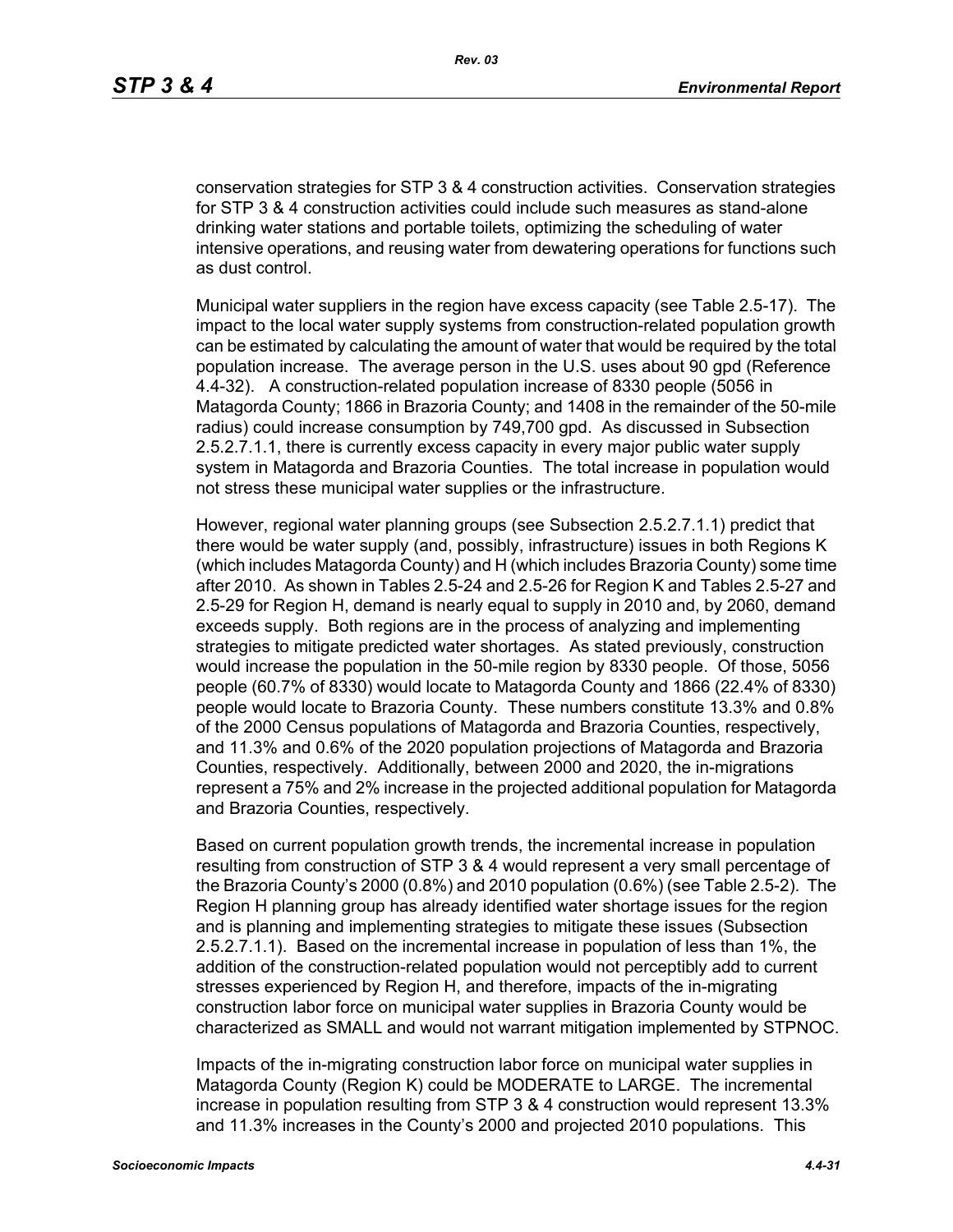incremental increase would represent 75% of projected additional 2020 population for Matagorda County (see Table 2.5-5 for projected population and annual growth rates). The Region K planning group has already identified water shortage issues for the region, which could begin before construction completion, and is planning and implementing strategies to mitigate these issues. The addition of the constructionrelated population, which increases the projected 2010 population by 11.3%, and their water needs would perceptibly add to current stresses experienced by Region K. Region K mitigation strategies include reuse, seawater desalination, conservation, and the LCRA/San Antonio Water System Project (Subsection 2.5.2.7.1.1). In addition to the Region K mitigations, STPNOC would maintain communication with local and regional governmental organizations, including the Matagorda County Commissioners Court, County Judge and local and regional planning groups, to disseminate project information in a timely manner. These organizations would be aware of the inmigration of the workers and their families and would have ample opportunity to plan for the influx.

## **Wastewater Treatment Facilities**

The STP site has two wastewater treatment systems. Both would be expanded or replaced to meet the increased need for wastewater treatment during STP 3 & 4 construction.

Subsection 2.5.2.7.1.2 describes the public wastewater treatment systems in the Matagorda and Brazoria Counties, their plant-designed average flows, and monthly average wastewater processed. Wastewater treatment facilities in the two counties have excess capacity (see Table 2.5-24). The impact to local wastewater treatment systems from construction-related population increases can be determined by calculating the amount of water that would be used and disposed of by these individuals. The average person in the U.S. uses approximately 90 gpd (Reference 4.4-32). To be conservative, STPNOC estimates that 100% of this water would be disposed of through the wastewater treatment facilities. As shown in Table 4.4-2, the construction-related population increase of 5056 people in Matagorda County and 1866 people in Brazoria County could require 622,980 gpd of additional wastewater treatment capacity in the two counties. Currently, as shown in Table 2.5-23, there is excess treatment capacity in both counties, which indicates that there is sufficient water and infrastructure to meet this need. However, regional water planning groups predict that there would be water supply (and, possibly, infrastructure) issues in both Regions K and H some time after 2010. As stated previously (Subsection 2.5.2.7.1.1), water demand is nearly equal to supply in 2010 and, by 2060, demand exceeds supply. Both regions are in the process of analyzing and implementing strategies to mitigate predicted water shortages. Therefore, impacts of the in-migrating construction labor force on wastewater treatment facilities in the region would be similar to those for public water supplies.

Impacts of the in-migrating construction labor force on wastewater treatment facilities in Brazoria County would be SMALL and would not warrant additional mitigation. The incremental increase in population resulting from STP 3 & 4 construction would represent 0.8% and 0.6% of Brazoria County's 2000 census and projected 2010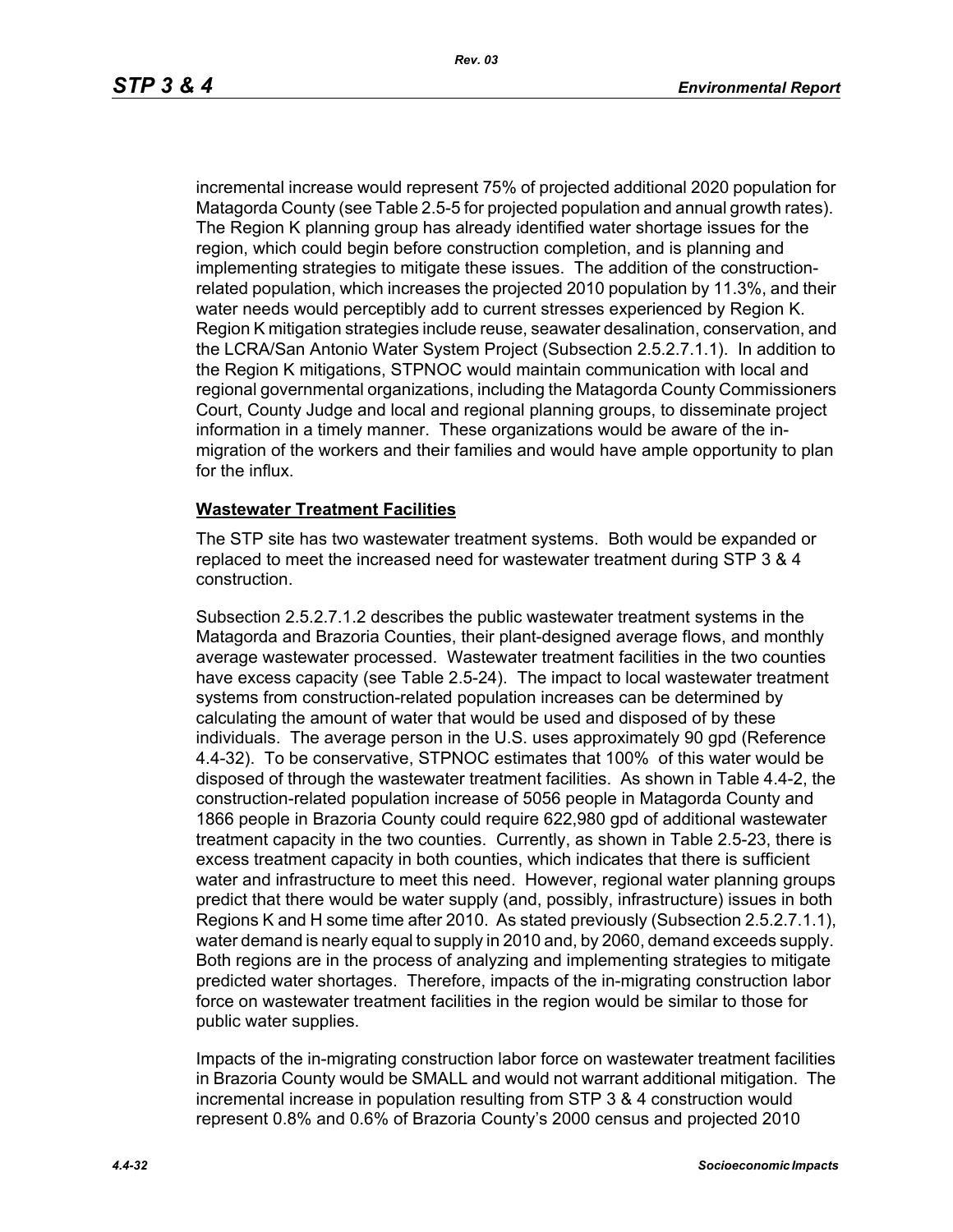populations, respectively. As stated above, the Region H planning group has already identified water shortage (and, possibly, infrastructure including wastewater treatment) issues for the region and is planning and implementing strategies to mitigate these issues (Subsection 2.5.2.7.1.1). The addition of the construction-related population would not perceptibly add to current stresses experienced by Region H.

Impacts of the in-migrating construction labor force on wastewater treatment facilities in Matagorda County (Region K) could be MODERATE to LARGE. The incremental increase in population, resulting from STP 3 & 4 construction, would represent 13.3% and 11.3% of Matagorda County's 2000 census and projected 2010 populations. This construction-related population would have water and wastewater needs of approximately 90 gpd. As stated above, and as discussed in greater detail in Subsection 2.5.2.7.1.1, the Region K planning group has already identified water shortage (and possibly infrastructure including wastewater treatment) issues for the region, which could begin before construction completion, and is planning and implementing strategies to mitigate these issues. The addition of the constructionrelated population would perceptibly add to current stresses experienced by Region K. In addition to the Region K strategies, STPNOC would maintain communication with local and regional governmental organizations, including the Matagorda County Commissioners Court, County Judge and local and regional economic development agencies, to disseminate project information in a timely manner. Local governments and planning groups would be made aware of the in-migration of the workers and their families and would have ample opportunity to plan for the influx.

#### **Police, Fire, and Medical Services**

#### **Police Services**

In 2002, Matagorda and Brazoria Counties' residents-per-police-personnel ratios were 380:1 and 418:1, respectively (see Table 2.5-30). Between the two counties, Matagorda County has the larger police force relative to the size of its population. Local planning officials state that police protection is adequately provided in the area at this time (Subsection 2.5.2.7.2). STPNOC does now and would continue to employ its own security force.

The construction project would produce an influx of approximately 5056 new residents to Matagorda County (Table 4.4-6). Approximately 1866 new residents would move into Brazoria County. The rest of the construction labor force and families would live in other counties in the 50-mile region. These population increases would increase the persons-per-police-personnel ratios slightly in Brazoria County and moderately in Matagorda County (Table 4.4-6). The percent increase in ratio attributed to construction would be 13% and 1% in Matagorda and Brazoria Counties, respectively.

Based on the percentage increase in the ratio of persons-per-police-personnel, the impact of the construction on police services would be imperceptible in Brazoria County. In Matagorda County, however, the percentage increase in persons-perpolice-personnel ratio would be more perceptible. Therefore, the potential impact of construction on police services in Brazoria County would be SMALL and that mitigation would not be warranted. However, the potential impact on police services could be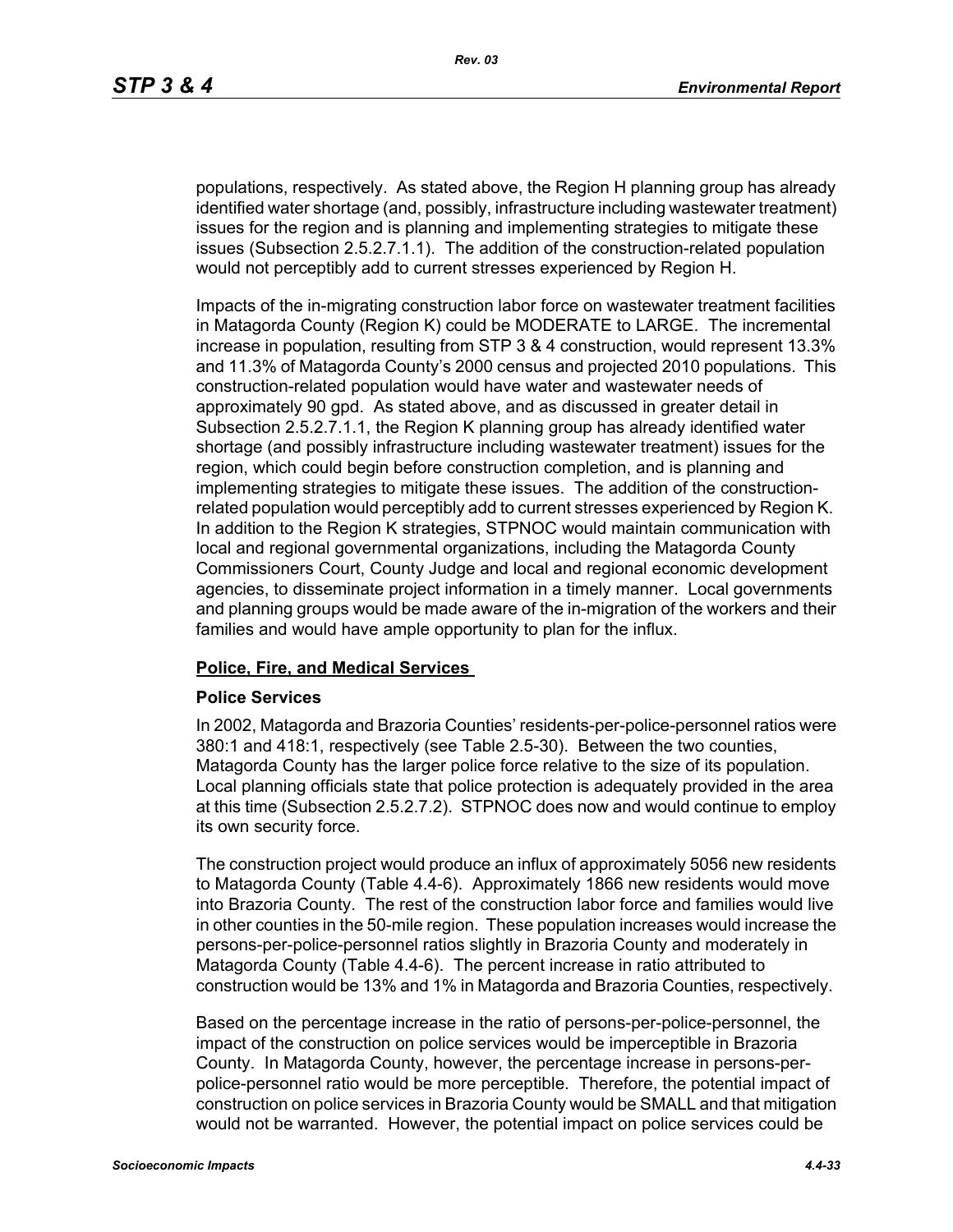MODERATE in Matagorda County and would most likely be mitigated by ensuring STPNOC maintains communication with local government officials, such as the Matagorda County Commissioners Court and County Judge, so that expansions in police services could be coordinated, planned, and funded in a timely manner. Most funding for these expansions would most likely be obtained from the increased property tax revenues from the construction project. Should property tax revenues from the construction project not be immediately available, local governments could access other funding sources or issue bonds until the tax revenues would be available.

This conclusion is based in part on an analysis presented in NUREG-1437 that NRC performed of nuclear plant refurbishment impacts sustained during original plant construction. NRC selected seven case study plants whose characteristics resembled the spectrum of nuclear plants in the United States today. NRC reported that, ". . . (n)o serious disruption of public safety services occurred as a result of original construction at the seven case study sites. Most communities showed a steady increase in expenditures connected with public safety departments. Tax contributions from the plant often enabled expansion of public safety services in the purchase of new buildings and equipment and the acquisition of additional staff."

#### **Fire Protection Services**

In 2007, Matagorda and Brazoria Counties' persons-per-firefighter ratios were 217:1 and 477:1, respectively (Table 2.5-30). The construction project would produce an influx of approximately 5056 new residents to Matagorda County. Approximately 1866 new residents would move into Brazoria County. The remainder of the construction labor force and families would live in other counties within the 50-mile region. These population increases would increase the persons-per-firefighter ratios by 1% in Brazoria County and 13% in Matagorda County (Table 4.4-7). Brazoria County has the highest persons-per-firefighter ratio.

At 1% in Brazoria County, the percent increase in persons-per-firefighter ratio attributed to construction is considered imperceptible. At 13% in Matagorda County, the percent increase in persons-per-firefighter ratio is considered more perceptible.

Therefore, the potential impacts of nuclear plant construction on fire protection services in Brazoria County would be SMALL and mitigation would not be warranted. The potential impacts on fire protection services could be MODERATE in Matagorda County and would most likely be mitigated by ensuring STPNOC maintains communication with local government officials, such as the Matagorda County Commissioners Court and County Judge, so that expansions in fire protection services could be coordinated, planned, and funded in a timely manner. Most funding for these expansions would likely be obtained from the increased property tax revenues from the construction project. Should property tax revenues from the construction project not be immediately available, local governments could access other funding sources or issue bonds until the tax revenues would be available.

As with the analysis of the adequacy of police protection, the conclusions of this analysis are based in part on NRC's review of original construction impacts on public services. As stated, in NUREG-1437, NRC performed an analysis of nuclear plant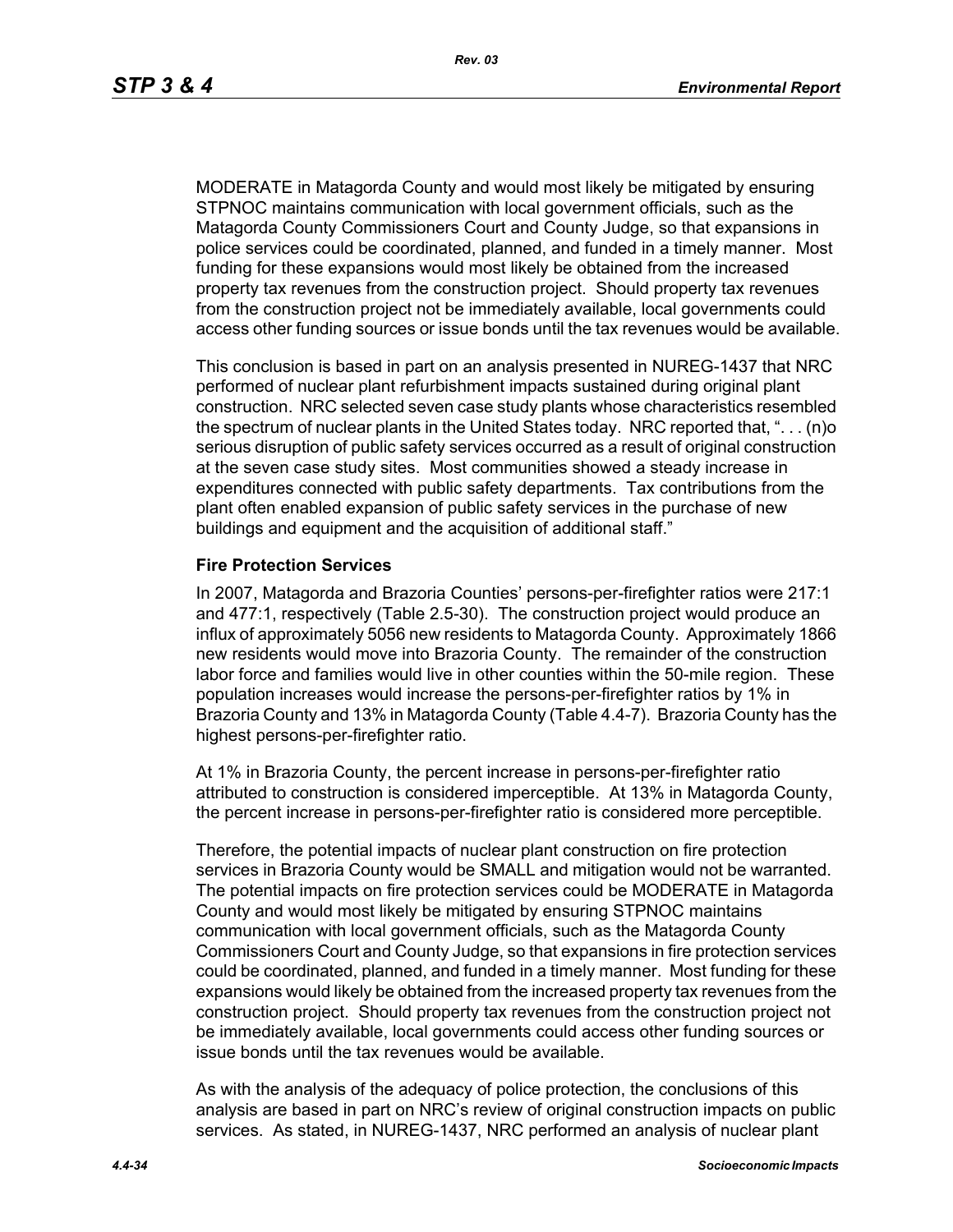refurbishment impacts based on impacts sustained during original plant construction. NRC reported that, "(n)o serious disruption of public safety services occurred as a result of original construction at the seven case study sites. Most communities showed a steady increase in expenditures connected with public safety departments. Tax contributions from the plant often enabled expansion of public safety services in the purchase of new buildings and equipment and the acquisition of additional staff." Based on this statement, the moderate impacts to fire protection services in Matagorda County would be mitigated by the communication between STPNOC and local government officials, such as the Matagorda County Commissioners Court and County Judge, and the increase in tax contributions made by the owners of the plant to the local taxing jurisdictions.

## **Medical Services**

Detailed information concerning the medical services in the two-county region is provided in Subsection 2.5.2.7.3. Minor injuries to construction workers would be assessed and treated by onsite medical personnel. Other injuries would be treated at one of the hospitals in the two-county region or in the city of Houston, depending on the severity of the injury. For the existing STP 1 & 2 labor force, agreements are in place with some local medical providers to support emergencies. STPNOC would require the construction contractor to reach similar agreements to provide emergency medical services to the construction labor force. Construction activities should not burden existing medical services.

The medical facilities in Matagorda and Brazoria Counties provide medical care to much of the population in the counties. As indicated in Table 2.5-5, the combined 2000 population of Matagorda and Brazoria Counties was 279,724. According to Table 2.5- 31, in 2006, there were 296 staffed hospital beds and an average daily census of 107 in the two-county region. Adding 6922 residents to the combined population of the two counties would increase the combined population by 2.5%. A 2.5% increase in the average daily census would increase that number to 110, well below the total number of staffed hospital beds in the two counties. Additionally, the total number of annual admissions, and annual outpatient visits for the two-county region, were 11,084 and 210,946, respectively. A 2.5% increase in these statistics would equate to 11,361 admissions and 216,220 outpatient visits. Adding the projected increase in population in the two counties during the construction period would not exceed capacity. Therefore, the potential impacts of construction on medical services would be SMALL and mitigation would not be warranted.

#### **Social Services**

This section focuses on the potential impacts of construction on the social and related services provided to disadvantaged segments of the population. This section is distinguished from environmental justice issues, which are discussed in Subsection 4.4.3.

Construction could be viewed as economically beneficial to the disadvantaged population served by the Texas Health and Human Services Commission and the local governmental and nongovernmental organizations. Over the construction period, the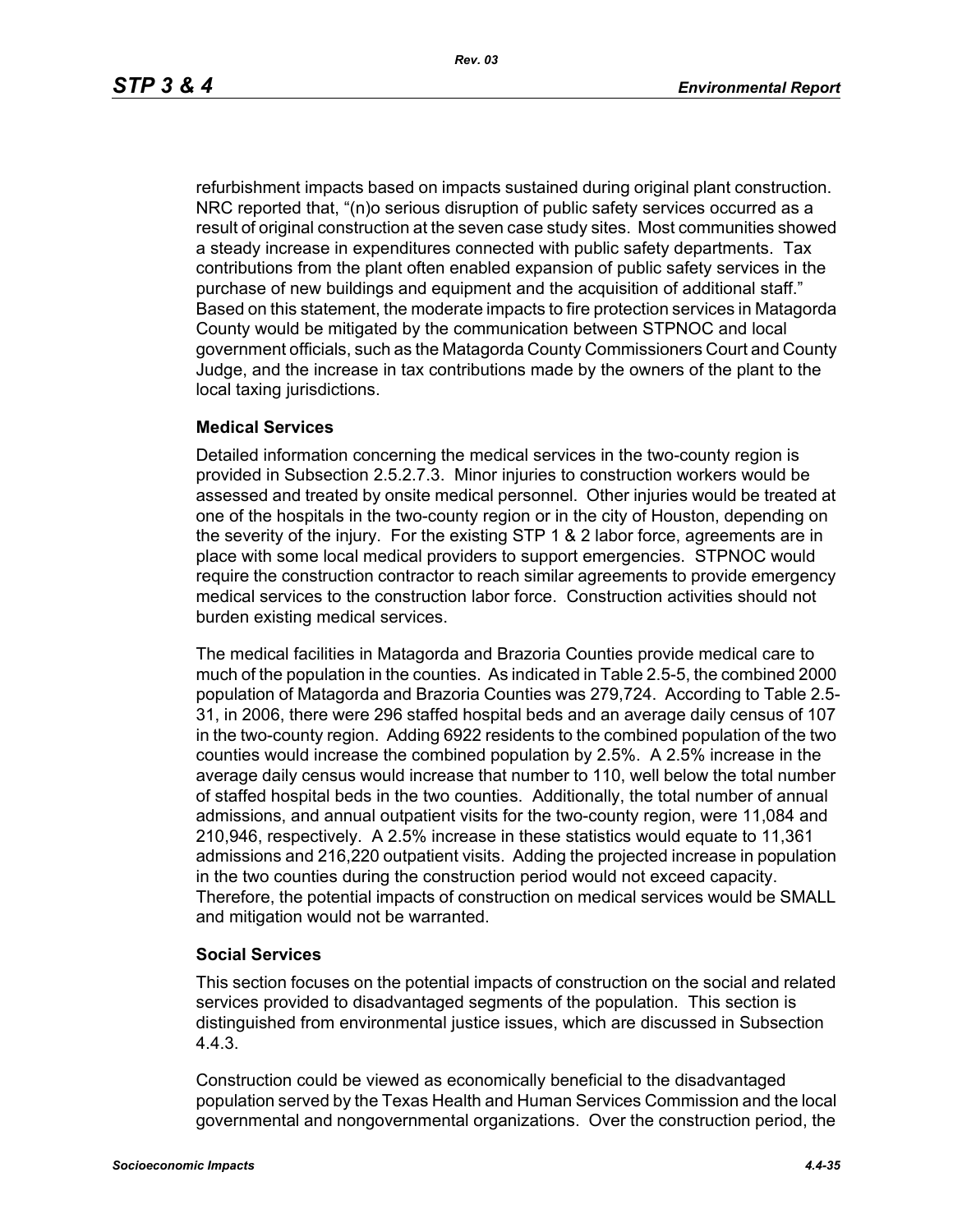constructing contractor could hire local unemployed people, thus improving their economic position and decreasing their need for services. At a minimum, the spending by the construction labor force movers for goods and services would have a multiplier effect, increasing the number of jobs that could be filled by the economically disadvantaged.

STPNOC concludes that the potential impacts of construction on the demand for social and related services during the construction period would be SMALL and positive and would not warrant mitigation.

The construction of STP 3 & 4 is expected to bring 5056 additional residents into Matagorda County during peak construction, representing an increase of approximately 13.3% over the County's population in 2000. It is likely that some of the new residents would require assistance from these or other agencies at some time during their stay. Because the incoming workers are expected to be paid higher wages than the local average, it is unlikely that the in-migrants would create excessive demands on agencies that provide economic assistance, although other types of support may be required. It is not possible at this time to determine the extent to which demand for social services would increase, but impacts are expected to be SMALL.

In addition to government-provided services, a number of non-governmental agencies provide services to residents of Matagorda County. These non-profit, faith-based, or other types of organizations provide a wide range of social services that address disaster relief, substance abuse, domestic violence, illness, the needs of the elderly, economic hardship, and other issues. In addition, organizations such as the Boy Scouts, Girl Scouts, and 4-H provide opportunities for youths. Table 4.4-9 lists organizations who are part of the Matagorda County United Way; these represent a sample of all social service organizations in Matagorda County. While some newcomers would need services provided by the community, others would no doubt chose to participate in activities offered by the Boy Scouts, Girl Scouts, or similar opportunities, and some would choose to volunteer or donate funds. The higher personal income expected in the ROI from the construction of STP 3 & 4 is likely to lead to increased donations to agencies from firms and individuals. Although it is not possible to estimate changes in demand for specific services, or the amount of increased contributions, impacts are expected to be SMALL.

## **4.4.2.2.8 Education**

STPNOC assumes that 2380 of the peak construction labor force would relocate to the 50-mile region with their families, increasing the population by approximately 8330 people. Approximately 60.7% would settle in Matagorda County and 22.4% in Brazoria County. The remaining 16.9% would be distributed across the seven other counties within the region.

STPNOC conservatively estimates that in a construction labor-force-related population of 8330, approximately 1904 would be school-aged. Table 4.4-2 applies the population distribution percentage assumptions to the number of school-aged children in the construction labor force population to estimate the number of construction labor force related school-aged children that would settle Matagorda and Brazoria counties.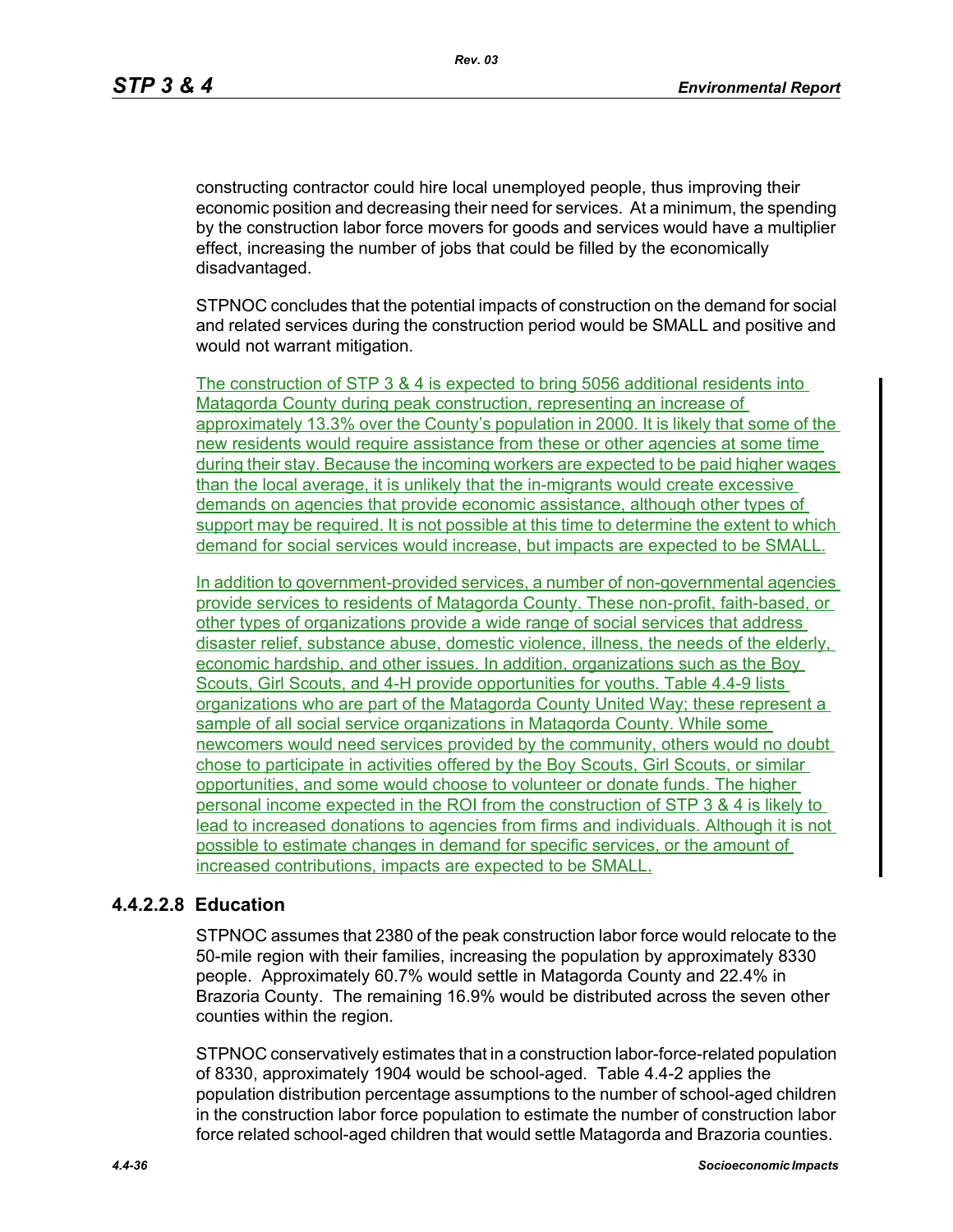Based on these assumptions, there would be 1156 children added to the enrollments of the ISDs in Matagorda County and 426 children added to the enrollments of the ISDs in Brazoria County.

It is unlikely that the Matagorda County school systems could accommodate the increase in student population (Subsection 2.5.2.8). The analysis is based on the peak construction labor force, which would not be reached until the third year of construction, giving schools several years to make accommodations for the additional influx of students.

Overall, the impact to the counties within the 50-mile region would be SMALL. The Matagorda County student population could increase by 14%, which would be a MODERATE to LARGE impact on its education system and would require mitigation. Matagorda County is not planning to construct additional schools. The quickest mitigation would be to hire additional teachers and move modular classrooms to existing schools. Increased property tax revenues as a result of the increased population, and, in the case of Matagorda County, Palacios ISD, property taxes on the new reactors would fund additional teachers and additional facilities if necessary (Subsection 2.5.2.3). The remaining revenue tax monies not used by the school district would be collected by the state of Texas and combined with tax revenues from all other Texas counties. These monies would be redistributed to "property-poor" school districts throughout the state of Texas, determined annually by the Texas Legislature Texas Education Code (TEC) Chapter 42 (Subsection 2.5.2.3).

## **Matagorda County**

#### **Bay City ISD**

Bay City ISD had a Pre-K through Grade 12 total enrollment of 4140 students in October 2005 (Reference 4.4-33). The current ISD infrastructure could support approximately 4600 to 4700 students. However, if enrollments reach the historic peaks (4900 students) experienced during the construction of STP 1 & 2, the existing infrastructure would not be sufficient and portable buildings would be necessary.

#### **Matagorda ISD**

Matagorda ISD, consisting of only Matagorda Elementary, had a pre-K through grade 6 enrollment of 56 students in October 2005 (Reference 4.4-33). According to the superintendent, the ISD is only at 50% capacity; however, the Board of Trustees has recently called for a bond election to improve and enlarge the existing facilities. Because of the recent growth potential, the ISD is also considering expanding classes to include seventh and eighth grade.

#### **Palacios ISD**

Palacios ISD had a pre-K through grade 12 enrollment of 1638 students in October 2005 (Reference 4.4-34). According to the Director of Business Services for Palacios ISD, the current enrollment in the district is approximately 1540 students. The enrollment decreased from 2005 by approximately 100 students – indicative of a downward trend in their enrollment numbers.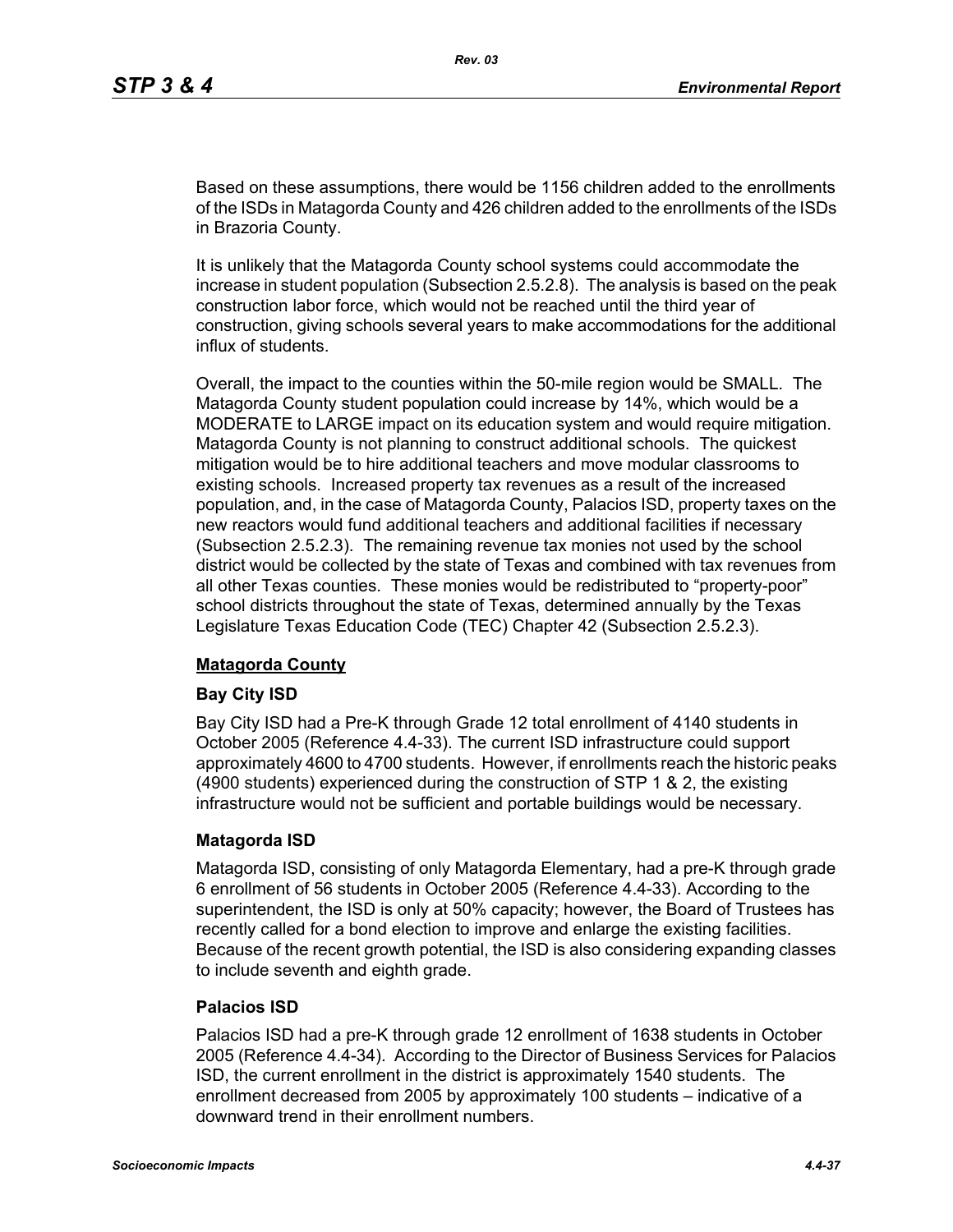## **Tidehaven ISD**

Tidehaven ISD has a pre-K through grade 12 enrollment of 871 students (Reference 4.4-35). The district's Program and Facilities Committee is developing a recommendation concerning the facility needs of the district. According to the superintendent, the district has the capacity to handle approximately 1050 students. Based on the current enrollment, this would leave an available capacity of approximately 180 students.

## **Van Vleck ISD**

Van Vleck ISD had a pre-K through grade 12 enrollment of 963 students in October 2005 (Reference 4.4-34).

## **Brazoria County**

It is likely that Brazoria County school systems could accommodate the increase in student population (Subsection 2.5.2.8). The analysis is based on the peak construction labor force, which would not be reached sooner than the third year of construction, giving schools several years to make accommodations for the additional influx of students.

## **Alvin ISD**

Alvin ISD has a pre-K through grade 12 enrollment of 14,300 students. The Board of Trustees estimates that approximately 12,000 more students will enroll in Alvin ISD in the next 10 years (Reference 4.4-36). As a result, Alvin ISD has an extensive building development program underway. Construction continues with plans for a new elementary school to open in August 2007. Two new junior high schools are scheduled to open in 2008—one in Alvin and one in Shadow Creek Ranch. The new academic building at Alvin High School is slated for occupancy in December 2007. When the two new junior high schools open in 2008, all junior high schools will be reconfigured to serve grades 6 through 8, and the elementary schools will serve pre-K through grade 5 (Reference 4.4-36).

## **Angleton ISD**

Angleton ISD has a pre-K through grade 12 enrollment of 6380 students (Reference 4.4-37). The early childhood campus only has enough available capacity to accommodate 64 additional students; however the elementary school, middle school, intermediate school, and high school all have additional capacities available ranging from approximately 450 students to 900 students in the middle school and high school, respectively (Reference 4.4-38).

## **Brazosport ISD**

Brazosport ISD has a pre-K through grade 12 enrollment of 13,043 students (Reference 4.4-39). A new elementary school, a new intermediate school, and a new middle/intermediate school have been built. These schools were built primarily to alleviate overcrowding, address growth, realign grade levels, and update old facilities. In addition to the new schools, renovations are taking place at the high schools and one of the existing middle schools to include additional classrooms. Because of the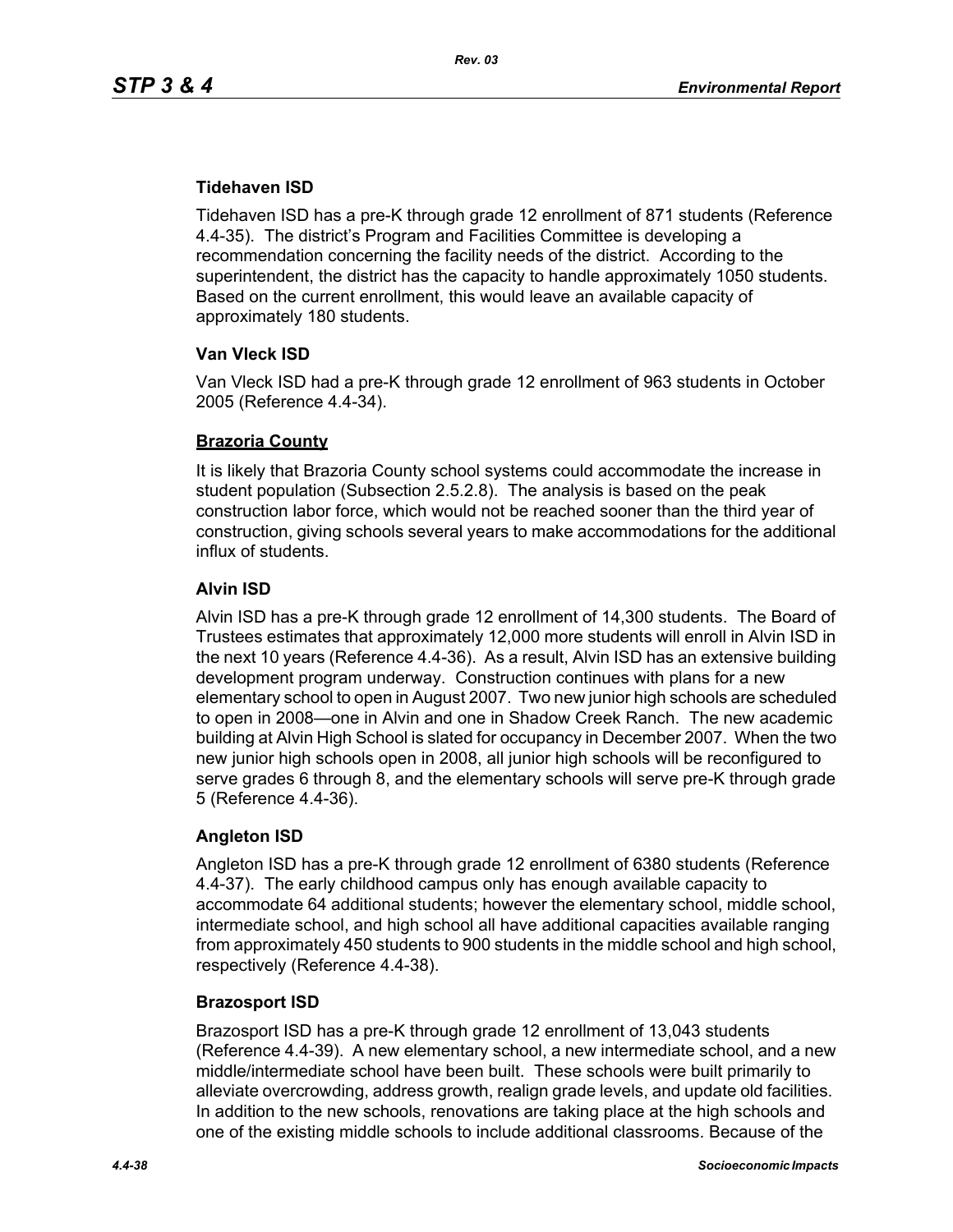construction and renovations, Brazosport ISD would have capacity for additional students.

## **Columbia-Brazoria ISD**

Columbia-Brazoria ISD has a current pre-K through grade 12 enrollment of 3107 students (Reference 4.4-40). The district recently opened a new junior high school and a new elementary school as replacements to older buildings, and the Board of Trustees is nominating members to a Facility Task Force Committee to study future building development plans. The district currently has five schools with available capacities ranging from approximately 120 students to 55 students.

## **Damon ISD**

Damon ISD had a pre-K through grade 8 enrollment of 164 students in October 2005 (Reference 4.4-33). The ISD is at maximum capacity with no official building development plans established. However, Damon ISD recognizes the need to address building development in the next year or two.

## **Danbury ISD**

Danbury ISD has a pre-K through grade 12 enrollment of 777 students. The district has a Facilities Study underway, but the study has not been completed. Renovations or new construction are expected to take place in the district in the next five years.

#### **Pearland ISD**

Pearland ISD has a current pre-K through grade 12 enrollment of 16,116 students. According to the Pearland ISD Director of Communications, the district plans to open two additional elementary schools, one middle school, one junior high school, and one high school between the fall of 2007 and the fall of 2008. Once these new schools are used, the district will have an available capacity of over 1300 students in elementary schools, and 1000 students each in both junior high and high schools.

#### **Sweeny ISD**

Sweeny ISD had a pre-K through grade 12 enrollment of 2086 students in October 2005 (Reference 4.4-41). The high school is currently undergoing construction and renovations that should be complete before the start of the 2008–2009 school year. The new high school will be able to accommodate over 800 students, increasing the capacity of the existing high school by approximately 150 students. In addition, there is available capacity at both the junior high and elementary schools.

Overall, the impact to the nine counties within the 50-mile region would be SMALL. The Brazoria County student population could increase by 5%, which would be a MODERATE impact on its education system and would require mitigation. Matagorda County is not planning to construct additional schools.

The quickest mitigation would be to hire additional teachers and move modular classrooms to existing schools. Increased property tax revenues as a result of the increased population, and the remaining revenue tax monies not used by the school district would be collected by the state of Texas and combined with tax revenues from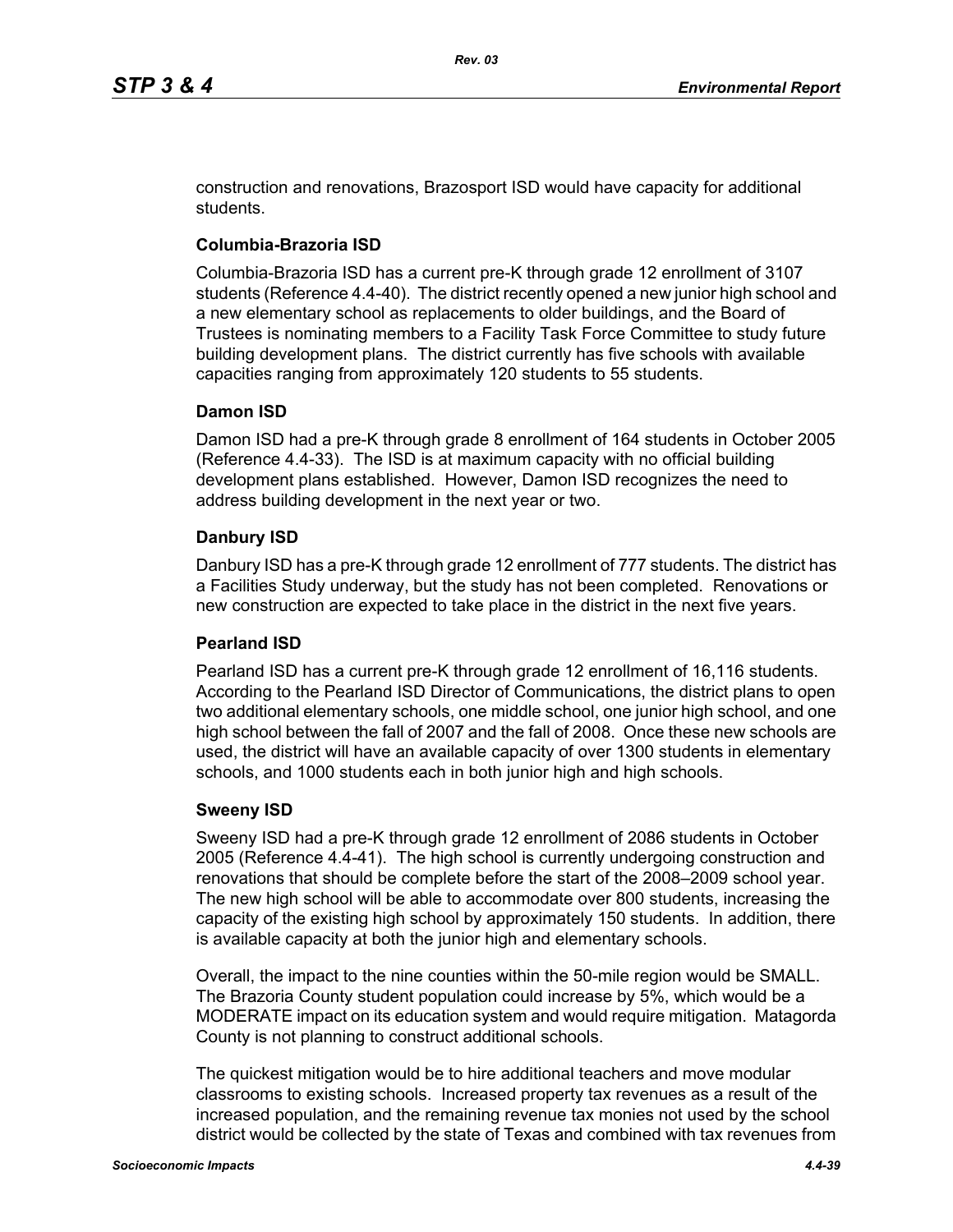all other Texas counties. These monies would be redistributed to "property-poor" school districts throughout the state of Texas, determined annually by the Texas Legislature TEC Chapter 42 (Subsection 2.5.2.3), and would fund additional teachers and facilities.

## **4.4.3 Environmental Justice Impacts**

Environmental justice refers to a federal policy under which each federal agency identifies and addresses, as appropriate, disproportionately high and adverse human health or environmental effects of its programs, policies, and activities on minority or low-income populations. The NRC has a policy on the treatment of environmental justice matters in licensing actions (69 FR 52040), which states, "NRC believes that an analysis of disproportionately high and adverse impacts needs to be done as part of the agency's National Environmental Policy Act (NEPA) obligations to accurately identify and disclose all significant environmental impacts associated with a proposed action. Consequently, while the NRC is committed to the general goals of Executive Order 12898, it will strive to meet those goals through its normal and traditional NEPA review process."

STPNOC evaluated whether the health or welfare of minority and low-income populations could be disproportionately adversely affected by potential construction impacts. STPNOC first located minority and low-income populations within the 50-mile radius of the STP site (Figures 2.5-10 through 2.5-15). Nineteen census block groups within the 50-mile radius have significant Black or African American populations. One block group has a significant Asian minority population and six block groups have a significant "some other race" population. Thirty census block groups within the 50-mile radius have significant Hispanic ethnicity populations.

STPNOC next identified the most likely pathways by which adverse environmental impacts associated with construction at the STP site could affect human populations. Exhaust emissions from construction equipment and dust would cause minor and localized adverse impacts to air quality; however, the air quality beyond the site boundary would not be affected. No contaminants, including sediments, are expected to reach the Colorado River because all construction would be carried out using Best Management Practices as discussed in Section 3.9. Impacts could occur in Matagorda County, as the influx of construction workers could cause landowners to convert some undeveloped land to other uses such as trailer parks, convenience stores, hotel/motel property, etc. Local low-income and minority populations could benefit by gaining access to new services or employment at these small businesses. However, the new uses are considered temporary, as completion of the construction project would eliminate the demand for the services. Therefore, impacts in all of these resource areas would be SMALL and mitigation would not be required.

Traffic could increase beyond the capacity of some local roads; however, STPNOC would mitigate impacts by encouraging car pooling, providing van pools, or staggering work shifts. The construction project likely would provide additional temporary jobs for some of the unemployed work force, thus decreasing their need for social services and freeing funding up for other populations in need. Matagorda County's police and fire protection services would be impacted by the increase in population due to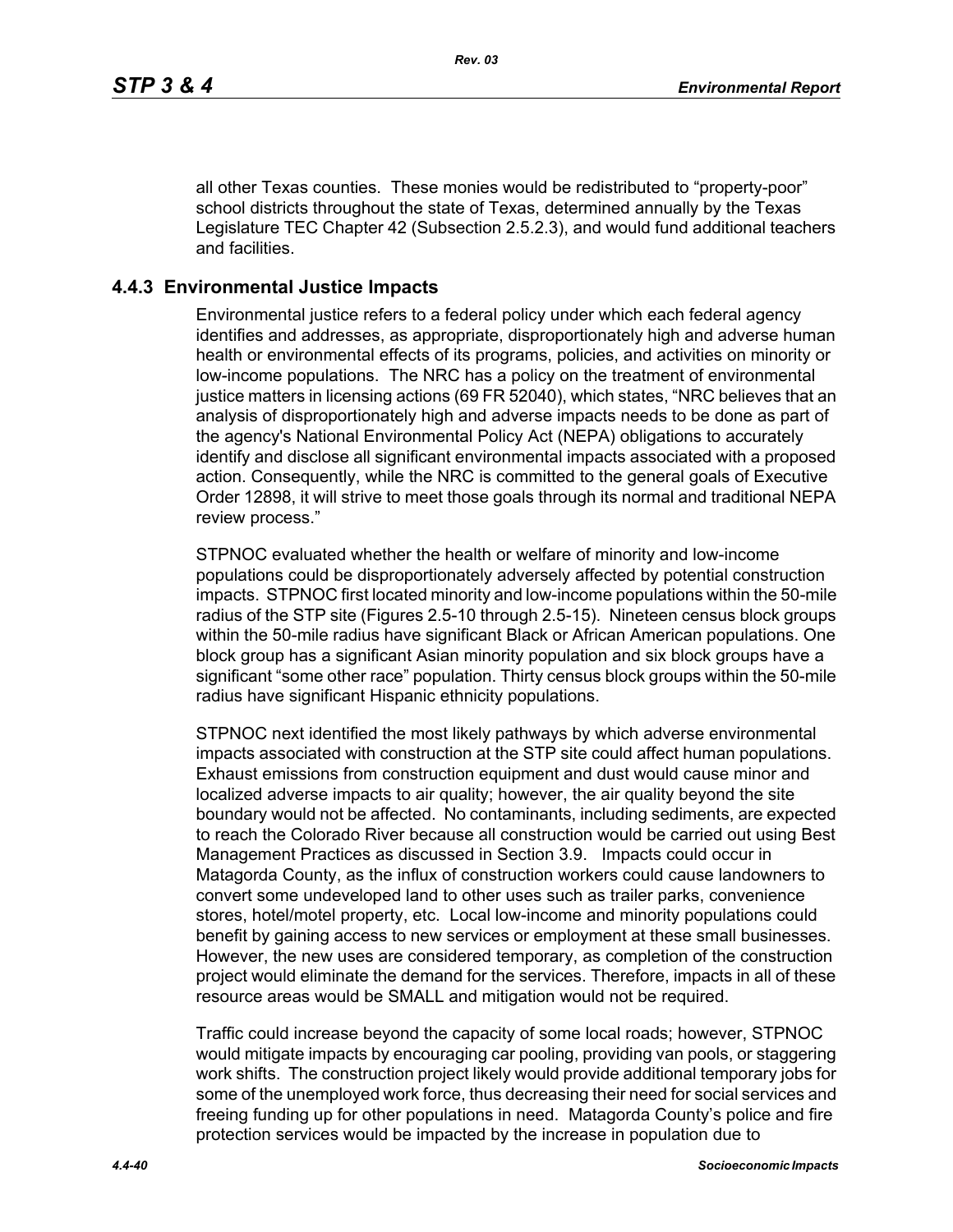construction, but the increase in property tax revenues as a result of the construction project (particularly in the latter stages of construction) would fund facilities, equipment, and additional personnel to meet these needs. The local Matagorda County school systems would be adversely affected by an influx of new students; however, the additional property tax revenues would fund additional teachers and facilities. Rental housing rates could increase, potentially displacing low-income renters. However, it is unlikely the construction workforce would need low-income housing. Impacts to the local communities in these areas from construction of STP 3 & 4 would be MODERATE to LARGE and would be subject to the mitigation measures discussed above. Except for increased rental housing rates, no adverse impacts in Matagorda County would disproportionably affect minority or low-income populations.

Environmental impacts in the other counties in the 50-mile radius would be less than those in Matagorda County. Impacts in the other counties in the 50-mile region of interest would all be SMALL and mitigation would not be required. Therefore, the likelihood of disproportionate impacts to minority or low-income populations in those counties would be remote.

STPNOC also investigated the possibility of subsistence-living populations in the vicinity of the STP site by contacting local government officials, the staff of social welfare agencies, and local businesses concerning any known unusual resource dependencies or practices that could result in potentially disproportionate impacts to minority and low-income populations. STPNOC asked about the presence of minority, low-income, or migrant populations of particular concern, and whether subsistence living conditions were evident. No agency reported such dependencies or practices, such as subsistence agriculture, hunting, or fishing, through which the populations could be disproportionately adversely affected by the construction project.

Construction-related moderate adverse socioeconomic impacts were identified in Matagorda County. However, except for increased rental housing rates, no adverse impacts in Matagorda County would disproportionately affect minority or low-income populations. Impacts in the other counties in the 50-mile region of interest would all be SMALL. Mitigation beyond that previously described would not be warranted.

## **4.4.4 References**

- 4.4-1 2005 Annual Environmental Operating Report, South Texas Project Electric Generating Station, April 2005.
- 4.4-2 South Texas Project Units 1 & 2 Environmental Report, Amendment 3. Houston, Texas, December 9, 1974.
- 4.4-3 "Construction Noise Hazard Alert," Center to Protect Worker's Rights. Available at http://www.cpwr.com/hazpdfs/kfnoise.pdf, accessed April 17, 2007.
- 4.4-4 NRC (U. S. Nuclear Regulatory Commission), Generic Environmental Impact Statement for License Renewal of Nuclear Plants, NUREG-1437 Vol. 1, 1996.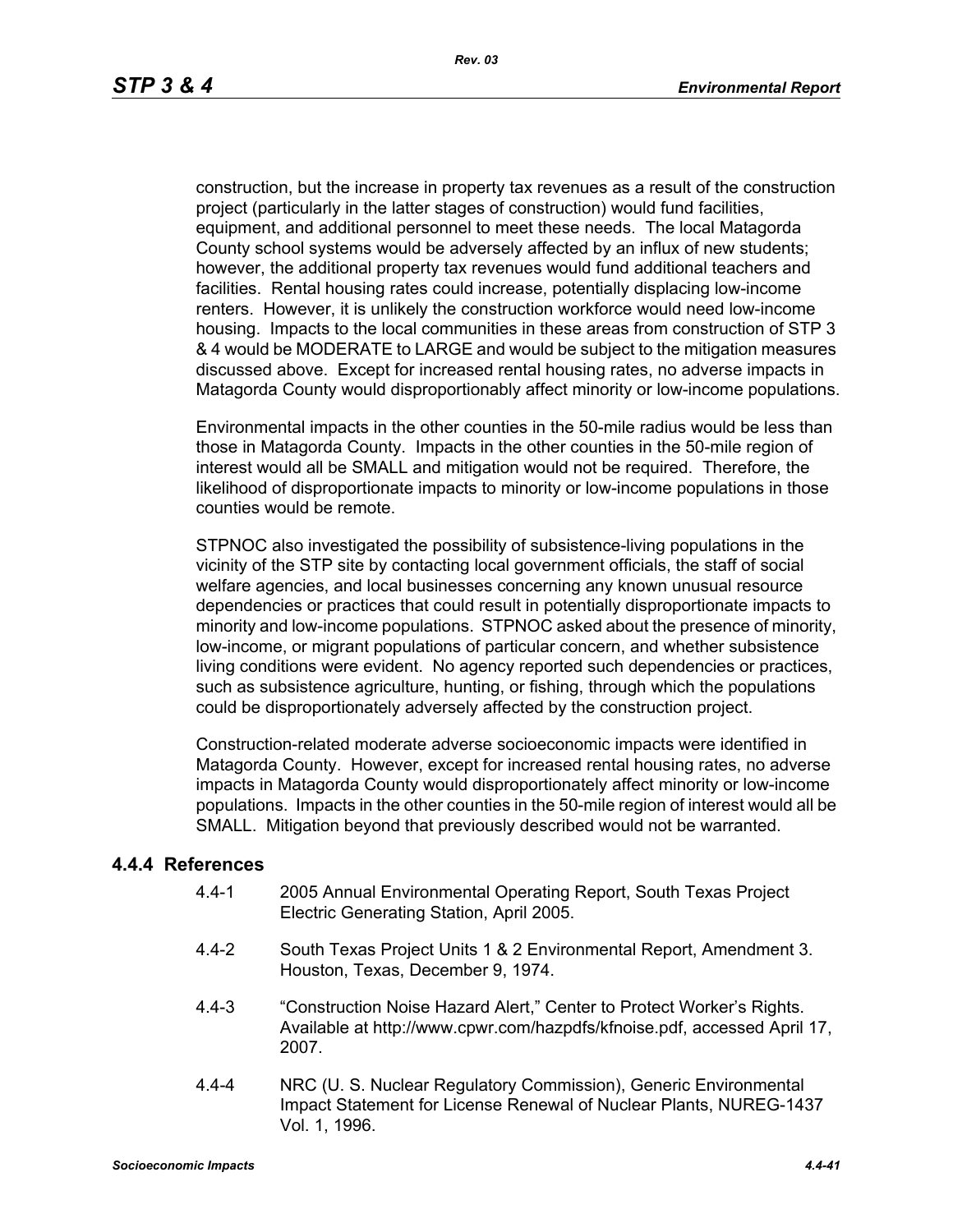- 4.4-5 "Standard Review Plans For Environmental Reviews For Nuclear Power Plants," NRC, NUREG 1555, 1999.
- 4.4-6 Code of Federal Regulations, Title 40, part 81, section 38, Designation of Areas for Air Quality Planning Purposes; Texas; Revised Geographical Designation of Certain Air Quality Control Regions.
- 4.4-7 TCEQ (Texas Commission on Environmental Quality) 2007. "Texas Attainment Status by Region," Available at http://www.tceq.state.tx.us/implementation/air/sip/siptexas.html, accessed April 24, 2007.
- 4.4-8 Code of Federal Regulations, Title 40, part 50, National Primary and Secondary Ambient Air Quality Standards.
- 4.4-9 Malhotra (Malhotra, S., and D. Manninen). 1981a. Migration and Residential Location of Workers at Nuclear Power Plant Construction Sites; Forecasting Methodology (Volume 1) and Profile Analysis of Worker Surveys (Volume 2). Prepared by Pacific Northwest Laboratory for U. S. Nuclear Regulatory Commission, NUREG/CR-2002, PNL-3757, April. NRC Accession Numbers 8105180373 (Volume 1) and 8105180378 (Volume 2).
- 4.4-10 "Socioeconomic Impacts of Nuclear Generating Stations; Summary Report on the NRC Post-Licensing Studies," Mountain West (Mountain West Research, Inc.), Prepared for U. S. NRC, NUREG/CR-2750, NRC Assession Number 8208130473, July 1982.
- 4.4-11 "Socioeconomic Impacts of Nuclear Generating Stations; Arkansas Nuclear One Station Case Study," Mountain West (Mountain West Research, Inc.),. NUREG.CR-2749, Vol. 1, NRC Assession Number 8208090021, July 1982.
- 4.4-12 "Socioeconomic Impacts of Nuclear Generating Stations; Calvert Cliffs Case Study," Mountain West, NUREG/CR-2749, Vol. 2, NRC Assession Number 8208040323, July 1982.
- 4.4-13 "Socioeconomic Impacts of Nuclear Generating Stations; D. C. Cook Case Study," Mountain West, NUREG/CR-2729, Vol. 4, NRC Assession Number 8208090019, July 1982.
- 4.4-14 "Socioeconomic Impacts of Nuclear Generating Stations; Oconee Case Study," Mountain West, NUREG/CR-2749, Vol. 7, NRC Assession Number 8208040311, July 1982.
- 4.4-15 "Generic Environmental Impact Statement for License Renewal of Nuclear Plants; Main Report," NRC, NUREG-1437, Vol. 1, NRC Assession Number ML040690705, May 1996.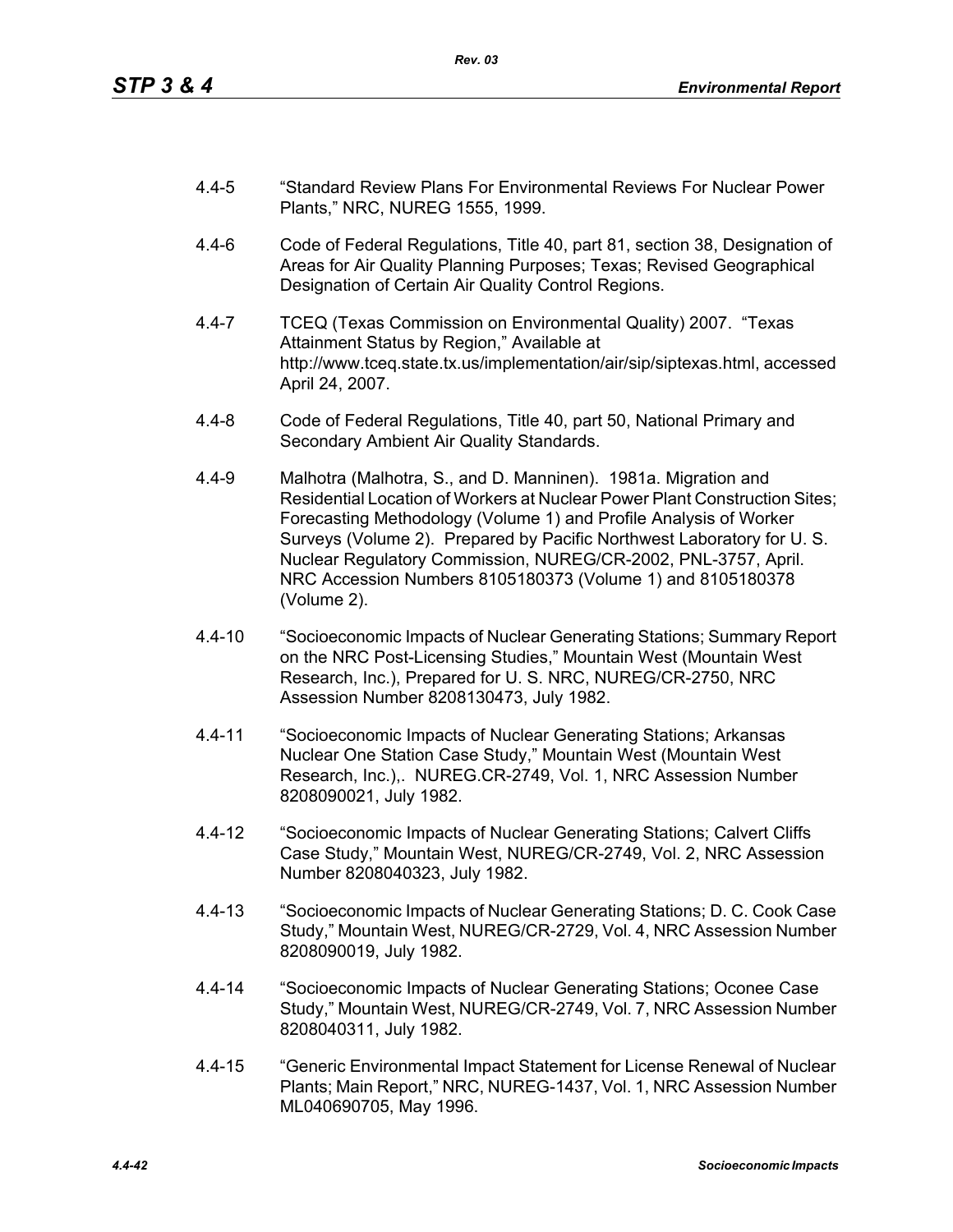- 4.4-16 "Generic Environmental Impact Statement for License Renewal of Nuclear Plants; Appendices," NRC, NUREG-1437, Vol. 2, NRC Assession Number ML040690738, May 1996.
- 4.4-17 "RIMS II Multipliers for Matagorda and Brazoria Counties, Texas," BEA (U.S. Bureau of Economic Analysis), U. S. Department of Commerce. Economic and Statistics Administration. Bureau of Economic Analysis, Washington, D.C. February 2, 2007.
- 4.4-18 "Texas Net Revenue by Source, Fiscal 2006," Texas Comptroller of Public Accounts. 2007. Available at http://www.window.state.tx.us/taxbud/revenue.html, accessed July 2, 2007.
- 4.4-19 "Texas Sales Tax Frequently Asked Questions," Texas Comptroller of Public Accounts. Available at http://www.window.state.tx.us/taxinfo/sales/faq\_exempt.html, accessed July 30, 2007.
- 4.4-20 Texas Legislative Budget Board, 2007. Fiscal Note, 80th Legislative Regular Session—In Re: HB2994 (Relating to the authority of certain taxing units to enter into an agreement under the Property Redevelopment and Tax Abatement Act or the Texas Economic Development Act with the owner of certain electric power generation facilities). April 16, 2007. Available at http://www.capitol. state.tx.us/tlodocs/80R/fiscalnotes/html/HB02994H.htm, accessed May 2007.
- 4.4-21 Texas Legislature Online, 2007. Status of House Bill (HB) 2994. Available at http://www.legis.state.tx.us/billlookup/History.aspx?LegSess=80R&Bill=H B2994, accessed June 22, 2007.
- 4.4-22 Palacios Independent School District, Information from Herbert Ressler, Business Manager, Palacios ISD regarding tax abatement legislation, May 2007.
- 4.4-23 U.S. NRC, 1996. License Renewal Generic Environmental Impact Statement (NUREG-1437). Available at http://www.nrc.gov/readingrm/doc-collections/nuregs/staff/sr1437/.
- 4.4-24 USDA (United States Department of Agriculture) NASS (National Agricultural Statistics Service), 2002 census. Available at http://www.nass.usda.gov/.
- 4.4-25 Municode.com, 2007. Available at http://www.municode.com/Resources/ code\_list.asp?stateID=43.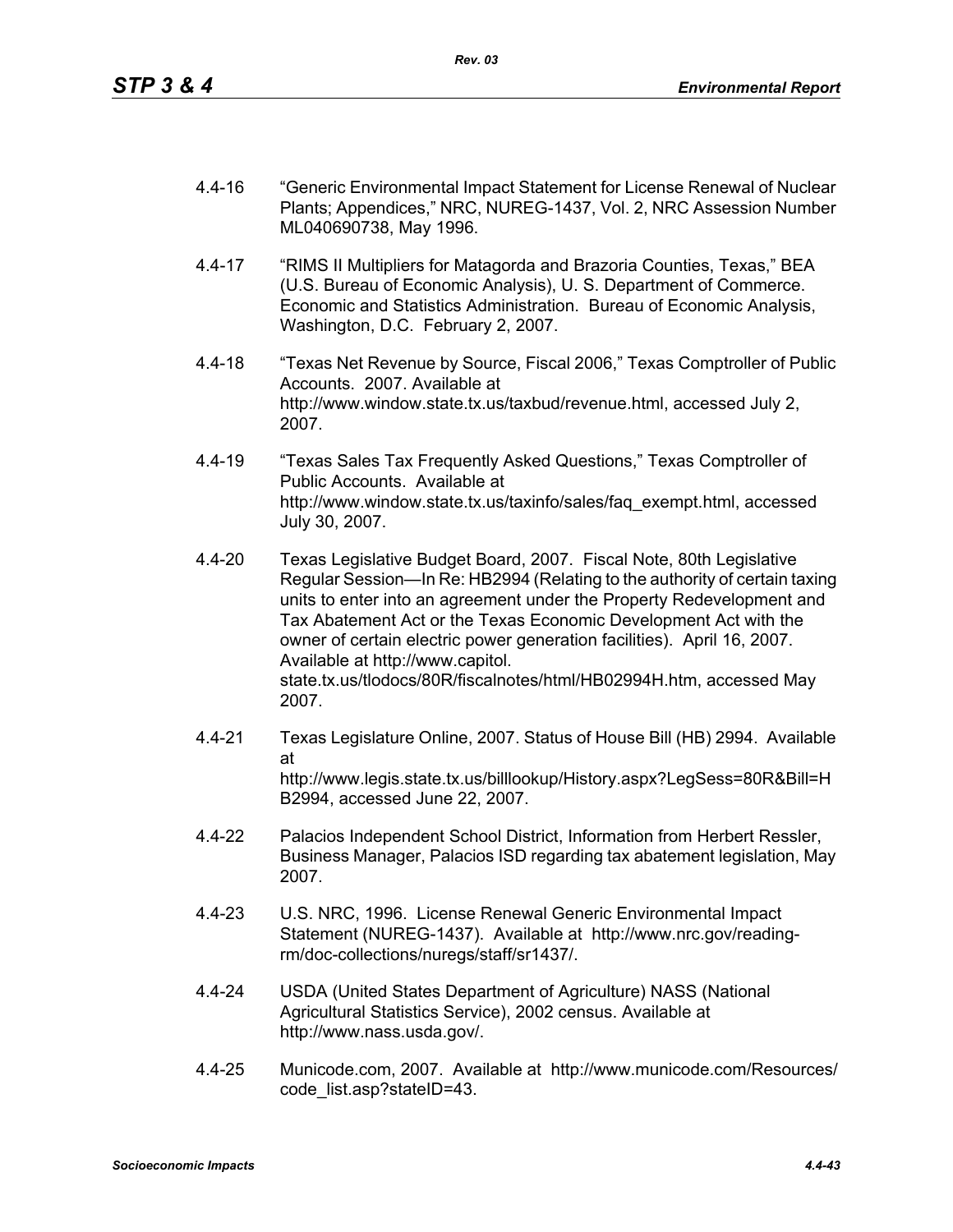4.4-26 "State and County Quickfacts. Matagorda County, Texas and Brazoria County, Texas," USCB 2007. Available at http://factfinder.census.gov/, accessed May 16, 2007.

*Rev. 03*

- 4.4-27 TXDOT (Texas Department of Transportation), Capacity Weights, Email communication from Paul Rollins (Transportation Planning and Programming Division) to Bridget Twigg (Tetra Tech NUS), May 2, 2007.
- 4.4-28 TXDOT, Roadway Capacity, Email communication from Alberta Garley (Transportation Planning and Programming Division) to Bridget Twigg (Tetra Tech NUS), May 2, 2007.
- 4.4-29 "Yoakum District Highway Traffic Map," TXDOT, Transportation Planning and Programming Division, 2005.
- 4.4-30 LCRA (Lower Colorado River Authority), 2007. Available at http://www.lcra.org/about/index.html.
- 4.4-31 "QT-H14. Value, Mortgage Status, and Selected Condition 2000. Data Set: Census 2000 Summary File 3 (SF 3) Sample Data," USCB, 2000. Available at http://factfinder.census.gov/, accessed February 20, 2007.
- 4.4-32 "Water on Tap: What You Need to Know," EPA (U.S. Environmental Protection Agency), EPA 815- K-03-007, Office of Water, Washington, D.C., 2003.
- 4.4-33 TEA (Texas Education Agency) 2007a. Texas Public Schools District and School Directory for Matagorda County. Available at http://askted.tea.state.tx.us/org-bin/school/ SCHOOL\_RPT?Y::County::Directory, accessed February 26, 2007.
- 4.4-34 "About HHSC," Texas Health and Human Services Commission, Undated. Available at http://www.hhsc.state.tx.us/about\_hhsc/index.html, accessed February 23, 2007.
- 4.4-35 TISD (Tidehaven Independent School District) 2007. TIDEHAVEN I.S.D. Available at www.tidehavenisd.com/District/tisd percent20brochure percent202006-2007.doc, accessed February 26, 2007.
- 4.4-36 Alvin Independent School District 2006. Message from Dr. Greg Smith. Available at http://www.alvinisd.net/administration/superintendent/ aisdmfts.html, accessed March 6, 2007.
- 4.4-37 Angleton Independent School District 2007. District Enrollment: January 30, 2007.
- 4.4-38 PBKA (PBK Architects, Inc.) 2007. Master Planning Angleton Independent School District.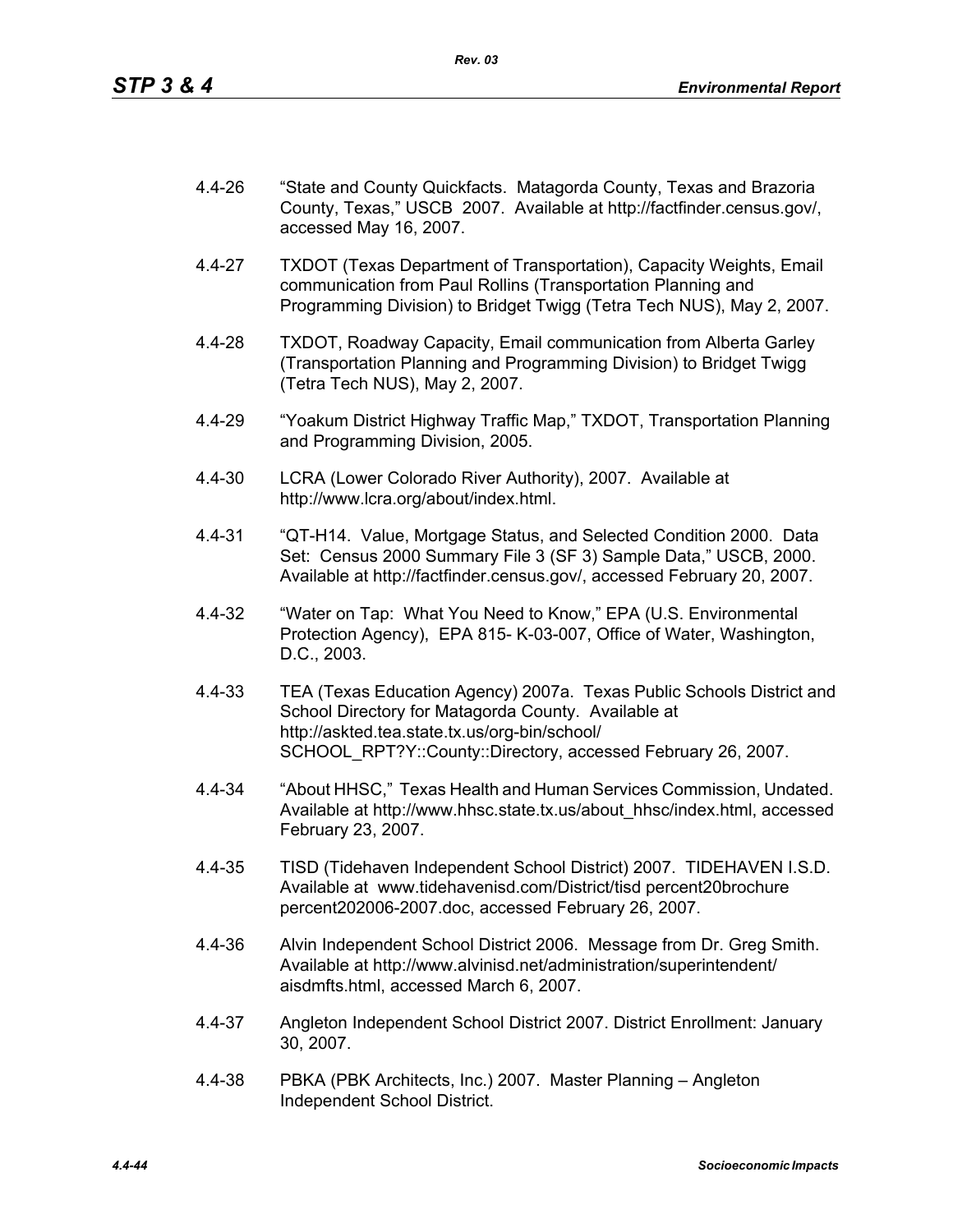- 4.4-39 BISD (Brazosport Independent School District) 2007. Enrollment: February 23, 2007.
- 4.4-40 "Demographics: Largest Employers," EDABC (The Economic Development Alliance for Brazoria County) 2003. Available at http://www.eda-bc.com/ demographics /employment.asp, accessed on February 19, 2007.
- 4.4-41 TEA (Texas Education Agency) 2007b. Texas Public Schools District and School Directory for Brazoria County. Available at http://askted.tea.state.tx.us/ org-bin/school/SCHOOL\_RPT?Y::County::Directory, accessed February 26, 2007.
- 4.4-42 City of Bay City, TX. 2006. Comprehensive Annual Financial Report of the City of Bay City, Texas, Fiscal Year Ended September 30, 2005. Available at http://www.cityofbaycity.org/DocumentCenter.asp?Folder=Finance, accessed July 9, 2007.
- 4.4-43 "Quarterly Census of Employment and Wages," LBLS (U.S. Department of Labor, Bureau of Labor Statistics) 2005. Available at http://data.bls.gov/. accessed March 7, 2007.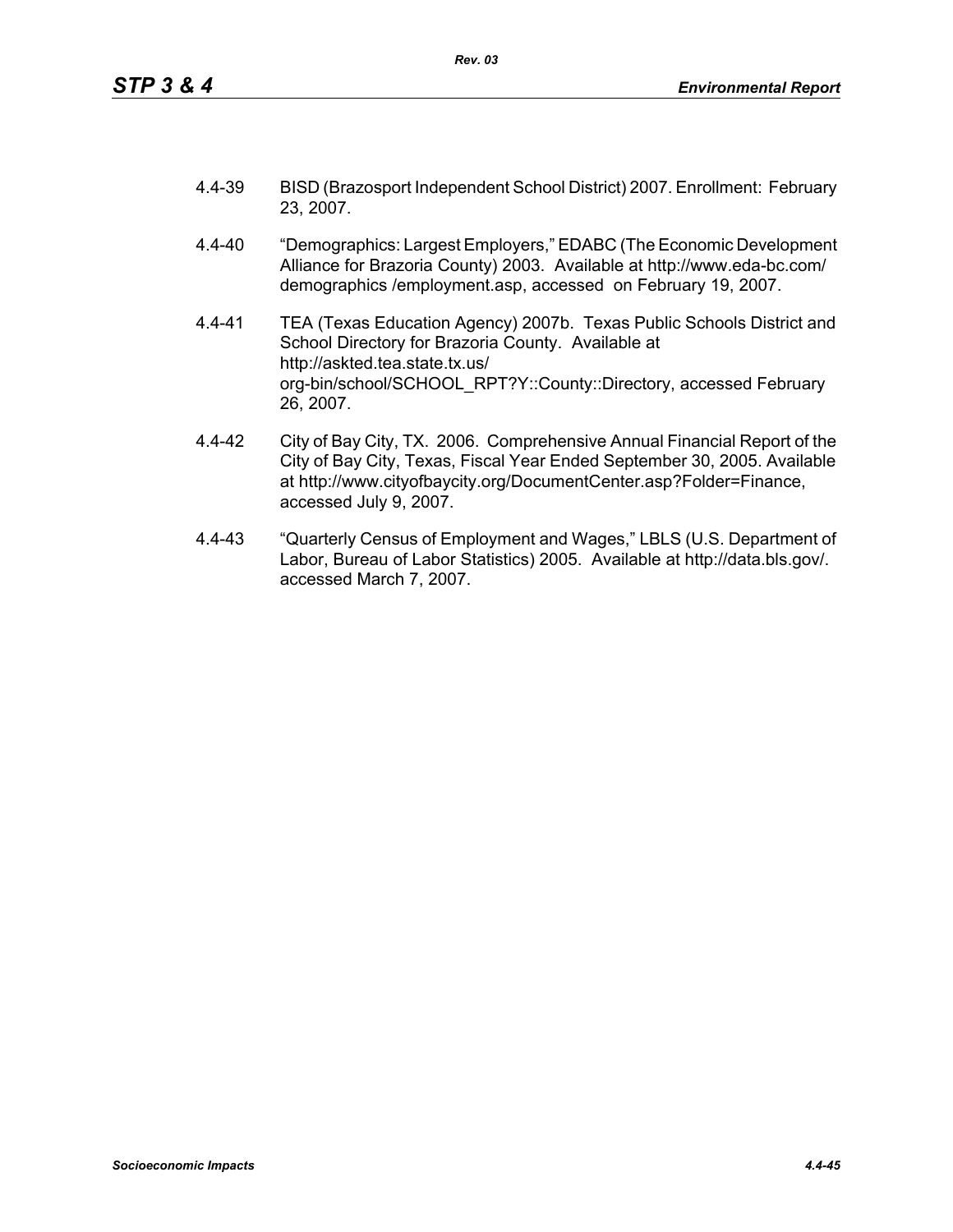| Table 4.4-1 Equipment and Approximate Noise Level in the Immediate Vicinity of the |
|------------------------------------------------------------------------------------|
| Equipment [1]                                                                      |

| <b>Equipment</b>      | Noise Level (dBA)<br>within 10 ft |
|-----------------------|-----------------------------------|
| Pneumatic chip hammer | 103-113                           |
| Earth tamper          | 90–96                             |
| Jackhammer            | 102-111                           |
| Crane                 | $90 - 96$                         |
| Concrete joint cutter | 99-102                            |
| Hammer                | $87 - 95$                         |
| Portable saw          | 88-102                            |
| Earthmover            | $87 - 94$                         |
| Stud welder           | 101                               |
| Front-end loader      | 86-94                             |
| <b>Bulldozer</b>      | 93-96                             |
| <b>Backhoe</b>        | 84–93                             |

[1]Reference 4.4-3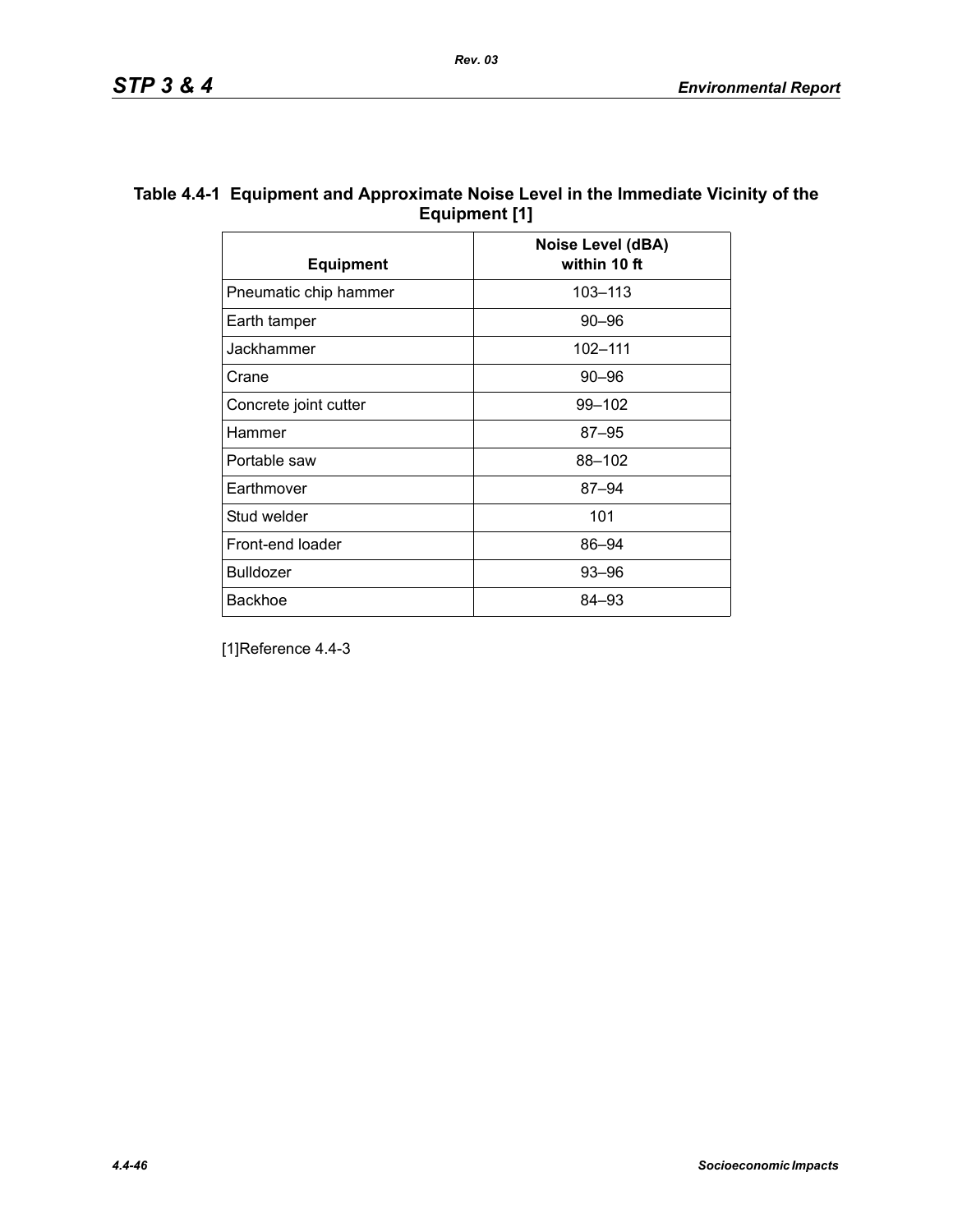## **Table 4.4-2 Assumptions for Construction Labor Force Migration and Residential Distribution for the STP Site**

| <b>Assumption</b> | <b>Description</b>                                                                                                                                                  |
|-------------------|---------------------------------------------------------------------------------------------------------------------------------------------------------------------|
|                   | <b>Construction Labor Force Distribution</b>                                                                                                                        |
| 5,950             | Peak number of workers during construction                                                                                                                          |
| 2,975             | Number of workers who change residence to work at site (movers) (50% of<br>peak)                                                                                    |
| 1,806             | Number of movers who settle in Matagorda County (same percent as existing<br>labor force) (60.7%)                                                                   |
| 666               | Number of movers who settle in Brazoria County (same percent as existing<br>labor force) (22.4%)                                                                    |
| 503               | Number of movers who settle in other counties in the 50-mile region (16.9%).                                                                                        |
|                   | <b>Families</b>                                                                                                                                                     |
| 2,380             | Number of movers who bring families into 50-mile radius (80% of movers)                                                                                             |
| 595               | Number of movers who don't bring families into 50-mile radius (20% of movers)                                                                                       |
| 1,445             | Number of movers that bring families to Matagorda County (80% of movers<br>who settle in Matagorda County)                                                          |
| 361               | Number of movers who move to Matagorda County and don't bring families<br>(20% of movers who settle in Matagorda County)                                            |
| 533               | Number of movers that bring families to Brazoria County (80% of movers who<br>settle in Brazoria County)                                                            |
| 133               | Number of movers who move to Brazoria County and don't bring families (20%<br>of movers who settle in Brazoria County)                                              |
| 402               | Number of movers who locate outside of Matagorda and Brazoria Counties<br>(within the 50-mile radius) and bring families                                            |
| 101               | Number of movers that locate outside of Matagorda and Brazoria Counties<br>(within the 50-mile radius) and don't bring families                                     |
| 3.25              | Average mover family size (worker, spouse, children)                                                                                                                |
| 8,330             | Total in-migration (7,735 (movers plus families) plus 595 (movers who don't<br>bring families))                                                                     |
| 5,056             | Total in-migration in Matagorda County (4,695 (movers plus families) plus 361<br>(movers without families))                                                         |
| 1,866             | Total in-migration in Brazoria County (1,733 (movers plus families) plus 133<br>(movers without families))                                                          |
| 1,408             | Total in-migration outside of Matagorda and Brazoria Counties and within the<br>50-mile radius (1,307 (movers plus families) plus 101 (movers without<br>families)) |
|                   | <b>Children</b>                                                                                                                                                     |
| 1,904             | Number of mover school-age children (0.8 per mover family)                                                                                                          |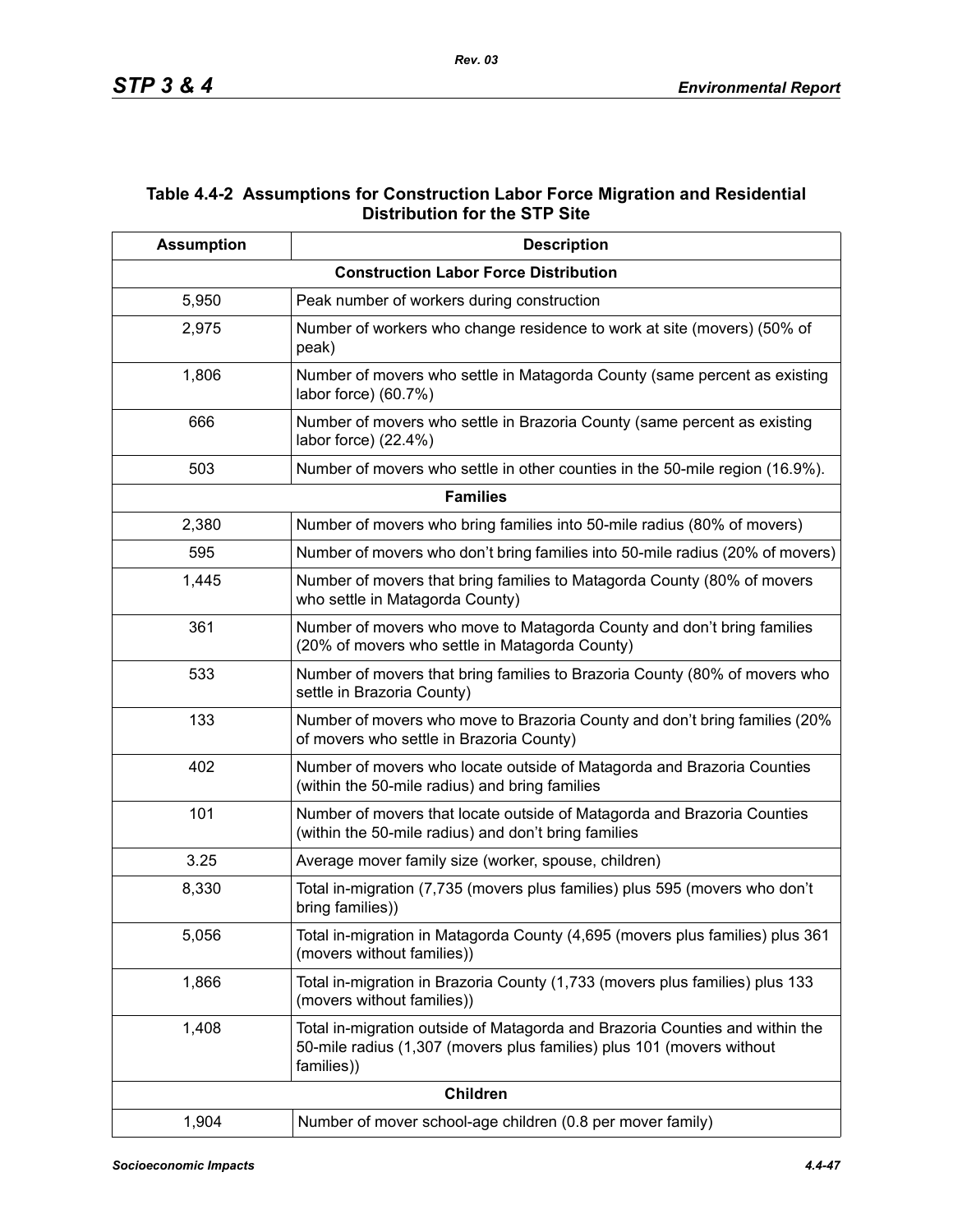## **Table 4.4-2 Assumptions for Construction Labor Force Migration and Residential Distribution for the STP Site (Continued)**

| <b>Assumption</b> | <b>Description</b>                                                                                                                                             |
|-------------------|----------------------------------------------------------------------------------------------------------------------------------------------------------------|
| 1,156             | Number of mover school-age children (0.8 per mover family) relocating to<br>Matagorda County                                                                   |
| 426               | Number of mover school-age children (0.8 per mover family) relocating to<br><b>Brazoria County</b>                                                             |
|                   | <b>Post-Construction Labor Force Retention</b>                                                                                                                 |
| 1,488             | Average number of movers who leave 50-mile radius post-construction (50%<br>of movers)                                                                         |
| 903               | Average number of movers who leave Matagorda County post-construction<br>(50% of Matagorda County movers)                                                      |
| 333               | Average number of movers who leave Brazoria County post-construction (50%<br>of Brazoria County movers)                                                        |
| 4,165             | Average number of movers plus families plus movers without families who<br>leave 50-mile radius post-construction (50% of total in-migration)                  |
| 2,528             | Average number of movers plus families plus movers without families who<br>leave Matagorda County post-construction (50% of Matagorda County in-<br>migration) |
| 933               | Average number of movers plus families plus movers without families who<br>leave Brazoria County post-construction (50% of Brazoria County in-migration)       |
| 952               | Average number of mover school-age children who leave area post-<br>construction (50%)                                                                         |
| 578               | Average number of mover school-age children who leave Matagorda County<br>post-construction (50%)                                                              |
| 213               | Average number of mover school-age children who leave Brazoria County<br>post-construction (50%)                                                               |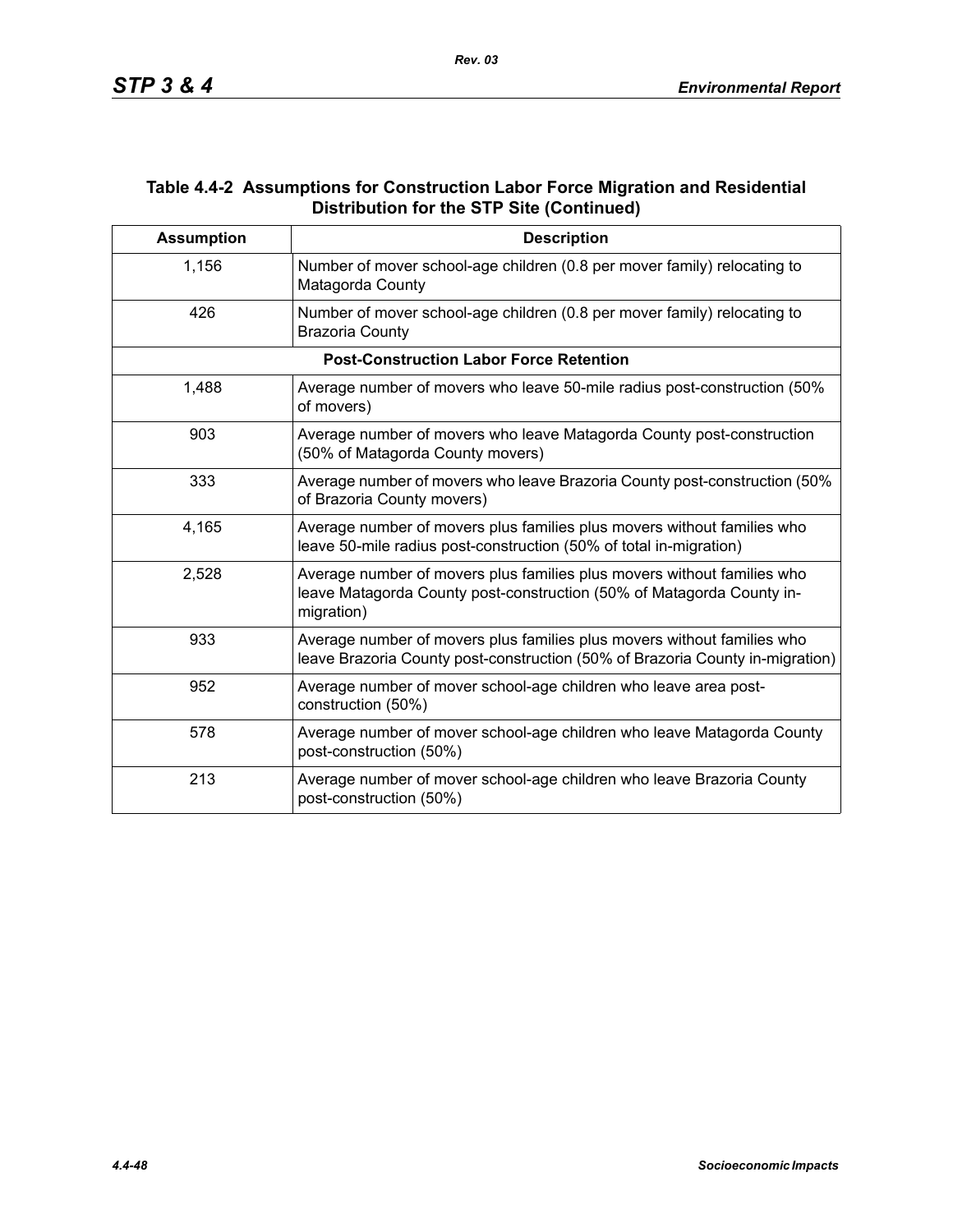| Year | <b>Sales Tax</b> | <b>Total Tax</b> | Percent of<br><b>Total</b> | STP <sub>3</sub> | STP <sub>4</sub> | <b>Estimated</b><br><b>Pmts for</b><br><b>STP 3 &amp; 4 as</b><br><b>Percent of</b><br><b>Total Sales</b><br>Tax |
|------|------------------|------------------|----------------------------|------------------|------------------|------------------------------------------------------------------------------------------------------------------|
| 2006 | 3,762,374        | 8,793,315        | 43%                        |                  |                  |                                                                                                                  |
| 2007 | 3,844,926        | 8,993,489        | 43%                        |                  |                  |                                                                                                                  |
| 2008 | 3,929,289        | 9,198,220        | 43%                        |                  |                  |                                                                                                                  |
| 2009 | 4,015,503        | 9,407,611        | 43%                        | 827,706          |                  | 21%                                                                                                              |
| 2010 | 4,103,608        | 9,621,770        | 43%                        | 827,706          | 827,706          | 41%                                                                                                              |
| 2011 | 4,193,647        | 9,840,803        | 43%                        | 827,706          | 827,706          | 40%                                                                                                              |
| 2012 | 4,285,662        | 10,064,823       | 43%                        | 827,706          | 827,706          | 39%                                                                                                              |
| 2013 | 4,379,695        | 10,293,942       | 43%                        | 827,706          | 827,706          | 39%                                                                                                              |
| 2014 | 4,475,791        | 10,528,277       | 43%                        | 827,706          | 827,706          | 38%                                                                                                              |
| 2015 | 4,573,996        | 10,767,946       | 42%                        |                  | 827,706          | 18%                                                                                                              |

## **Table 4.4-3 Bay City Sales Taxes Projected to 2015 with Estimated STP Sales Tax Payments During Construction of STP 3 & 4 [1]**

Data source for Taxes 1996-2005: Reference 4.4-42

[1] Projections based on average annual rate of change between 1996 and 2005.

*Calculation Assumptions*:

- 1. STP construction expenditures would be distributed evenly over a 6-year construction period for each unit.
- 2. Bay City sales taxes will increase at a constant rate based on historic rate (1996-2005).
- 3. The projected rate of increase in Bay City sales tax is conservative in that it does not take into account likely increases in population or business activity that could occur as a result of STP construction.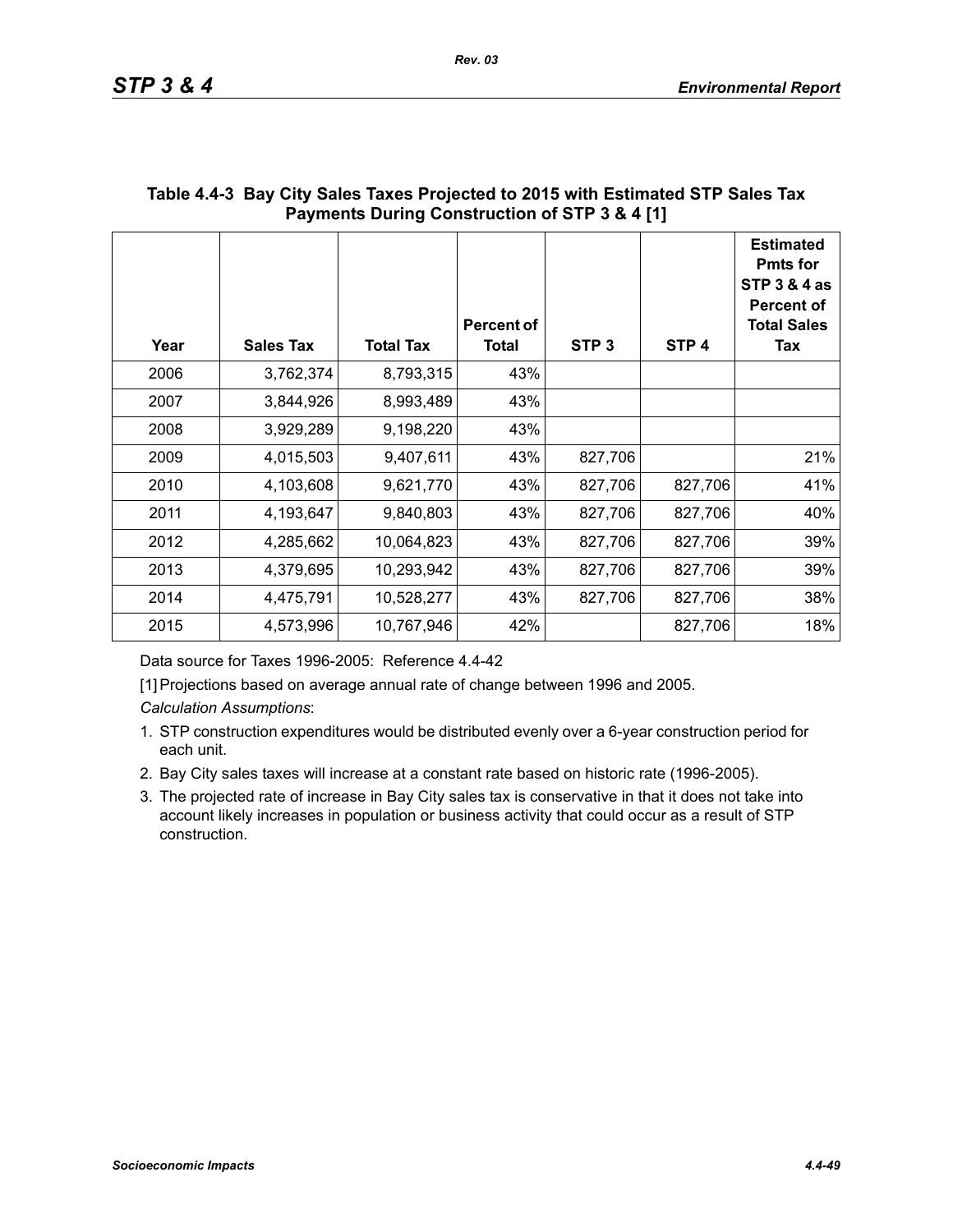| Demographic                                                                                                        | <b>ABWR</b><br>2 Units |
|--------------------------------------------------------------------------------------------------------------------|------------------------|
| Construction Labor Force Peak (Table 4.4-2)                                                                        | 5,950                  |
| Number of workers who change residence to work at site (movers) (50% of peak)<br>(assumed)                         | 2,975                  |
| Indirect jobs $(2,975 \times 0.61)$                                                                                | 1,815                  |
| 2005 unemployed in the two counties [1]                                                                            | 8,870                  |
| Total number of indirect jobs as a percent of unemployed population in two-county<br>area ((1,815 / 8,870) X 100%) | 20%                    |

# **Table 4.4-4 Direct and Indirect Employment**

[1] See Table 2.5-9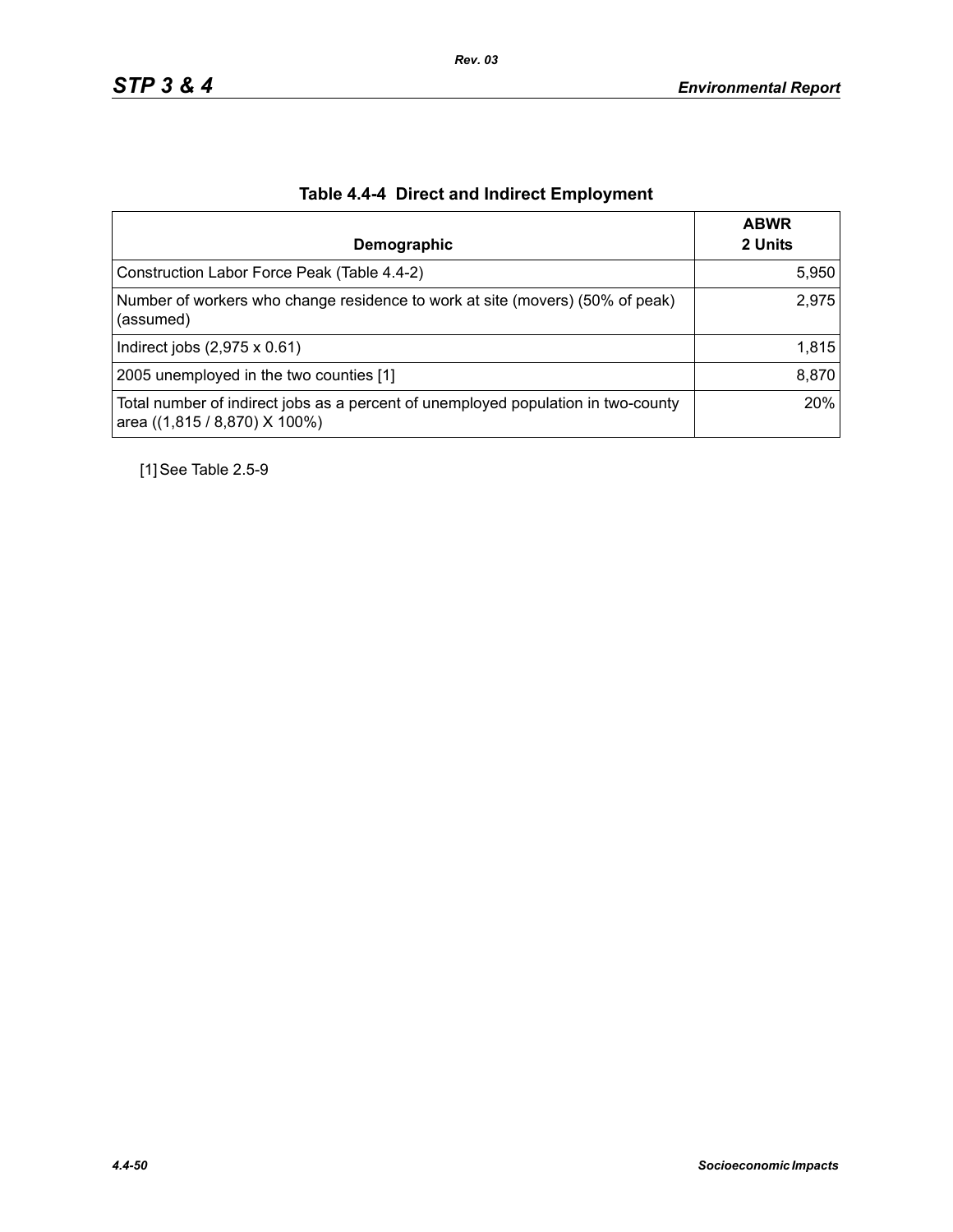| Month        | <b>Workforce</b><br><b>Strength</b> | Avg. Monthly<br>Wage [2] (\$) | \$ Earned by<br>Construction<br>Workforce | Month | <b>Workforce</b><br><b>Strength</b> | Avg. Monthly<br>Wage [2] (\$) | \$ Earned by<br><b>Construction</b><br>Workforce | Month | <b>Workforce</b><br><b>Strength</b> | Avg. Monthly<br>Wage [2] (\$) | \$ Earned by<br>Construction<br>Workforce |
|--------------|-------------------------------------|-------------------------------|-------------------------------------------|-------|-------------------------------------|-------------------------------|--------------------------------------------------|-------|-------------------------------------|-------------------------------|-------------------------------------------|
| $-24$        | 50                                  | \$2,999                       | \$149,950                                 | 15    | 2,240                               | \$2,999                       | \$6,717,760                                      | 53    | 1,650                               | \$2,999                       | \$4,948,350                               |
| $-23$        | 100                                 | \$2,999                       | \$299,900                                 | 16    | 2,305                               | \$2,999                       | \$6,912,695                                      | 54    | 1,600                               | \$2,999                       | \$4,798,400                               |
| $-22$        | 150                                 | \$2,999                       | \$449,850                                 | 17    | 2,370                               | \$2,999                       | \$7,107,630                                      | 55    | 1,500                               | \$2,999                       | \$4,498,500                               |
| $-21$        | 200                                 | \$2,999                       | \$599,800                                 | 18    | 2,435                               | \$2,999                       | \$7,302,565                                      | 56    | 1,400                               | \$2,999                       | \$4,198,600                               |
| $-20$        | 250                                 | \$2,999                       | \$749,750                                 | 19    | 2,500                               | \$2,999                       | \$7,497,500                                      | 57    | 1,300                               | \$2,999                       | \$3,898,700                               |
| $-19$        | 300                                 | \$2,999                       | \$899.700                                 | 20    | 2,565                               | \$2,999                       | \$7,692,435                                      | 58    | 1,200                               | \$2,999                       | \$3,598,800                               |
| $-18$        | 350                                 | \$2,999                       | \$1,049,650                               | 21    | 2,630                               | \$2,999                       | \$7,887,370                                      | 59    | 1,100                               | \$2,999                       | \$3,298,900                               |
| $-17$        | 400                                 | \$2,999                       | \$1,199,600                               | 22    | 2,695                               | \$2,999                       | \$8,082,305                                      | 60    | 1,000                               | \$2,999                       | \$2,999,000                               |
| $-16$        | 450                                 | \$2,999                       | \$1,349,550                               | 23    | 2,760                               | \$2,999                       | \$8,277,240                                      | 61    | 900                                 | \$2,999                       | \$2,699,100                               |
| $-15$        | 500                                 | \$2,999                       | \$1,499,500                               | 24    | 2,825                               | \$2,999                       | \$8,472,175                                      | 62    | 800                                 | \$2,999                       | \$2,399,200                               |
| $-14$        | 550                                 | \$2,999                       | \$1,649,450                               | 25    | 2,900                               | \$2,999                       | \$8,697,100                                      | 63    | 700                                 | \$2,999                       | \$2,099,300                               |
| $-13$        | 600                                 | \$2,999                       | \$1,799,400                               | 26    | 2,975                               | \$2,999                       | \$8,922,025                                      | 64    | 600                                 | \$2,999                       | \$1,799,400                               |
| $-12$        | 650                                 | \$2,999                       | \$1,949,350                               | 27    | 2,975                               | \$2,999                       | \$8,922,025                                      | 65    | 550                                 | \$2,999                       | \$1,649,450                               |
| $-11$        | 700                                 | \$2,999                       | \$2,099,300                               | 28    | 2,975                               | \$2,999                       | \$8,922,025                                      | 66    | 263                                 | \$2,999                       | \$787,238                                 |
| $-10$        | 750                                 | \$2,999                       | \$2,249,250                               | 29    | 2,975                               | \$2,999                       | \$8,922,025                                      | 67    | 0                                   | \$2,999                       | \$0                                       |
| $-9$         | 800                                 | \$2,999                       | \$2,399,200                               | 30    | 2,975                               | \$2,999                       | \$8,922,025                                      |       |                                     |                               |                                           |
| $-8$         | 850                                 | \$2,999                       | \$2,549,150                               | 31    | 2,975                               | \$2,999                       | \$8,922,025                                      |       |                                     |                               |                                           |
| $-7$         | 900                                 | \$2,999                       | \$2,699,100                               | 32    | 2,975                               | \$2,999                       | \$8,922,025                                      |       |                                     |                               |                                           |
| $-6$         | 950                                 | \$2,999                       | \$2,849,050                               | 33    | 2,975                               | \$2,999                       | \$8,922,025                                      |       |                                     |                               |                                           |
| $-5$         | 1,000                               | \$2,999                       | \$2,999,000                               | 34    | 2,975                               | \$2,999                       | \$8,922,025                                      |       |                                     |                               |                                           |
| $-4$         | 1,050                               | \$2,999                       | \$3,148,950                               | 35    | 2,975                               | \$2,999                       | \$8,922,025                                      |       |                                     |                               |                                           |
| $-3$         | 1,100                               | \$2,999                       | \$3,298,900                               | 36    | 2,925                               | \$2,999                       | \$8,772,075                                      |       |                                     |                               |                                           |
| $-2$         | 1,150                               | \$2,999                       | \$3,448,850                               | 37    | 2,875                               | \$2,999                       | \$8,622,125                                      |       |                                     |                               |                                           |
| $-1$         | 1,200                               | \$2,999                       | \$3,598,800                               | 38    | 2,825                               | \$2,999                       | \$8,472,175                                      |       |                                     |                               |                                           |
| $\mathbf{1}$ | 1,250                               | \$2,999                       | \$3,748,750                               | 39    | 2,725                               | \$2,999                       | \$8,172,275                                      |       |                                     |                               |                                           |

 $4.4 - 51$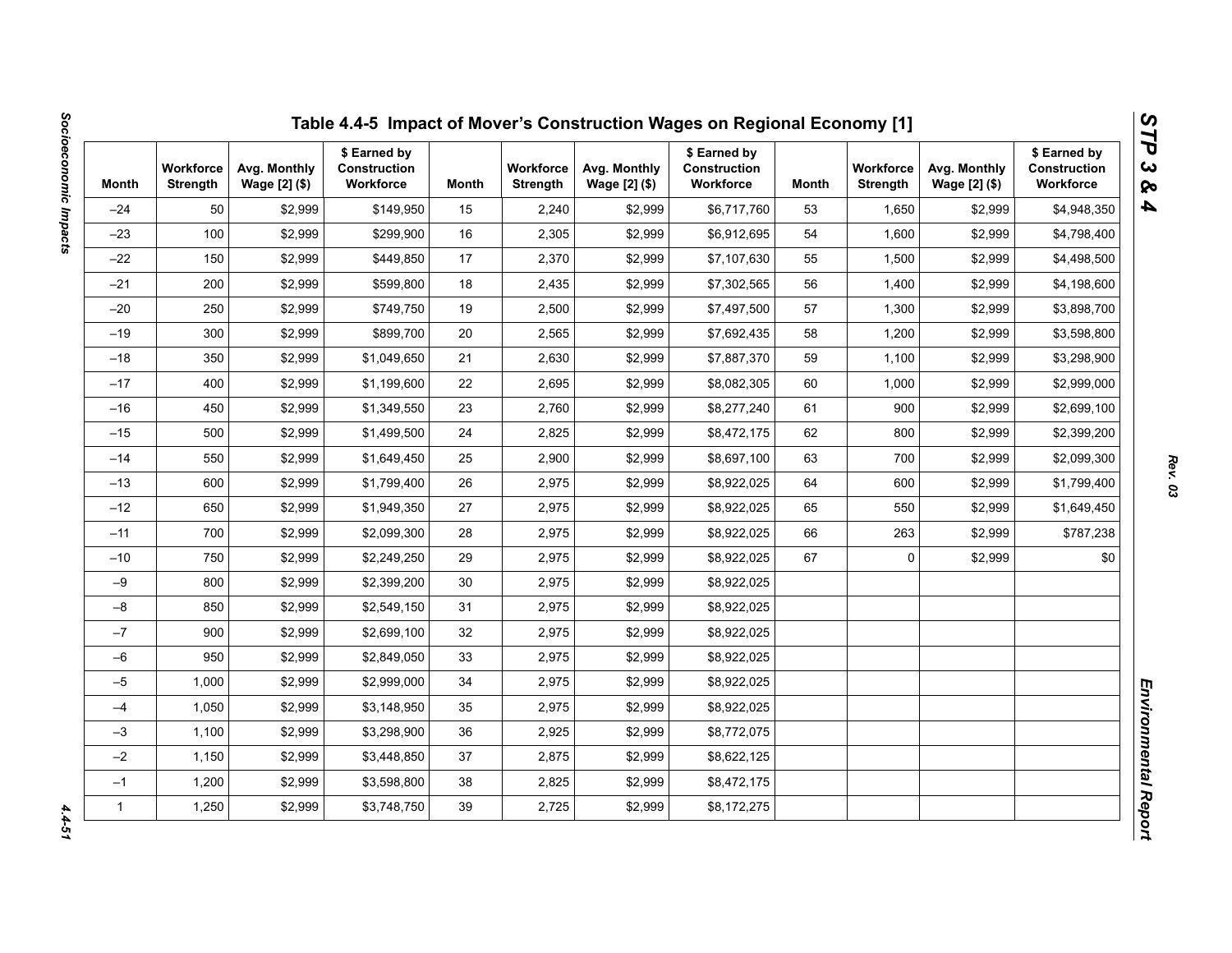| <b>Month</b>   | Workforce<br><b>Strength</b> | Avg. Monthly<br>Wage [2] (\$)                      | \$ Earned by<br>Construction<br>Workforce | <b>Month</b> | Workforce<br><b>Strength</b> | Avg. Monthly<br>Wage [2] (\$) | \$ Earned by<br>Construction<br>Workforce | <b>Month</b> | Workforce<br><b>Strength</b> | Avg. Monthly<br>Wage [2] (\$) | \$ Earned by<br>Construction<br>Workforce |
|----------------|------------------------------|----------------------------------------------------|-------------------------------------------|--------------|------------------------------|-------------------------------|-------------------------------------------|--------------|------------------------------|-------------------------------|-------------------------------------------|
| $\overline{2}$ | 1,325                        | \$2,999                                            | \$3,973,675                               | 40           | 2,625                        | \$2,999                       | \$7,872,375                               |              |                              |                               |                                           |
| 3              | 1,400                        | \$2,999                                            | \$4,198,600                               | 41           | 2,525                        | \$2,999                       | \$7,572,475                               |              |                              |                               |                                           |
| 4              | 1,475                        | \$2,999                                            | \$4,423,525                               | 42           | 2,425                        | \$2,999                       | \$7,272,575                               |              |                              |                               |                                           |
| 5              | 1,550                        | \$2,999                                            | \$4,648,450                               | 43           | 2,325                        | \$2,999                       | \$6,972,675                               |              |                              |                               |                                           |
| 6              | 1,625                        | \$2,999                                            | \$4,873,375                               | 44           | 2,225                        | \$2,999                       | \$6,672,775                               |              |                              |                               |                                           |
| $\overline{7}$ | 1,700                        | \$2,999                                            | \$5,098,300                               | 45           | 2,125                        | \$2,999                       | \$6,372,875                               |              |                              |                               |                                           |
| 8              | 1,775                        | \$2,999                                            | \$5,323,225                               | 46           | 2,025                        | \$2,999                       | \$6,072,975                               |              |                              |                               |                                           |
| 9              | 1,850                        | \$2,999                                            | \$5,548,150                               | 47           | 1,950                        | \$2,999                       | \$5,848,050                               |              |                              |                               |                                           |
| $10$           | 1,915                        | \$2,999                                            | \$5,743,085                               | 48           | 1,900                        | \$2,999                       | \$5,698,100                               |              |                              |                               |                                           |
| 11             | 1,980                        | \$2,999                                            | \$5,938,020                               | 49           | 1,850                        | \$2,999                       | \$5,548,150                               |              |                              |                               |                                           |
| 12             | 2,045                        | \$2,999                                            | \$6,132,955                               | 50           | 1,800                        | \$2,999                       | \$5,398,200                               |              |                              |                               |                                           |
| 13             | 2,110                        | \$2,999                                            | \$6,327,890                               | 51           | 1,750                        | \$2,999                       | \$5,248,250                               |              |                              |                               |                                           |
| 14             | 2,175                        | \$2,999                                            | \$6,522,825                               | 52           | 1,700                        | \$2,999                       | \$5,098,300                               |              |                              |                               |                                           |
|                |                              | Subtotal =                                         | \$117,485,825                             |              |                              | Subtotal =                    | \$289,553,450                             |              |                              | Subtotal =                    | \$43,672,938                              |
|                |                              |                                                    |                                           |              |                              |                               |                                           |              |                              |                               |                                           |
|                |                              | Monthly \$ earned by a construction worker $[2] =$ |                                           |              |                              |                               | \$2,999                                   |              |                              |                               |                                           |
|                |                              | Total \$ earned by construction workforce =        |                                           |              |                              |                               | \$450,712,213                             |              |                              |                               |                                           |
|                |                              | Earnings multiplier for two-county region =        |                                           |              |                              |                               | 1.50                                      |              |                              |                               |                                           |

| Monthly \$ earned by a construction worker $[2] =$ | \$2.999       |
|----------------------------------------------------|---------------|
| Total \$ earned by construction workforce =        | \$450,712,213 |
| Earnings multiplier for two-county region =        | 1.50          |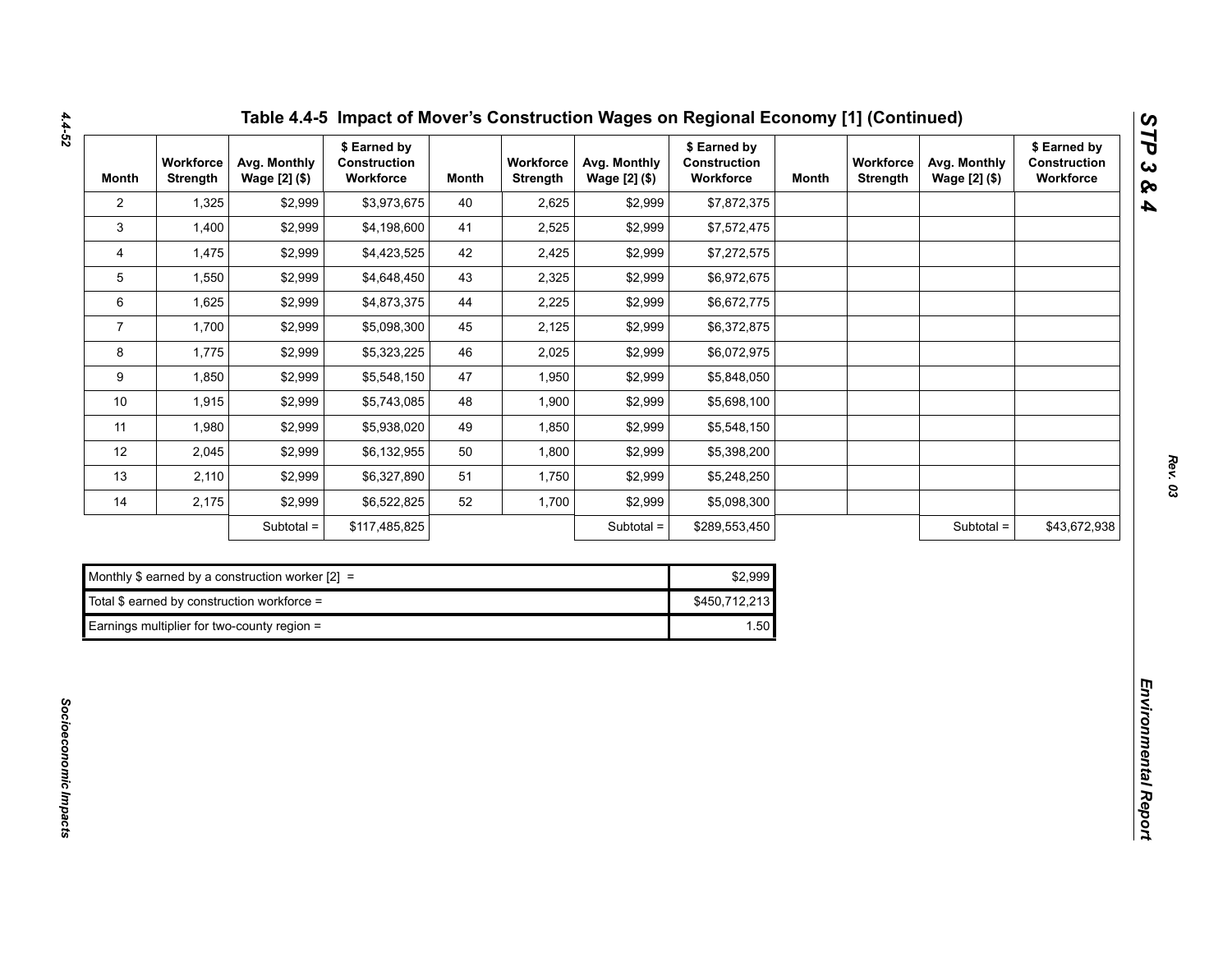| <b>Month</b> | Workforce<br>Strength | Avg. Monthly<br>Wage [2] (\$)                                            | \$ Earned by<br>Construction<br>Workforce                                                                                                                                   | <b>Month</b> | Workforce<br>Strength | Avg. Monthly<br>Wage [2] (\$)                                      | \$ Earned by<br>Construction<br>Workforce | <b>Month</b> | Workforce<br><b>Strength</b> | Avg. Monthly<br>Wage [2] (\$) | \$ Earned by<br>Construction<br>Workforce |
|--------------|-----------------------|--------------------------------------------------------------------------|-----------------------------------------------------------------------------------------------------------------------------------------------------------------------------|--------------|-----------------------|--------------------------------------------------------------------|-------------------------------------------|--------------|------------------------------|-------------------------------|-------------------------------------------|
|              |                       |                                                                          | <b>Sensitivity Analysis</b>                                                                                                                                                 |              |                       |                                                                    |                                           |              |                              |                               |                                           |
|              |                       | % of Total Construction Workforce<br>Wages that could be Spent in Region | \$                                                                                                                                                                          |              |                       | <b>Dollar Impact to Region</b><br>(earnings multiplier<br>applied) |                                           |              |                              |                               |                                           |
|              | $10$                  |                                                                          | \$45,071,221                                                                                                                                                                |              |                       | \$67,606,832                                                       |                                           |              |                              |                               |                                           |
|              | $20\,$                |                                                                          | \$90,142,443                                                                                                                                                                |              |                       | \$135,213,664                                                      |                                           |              |                              |                               |                                           |
|              | $30\,$                |                                                                          | \$135,213,664                                                                                                                                                               |              |                       | \$202,820,496                                                      |                                           |              |                              |                               |                                           |
|              | 40                    |                                                                          | \$180,284,885                                                                                                                                                               |              |                       | \$270,427,328                                                      |                                           |              |                              |                               |                                           |
|              | 50                    |                                                                          | \$225,356,106                                                                                                                                                               |              |                       | \$338,034,159                                                      |                                           |              |                              |                               |                                           |
|              | 60                    |                                                                          | \$270,427,328                                                                                                                                                               |              |                       | \$405,640,991                                                      |                                           |              |                              |                               |                                           |
| 70           |                       | \$315,498,549                                                            |                                                                                                                                                                             |              |                       | \$473,247,823                                                      |                                           |              |                              |                               |                                           |
|              | 80<br>\$360,569,770   |                                                                          |                                                                                                                                                                             |              | \$540,854,655         |                                                                    |                                           |              |                              |                               |                                           |
|              | $90\,$                |                                                                          | \$405,640,991                                                                                                                                                               |              |                       | \$608,461,487                                                      |                                           |              |                              |                               |                                           |
|              | 100                   |                                                                          | \$450,712,213                                                                                                                                                               |              |                       | \$676,068,319                                                      |                                           |              |                              |                               |                                           |
|              | [1] Reference 4.4-43  | Note: Table 4.4-5 is based on Table 3.10S-2.                             | [2] U.S. Department of Labor Bureau of Labor Statistics. 2005. "Quarterly Census of Employment and Wages." Available online at http://data.bls.gov/. Accessed March 7,2007. |              |                       |                                                                    |                                           |              |                              |                               |                                           |
|              |                       |                                                                          |                                                                                                                                                                             |              |                       |                                                                    |                                           |              |                              |                               |                                           |
|              |                       |                                                                          |                                                                                                                                                                             |              |                       |                                                                    |                                           |              |                              |                               |                                           |
|              |                       |                                                                          |                                                                                                                                                                             |              |                       |                                                                    |                                           |              |                              |                               |                                           |
|              |                       |                                                                          |                                                                                                                                                                             |              |                       |                                                                    |                                           |              |                              |                               |                                           |

*Rev. 03*

Socioeconomic Impacts *Socioeconomic Impacts 4.4-53*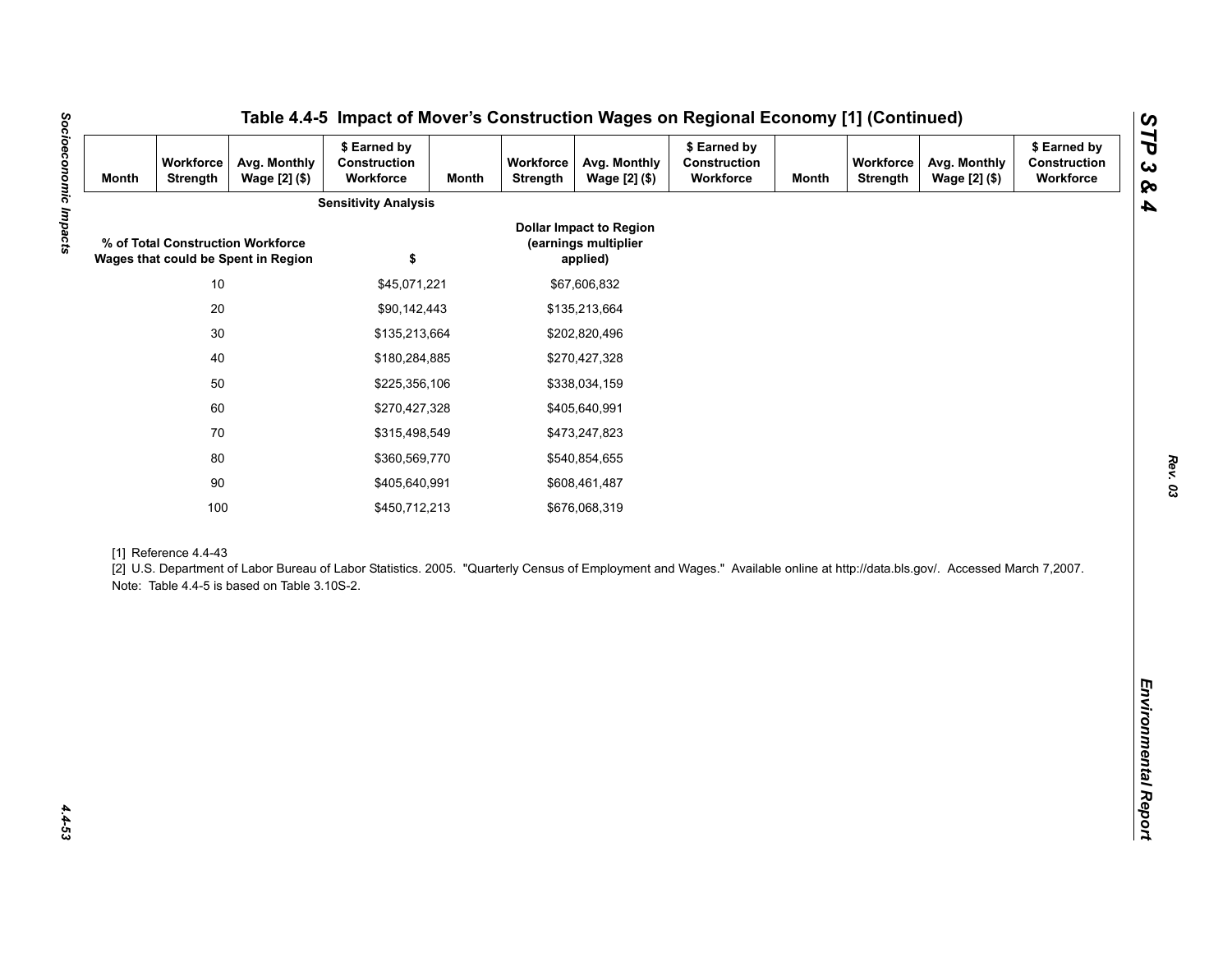| County    | <b>Total Population in</b><br>2000 | <b>Additional</b><br><b>Population Due to</b><br><b>New Plant</b><br><b>Construction</b> | <b>Total</b><br><b>Population</b> | <b>Police Protection</b><br>in 2002 | <b>Construction Labor</b><br><b>Force-Adjusted</b><br><b>Persons-per-Police</b><br><b>Personnel Ratio</b> | <b>Percent Increase from</b><br>2000 Persons-per-<br>Police Personnel Ratio |
|-----------|------------------------------------|------------------------------------------------------------------------------------------|-----------------------------------|-------------------------------------|-----------------------------------------------------------------------------------------------------------|-----------------------------------------------------------------------------|
| Matagorda | 37,957                             | 5,056                                                                                    | 43,013                            | 100                                 | 430:1                                                                                                     | 13                                                                          |
| Brazoria  | 241,767                            | .866                                                                                     | 243,633                           | 578                                 | 422:1                                                                                                     |                                                                             |

| Matagorda       |                                    | <b>Construction</b>                           | Population                        | in 2002                               | <b>Persons-per-Police</b><br><b>Personnel Ratio</b> | 2000 Persons-per-<br><b>Police Personnel Ratio</b>      |
|-----------------|------------------------------------|-----------------------------------------------|-----------------------------------|---------------------------------------|-----------------------------------------------------|---------------------------------------------------------|
|                 | 37,957                             | 5,056                                         | 43,013                            | 100                                   | 430:1                                               | 13                                                      |
| Brazoria        | 241,767                            | 1,866                                         | 243,633                           | 578                                   | 422:1                                               | 1                                                       |
|                 |                                    | <b>Additional</b><br><b>Population Due to</b> |                                   | <b>Firefighters (Full</b><br>time and | <b>Construction Labor</b><br><b>Force-Adjusted</b>  | <b>Percent Increase from</b>                            |
| County          | <b>Total Population</b><br>In 2000 | <b>New Plant</b><br><b>Construction</b>       | <b>Total</b><br><b>Population</b> | <b>Volunteer)</b><br>in 2007          | Persons-per-<br>Firefighter                         | <b>Current Persons-per-</b><br><b>Firefighter Ratio</b> |
| Matagorda       | 37,957                             | 5,056                                         | 43,013                            | 175                                   | 246:1                                               | 13                                                      |
| <b>Brazoria</b> | 241,767                            | 1,866                                         | 243,633                           | 507                                   | 481:1                                               |                                                         |

*STP 3 & 4*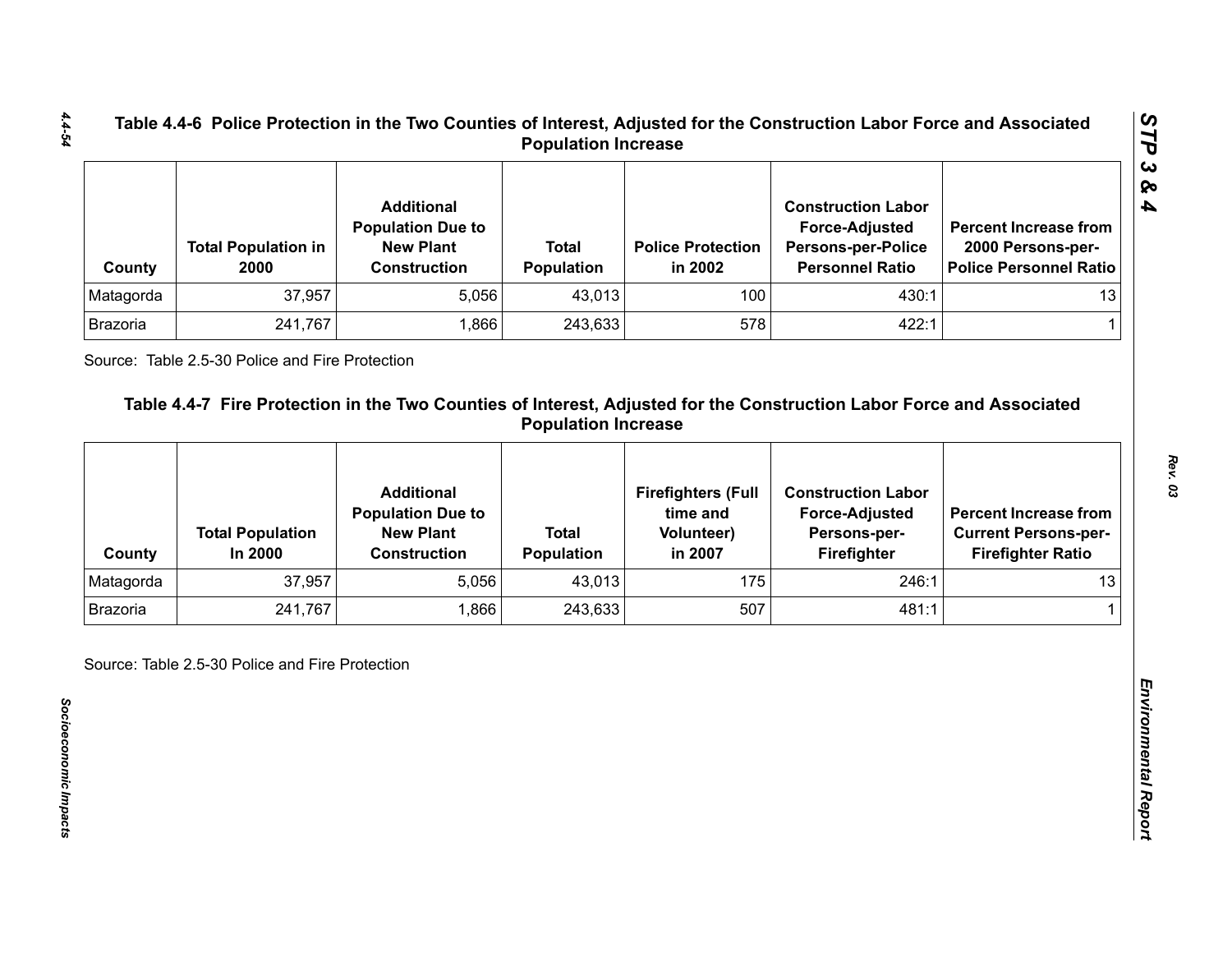#### **Table 4.4-8 Estimated Sales Tax Impacts of Expenditures For Goods & Services During Construction of STP Units 3 & 4**

| <b>Summary of Estimated Construction-Period Expenditures:</b>                                                                              | <b>Estimated Amount</b>         |                    |                                 |                  |                                                                                          |                  |                                  |                  |  |  |
|--------------------------------------------------------------------------------------------------------------------------------------------|---------------------------------|--------------------|---------------------------------|------------------|------------------------------------------------------------------------------------------|------------------|----------------------------------|------------------|--|--|
| Construction and Maintenance Equipment, Supplies, & Services                                                                               |                                 |                    |                                 |                  | \$212.671.000                                                                            |                  |                                  |                  |  |  |
| Office and Administrative Equipment, Supplies & Services                                                                                   |                                 |                    |                                 |                  | \$13,424,000                                                                             |                  |                                  |                  |  |  |
| <b>Total Estimated Expenditures, Construction Period</b>                                                                                   |                                 |                    |                                 |                  | \$226,095,000                                                                            |                  |                                  |                  |  |  |
|                                                                                                                                            | \$32.299.286                    |                    |                                 |                  |                                                                                          |                  |                                  |                  |  |  |
| <b>Average Annual Expenditures (7-vear construction period)</b><br><b>Estimated Annual Impacts to Texas Sales Tax Revenues<sup>1</sup></b> |                                 |                    |                                 |                  |                                                                                          |                  |                                  |                  |  |  |
| State sales tax revenues, 2006 <sup>2</sup>                                                                                                |                                 |                    |                                 |                  |                                                                                          |                  |                                  |                  |  |  |
|                                                                                                                                            |                                 |                    |                                 |                  |                                                                                          | \$18,275,209,754 |                                  |                  |  |  |
| State sales tax rate <sup>3</sup>                                                                                                          |                                 |                    |                                 |                  | 6.25%                                                                                    |                  |                                  |                  |  |  |
| <b>Ownership</b><br>Scenario:                                                                                                              | 44% Private<br><b>Ownership</b> |                    | 60% Private<br><b>Ownership</b> |                  | 80% Private<br><b>Ownership</b>                                                          |                  | 100% Private<br><b>Ownership</b> |                  |  |  |
| Assumes 100% of                                                                                                                            | % of 2006                       |                    | % of 2006                       |                  | % of 2006                                                                                |                  | % of 2006                        |                  |  |  |
| Expenditures                                                                                                                               | <b>State</b>                    | <b>Sales Tax</b>   | <b>State</b>                    | <b>Sales Tax</b> | <b>State</b>                                                                             | <b>Sales Tax</b> | <b>State</b>                     | <b>Sales Tax</b> |  |  |
| <b>Subject To State Tax</b>                                                                                                                | <b>Sales Tax</b>                | <b>Revenues</b>    | <b>Sales Tax</b>                | <b>Revenues</b>  | <b>Sales Tax</b>                                                                         | <b>Revenues</b>  | <b>Sales Tax</b>                 | <b>Revenues</b>  |  |  |
| <b>State Sales Tax</b>                                                                                                                     | \$888,230                       | 0.005%             | \$1,211,223                     | 0.007%           | \$1,614,964                                                                              | 0.009%           | \$2,018,705                      | 0.011%           |  |  |
| <b>Estimated Annual Impacts to Bay City Sales Tax Revenues</b> <sup>1</sup>                                                                |                                 |                    |                                 |                  |                                                                                          |                  |                                  |                  |  |  |
| Bay City sales tax revenues, 2005 <sup>4</sup>                                                                                             |                                 |                    |                                 |                  |                                                                                          | \$3,681,595      |                                  |                  |  |  |
| Bay City sales tax rate <sup>5</sup>                                                                                                       |                                 |                    |                                 |                  | 2.0%                                                                                     |                  |                                  |                  |  |  |
| <b>Ownership</b>                                                                                                                           |                                 | 44% Private        |                                 | 60% Private      | 80% Private                                                                              |                  | 100% Private                     |                  |  |  |
| Scenario:                                                                                                                                  | <b>Ownership</b>                |                    | <b>Ownership</b>                |                  | Ownership                                                                                |                  | <b>Ownership</b>                 |                  |  |  |
| % of Expenditures                                                                                                                          | <b>Bay City</b>                 | % of 2005          |                                 | % of 2005        | % of 2005                                                                                |                  | % of 2005                        |                  |  |  |
| <b>Subject to Bay City</b>                                                                                                                 | <b>Sales</b>                    | <b>Sales Tax</b>   | <b>Bay City</b>                 | <b>Sales Tax</b> | <b>Bay City</b>                                                                          | <b>Sales Tax</b> | <b>Bay City</b>                  | <b>Sales Tax</b> |  |  |
| <b>Sales Tax</b>                                                                                                                           | <b>Tax</b>                      | <b>Revenues</b>    | <b>Sales Tax</b>                | <b>Revenues</b>  | <b>Sales Tax</b>                                                                         | <b>Revenues</b>  | <b>Sales Tax</b>                 | <b>Revenues</b>  |  |  |
| 100.00%                                                                                                                                    | \$284,234                       | 7.7%               | \$387,591                       | 10.5%            | \$516,789                                                                                | 14.0%            | \$645,986                        | 17.5%            |  |  |
| 90.00%                                                                                                                                     | \$255,810                       | 6.9%               | \$348,832                       | 9.5%             | \$465,110                                                                                | 12.6%            | \$581,387                        | 15.8%            |  |  |
| 80.00%                                                                                                                                     | \$227,387                       | 6.2%               | \$310,073                       | 8.4%             | \$413,431                                                                                | 11.2%            | \$516,789                        | 14.0%            |  |  |
| 70.00%                                                                                                                                     | \$198,964                       | 5.4%               | \$271,314                       | 7.4%             | \$361,752                                                                                | 9.8%             | \$452,190                        | 12.3%            |  |  |
| 60.00%                                                                                                                                     | \$170,540                       | 4.6%               | \$232,555                       | 6.3%             | \$310,073                                                                                | 8.4%             | \$387,591                        | 10.5%            |  |  |
| 50.00%                                                                                                                                     | \$142,117                       | 3.9%               | \$193,796                       | 5.3%             | \$258,394                                                                                | 7.0%             | \$322,993                        | 8.8%             |  |  |
| 40.00%                                                                                                                                     | \$113,693                       | 3.1%               | \$155,037                       | 4.2%             | \$206,715                                                                                | 5.6%             | \$258,394                        | 7.0%             |  |  |
| 30.00%                                                                                                                                     | \$85,270                        | 2.3%               | \$116,277                       | 3.2%             | \$155,037                                                                                | 4.2%             | \$193,796                        | 5.3%             |  |  |
| 20.00%                                                                                                                                     | \$56,847                        | 1.5%               | \$77,518                        | 2.1%             | \$103,358                                                                                | 2.8%             | \$129,197                        | 3.5%             |  |  |
| 10.00%                                                                                                                                     | \$28,423                        | 0.8%               | \$38,759                        | 1.1%             | \$51,679                                                                                 | 1.4%             | \$64,599                         | 1.8%             |  |  |
|                                                                                                                                            |                                 |                    |                                 |                  |                                                                                          |                  |                                  |                  |  |  |
| Palacios sales tax revenues, 2005 <sup>6</sup>                                                                                             |                                 |                    |                                 |                  | <b>Estimated Annual Impacts to Palacios Sales Tax Revenues</b> <sup>1</sup><br>\$219,500 |                  |                                  |                  |  |  |
| Palacios sales tax rate <sup>5</sup>                                                                                                       |                                 |                    |                                 |                  | 2.0%                                                                                     |                  |                                  |                  |  |  |
| <b>Ownership</b>                                                                                                                           |                                 | 44% Private        |                                 |                  | 80% Private<br>100% Private                                                              |                  |                                  |                  |  |  |
| Scenario:                                                                                                                                  | <b>Ownership</b>                |                    | 60% Private<br><b>Ownership</b> |                  | <b>Ownership</b>                                                                         |                  | <b>Ownership</b>                 |                  |  |  |
| % of Expenditures                                                                                                                          |                                 | Palacios % of 2005 | % of 2005                       |                  | % of 2005                                                                                |                  | % of 2005                        |                  |  |  |
| <b>Subiect to Palacios</b>                                                                                                                 | <b>Sales</b>                    | <b>Sales Tax</b>   | <b>Palacios</b>                 | <b>Sales Tax</b> | <b>Palacios</b>                                                                          | <b>Sales Tax</b> | <b>Palacios</b>                  | <b>Sales Tax</b> |  |  |
| <b>Sales Tax</b>                                                                                                                           | <b>Tax</b>                      | <b>Revenues</b>    | <b>Sales Tax</b>                | <b>Revenues</b>  | <b>Sales Tax</b>                                                                         | <b>Revenues</b>  | <b>Sales Tax</b>                 | <b>Revenues</b>  |  |  |
| 100.00%                                                                                                                                    | \$284,234                       | 129.5%             | \$387,591                       | 176.6%           | \$516,789                                                                                | 235.4%           | \$645,986                        | 294.3%           |  |  |
| 90.00%                                                                                                                                     | \$255,810                       | 116.5%             | \$348,832                       | 158.9%           | \$465,110                                                                                | 211.9%           | \$581,387                        | 264.9%           |  |  |
| 80.00%                                                                                                                                     | \$227,387                       | 103.6%             | \$310,073                       | 141.3%           | \$413,431                                                                                | 188.4%           | \$516,789                        | 235.4%           |  |  |
| 70.00%                                                                                                                                     | \$198,964                       | 90.6%              | \$271,314                       | 123.6%           | \$361,752                                                                                | 164.8%           | \$452,190                        | 206.0%           |  |  |
| 60.00%                                                                                                                                     | \$170,540                       | 77.7%              | \$232,555                       | 105.9%           | \$310,073                                                                                | 141.3%           | \$387,591                        | 176.6%           |  |  |
| 50.00%                                                                                                                                     | \$142,117                       | 64.7%              | \$193,796                       | 88.3%            | \$258,394                                                                                | 117.7%           | \$322,993                        | 147.1%           |  |  |
| 40.00%                                                                                                                                     | \$113,693                       | 51.8%              | \$155,037                       | 70.6%            | \$206,715                                                                                | 94.2%            | \$258,394                        | 117.7%           |  |  |
| 30.00%                                                                                                                                     | \$85,270                        | 38.8%              | \$116,277                       | 53.0%            | \$155,037                                                                                | 70.6%            | \$193,796                        | 88.3%            |  |  |
| 20.00%                                                                                                                                     | \$56,847                        | 25.9%              | \$77,518                        | 35.3%            | \$103,358                                                                                | 47.1%            | \$129,197                        | 58.9%            |  |  |
| 10.00%                                                                                                                                     | \$28,423                        | 12.9%              | \$38,759                        | 17.7%            | \$51,679                                                                                 | 23.5%            | \$64,599                         | 29.4%            |  |  |